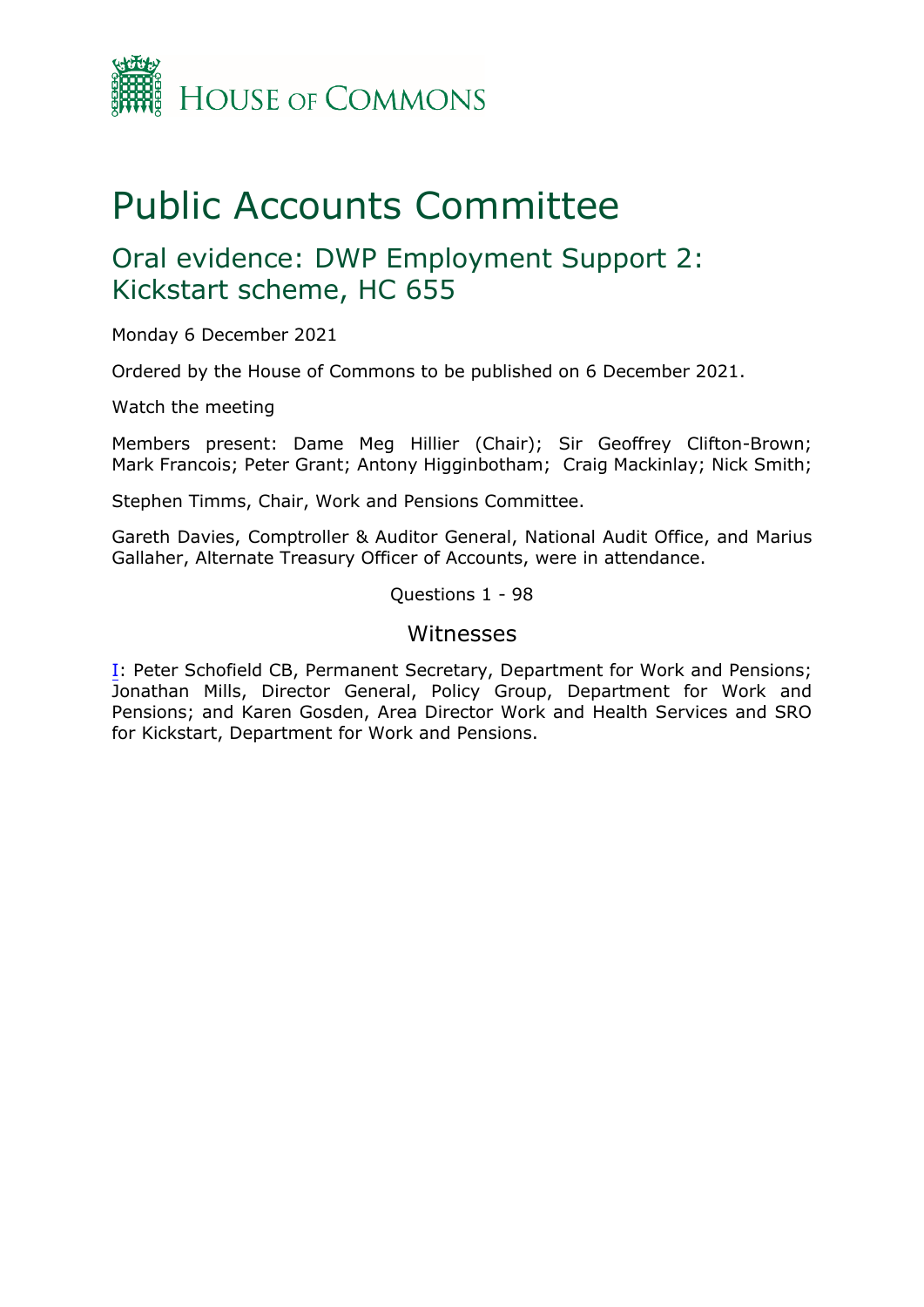

# Report by the National Audit Office

# <span id="page-1-0"></span>Employment support: the Kickstart Scheme (HC 801)

## Examination of witnesses

Witnesses: Peter Schofield, Jonathan Mills and Karen Gosden.

Q1 **Chair:** Welcome to the Public Accounts Committee on Monday 6 December 2021. We are looking at the Government's flagship Kickstart scheme.

With worries about the impact of Covid-19 on employment rates of young people in what was then expected to be a very difficult employment market, the Government launched Kickstart in July 2020, aiming to get a quarter of a million, 250,000, young people aged 16 to 24, who also claimed universal credit—quite a narrow group of people—into work by December this year. The scheme closes on the 17th of this month, so this is an interesting time for us to look at it.

Obviously, it has not been fully evaluated yet, but when the National Audit Office looked at it as of 1 November this year, just ahead of the deadline for success of December 2021, there had been 96,700 Kickstart placement starts. The economic picture has changed. I think everyone would agree that it was right to try to support young people, but our questions are whether this was the right way to do it, how well it has worked, how well the Department is evaluating the scheme and whether there are long-term plans for the future.

Today, we are delighted to be joined by Stephen Timms MP, Chair of the Work and Pensions Select Committee. Welcome back to you Mr Timms. I welcome our witnesses. We have Peter Schofield, well known in this parish, the permanent secretary in the Department for Work and Pensions. He is joined from his Department by Karen Gosden, universal credit area director for central England and Wales—just a small territorial responsibility—and senior responsible owner for Kickstart at the Department. Jonathan Mills is director general for labour market policy and implementation at the Department for Work and Pensions. You certainly do not stint on the length of your job titles, Mr Schofield.

**Peter Schofield:** I think it takes up a bit of the Committee's time, always a good tactic.

**Chair:** As a Labour MP, I do not think I can criticise, given the job titles of my deputy Leader. Thank you very much to the witnesses and Members for coming. I would like to turn straightaway to Nick Smith MP to kick off.

Q2 **Nick Smith:** Good afternoon, everybody. Kickstart gave me high hopes that it would help young people through an economic crisis. However, furlough has come and gone and demand for staff has increased, but the number of unemployed 16 to 24-year-olds claiming universal credit and looking for work has rocketed, so there are big questions to ask about the effectiveness of Kickstart. Mr Schofield, when Kickstart was set up how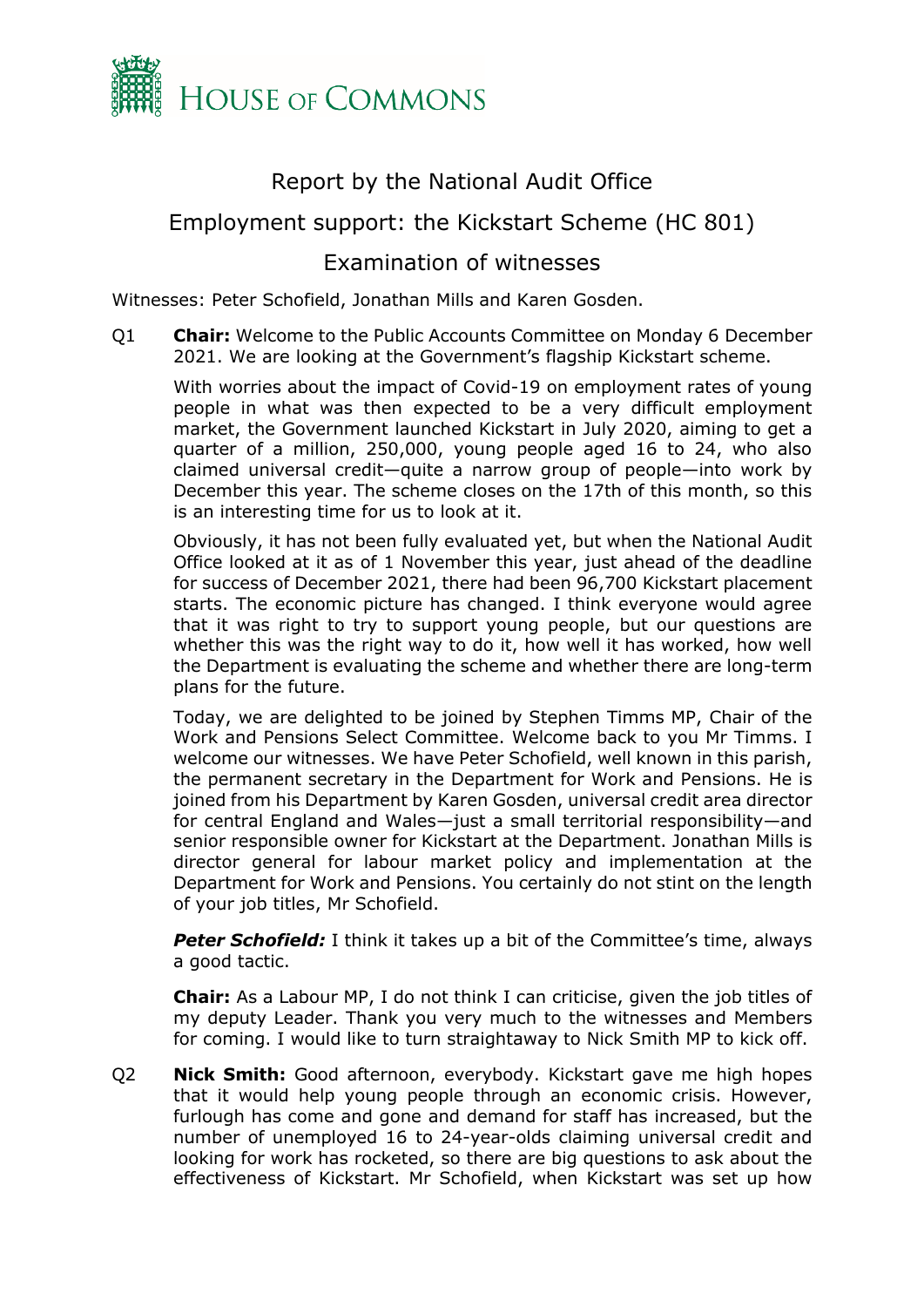

quickly was it overtaken by events?

**Peter Schofield:** This report sets out very clearly what was a changing environment. As you rightly reflect, the labour market was changing very rapidly, but Kickstart absolutely has its place. I was here with Jonathan back in the summer. We talked about the wide range of different interventions we have across the plan for jobs of which, as the Chair said, Kickstart is in many ways a flagship, but we have a whole range of other types of support.

The key question, as the report sets out, is whether we are delivering on the business case and whether the key assumptions, which the NAO set out very clearly, are likely to be met as a result of what we are doing. We will end up with a programme that is not quite as big as I think was envisaged at the time the scheme was announced in July 2020. The report sets out that, although we had funding for around 250,000 starts announced back in July 2020, the precise number is 168,000, so it will be on a smaller scale than originally envisaged. We will only know that when we finalise the evaluation over a period of time. Karen will be able to say more about the lived experience of many of the people we talk to regularly in jobcentres. The reality is that at the moment over 100,000 young people have been given opportunities that we do not think they would otherwise have had, and an opportunity to avoid the risk of scarring, which was at the heart of Kickstart's announcement at the beginning.

Q3 **Nick Smith:** It is good that so many young people have a start, but it is many fewer than you first anticipated. I want to come back to what happened at the start of the programme. How did you adapt Kickstart to respond to the very different conditions you faced so soon after the launch?

**Peter Schofield:** The report sets that out bit by bit. It is important for the Committee to reflect on the context when we started. We knew that we had forecasts of unemployment, particularly for young people, rising sharply. Unemployment was forecast to rise by up to about 12% when we were looking at the scheme back in July 2020, when it was announced. Back then, the furlough scheme was due to end at the end of October 2020, so it was a premium for us to get this ready and for starts to be able to flow from that moment. I am delighted that the team led by Karen were able to get the first starts in early November 2020.

Q4 **Nick Smith:** Was it possible to create and fill jobs during the initial period with national lockdown?

**Peter Schofield:** Yes, we showed that we could. We have statistics in the report for how many were filled and we were filling them, not at the rate we might have wanted, for the reasons that the report sets out. There were challenges for some of the businesses that applied for roles to be able to fill them in a situation in which many of their own activities were not happening because of the lockdown. There were also challenges we faced in trying to engage young people when we were not able to do face-to-face interviews in jobcentres. They only really began in April 2021 when we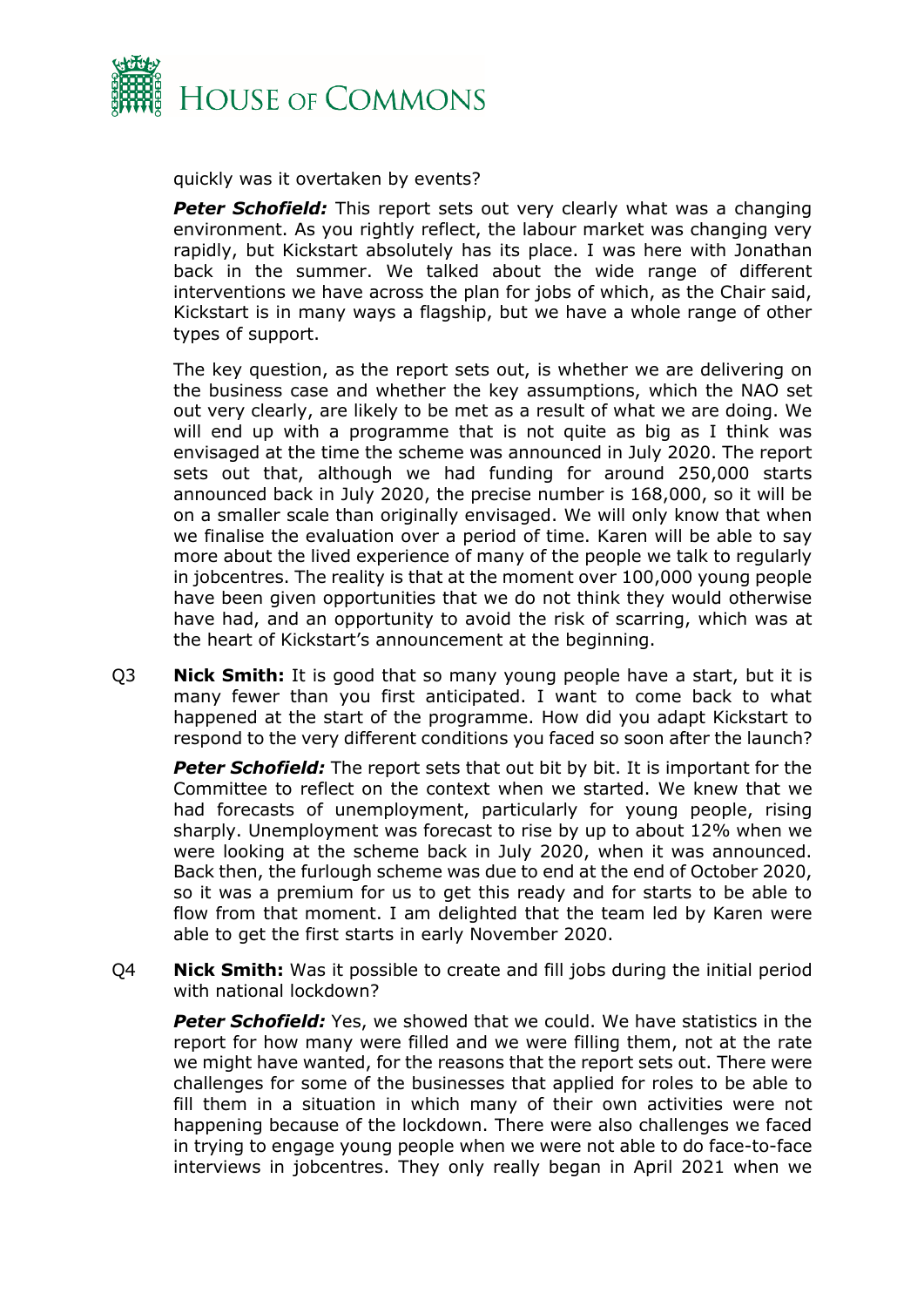

were able to restart at that stage of the road map. It was difficult. You can see that the trajectory was not as fast as we might have assumed, and certainly would have assumed back in July 2020, but what we saw was a steady flow and that rose in the period after that.

Q5 **Nick Smith:** I am trying to understand a bit more about the topography of employment and what was happening to the economy at the time. What impact do you think furlough and its continuation had on the effectiveness of Kickstart?

*Peter Schofield:* What furlough did was retain in employment many young people who we feared might have moved out and be looking for roles. I may have the numbers wrong, but I think that during the early part of 2021 about 750,000 young people in the eligibility age of Kickstart were on furlough. We were concerned that some of those would flow out into universal credit from the moment furlough ended, and we had originally assumed that furlough would end at the end of October 2020. When the scheme was extended, and when Kickstart was extended back in the summer, at that point we were also looking at the risk of people going into unemployment when furlough actually finished at the end of September this year.

It is fair to say that throughout this period, as I think the report brings out, there was a lot of uncertainty about what would happen in the labour market, and we were always trying to respond to that. There were some key moments in all of that. There were moments when we had to try to get the scheme ready for starts in November. That was a crucial moment. There were moments through the early part of 2021 when we were looking at how we could engage better, and we were seeing the opportunity at that point of the road map back in April 2021 when we had the opportunity to see claimants face to face in jobcentres. That made a big difference.

We did a full evaluation from the value for money point of view back in the summer to look at where we currently stood. We looked again at the nature of the available jobs that had not been filled and the case for continuing, and we looked at the importance of it at that stage. I think we were here in June or July. At that point, we were seeing vacancies already up to around 800,000; they are now at about 1.2 million. In that context we were looking at whether Kickstart still had a role to play. As the report says, we believed it did, but we have ended up on a lower trajectory than we previously thought. It was very clear to work coaches, as you see in the report, that the priority, if you can do it, is to get young people into mainstream jobs rather than Kickstart jobs.

Q6 **Nick Smith:** The trajectory was much lower and it took a long time for the programme to begin. How concerned were you that many of the young people who joined universal credit at the start of the pandemic were on the benefit for over a year before Kickstart got going at full scale?

**Peter Schofield:** The timing did not work quite that way, unless I have misunderstood the question. The first starts under Kickstart were in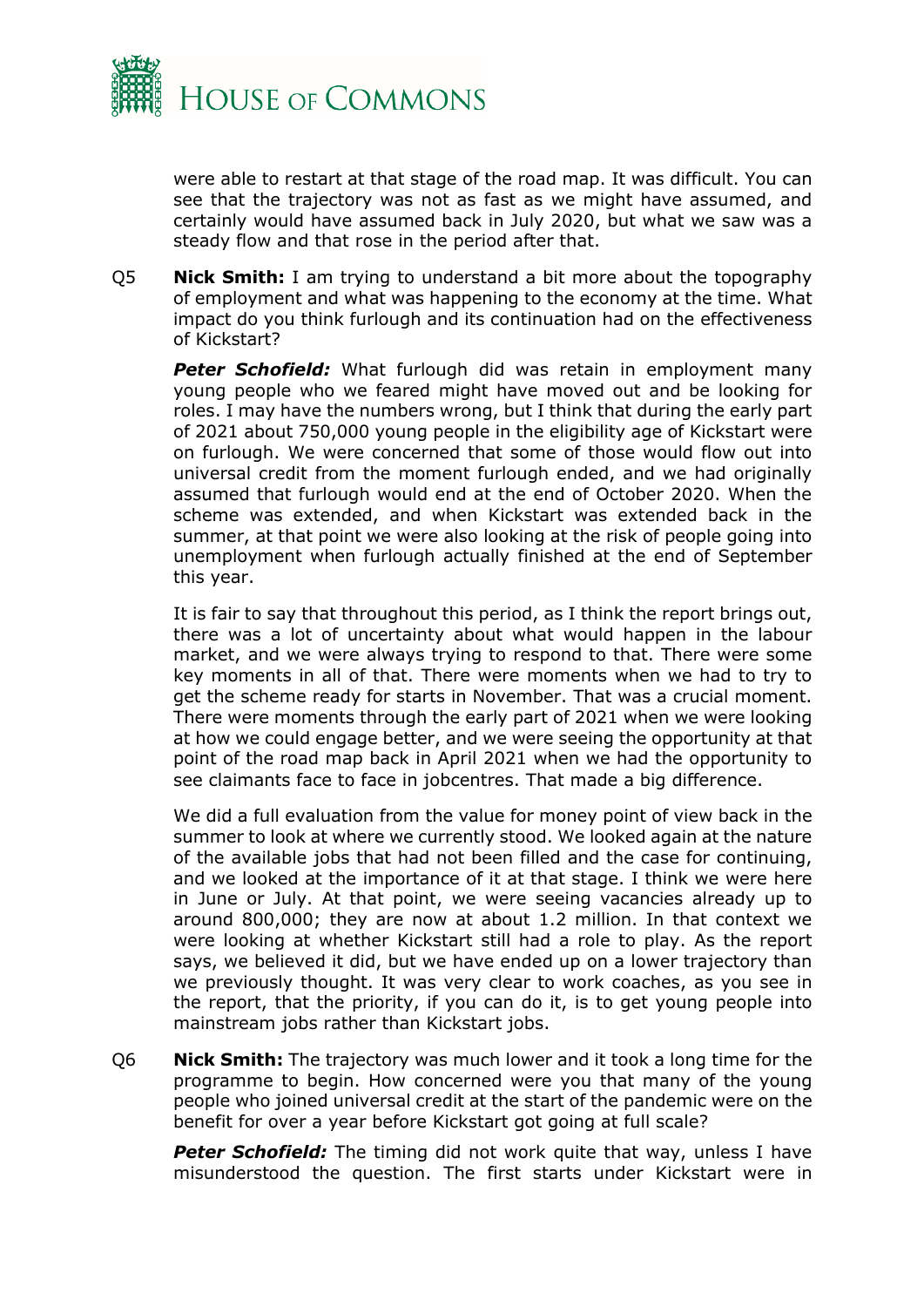

November 2020. We can take a view about when the pandemic began, but we saw a big increase in universal credit claims from the final week of March 2020 onward. At that point, we were looking at a period of six months or so and we were continuing to see quite high declarations in universal credit through to July. We were looking at that sort of period.

I think at the heart of the point you are making, Mr Smith, is how to engage with young people about the opportunities that are there. One of the things we have learned an awful lot about is that, although it is possible to engage with young people over the phone or virtually in different ways, it was only when we were able to see young people face to face in jobcentres from April—Karen can probably vouch for this—that we felt we were able to engage with them to take the opportunities that were there. I do not know whether Karen wants to say something about the experience of work coaches.

*Karen Gosden:* It certainly was harder when we were not seeing customers face to face.

Q7 **Nick Smith:** It must have been really hard.

*Karen Gosden:* Absolutely. I have worked in jobcentres since I left school and there is no substitute for face-to-face contact.

Q8 **Nick Smith:** Most of all, it was harder for young people, wasn't it?

*Karen Gosden:* Absolutely, because they were at home and some of their life circumstances worsened with isolation. Our work coaches were trying to support them through that.

To give you an example, last week I was in Derby jobcentre, which is my local jobcentre, to look at how we work with our young people and employers now. Two employers had Kickstart vacancies they were advertising for, so they had two desks with appointments booked throughout the day. Each of the customers, who had already been working with their work coach for a period of weeks or months and had support on CV and interview techniques, came in to see their work coach first and had a conversation with them. They gave them a bit of a chivvy and support and tried to calm them down before the interview. They then walked them over for a warm handover to the employer. Of course, the employer then did the interview on their own. The customer went back to their work coach and the employer adviser then talked to the employer to see whether there was anything that could help to smooth over any difficulties during the interview. On the morning I was there, of the four people one employer interviewed she offered jobs to three of them. That was not possible before we opened up the jobcentre.

Q9 **Nick Smith:** It is a great anecdote and it is good to hear that stuff.

*Karen Gosden:* It happens day in, day out in all of our jobcentres.

**Nick Smith:** The staff at my DWP office in Ebbw Vale are terrific people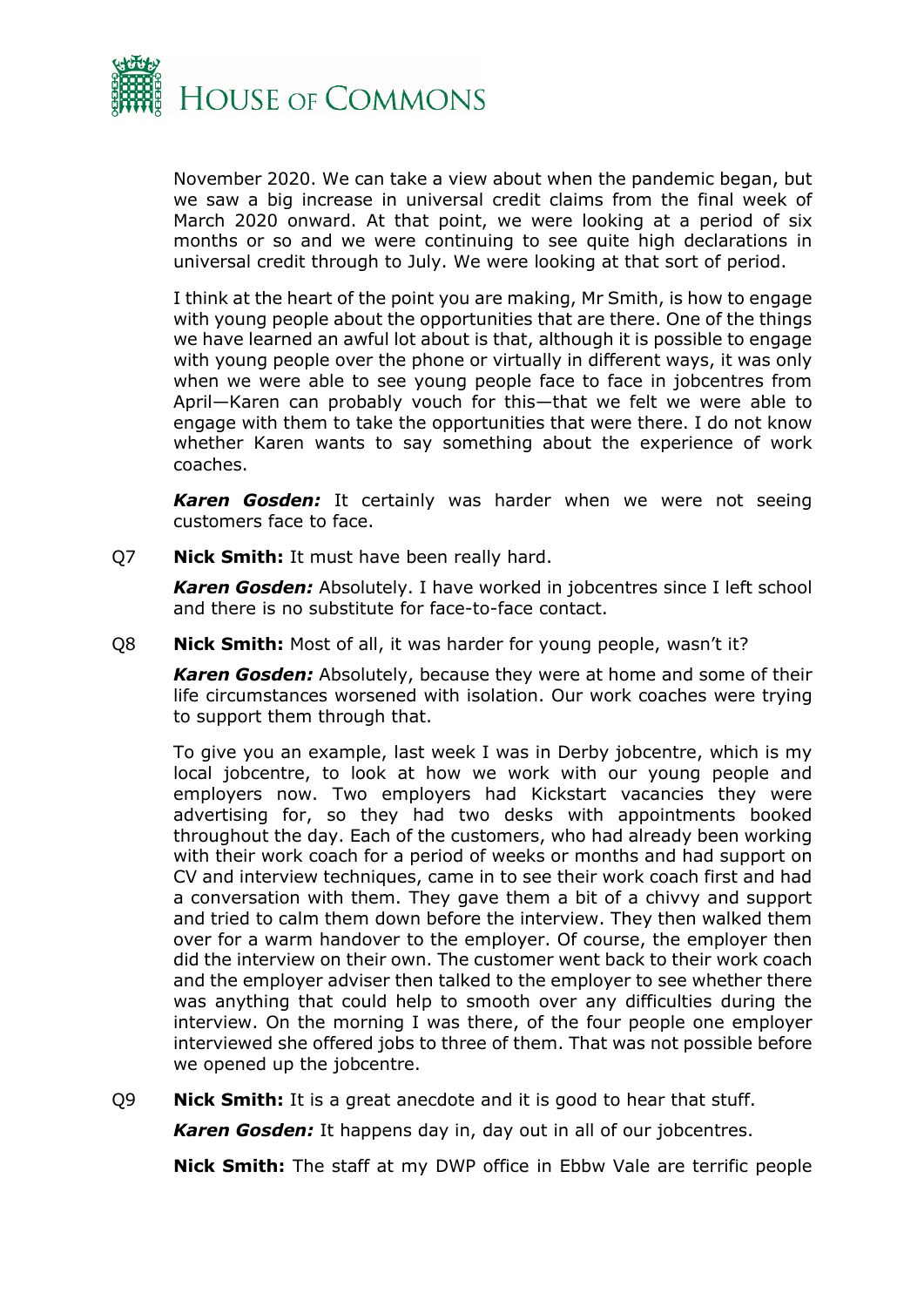

who understand their local economy and get stuck into supporting young people. I absolutely accept what you say, Karen.

**Chair:** I think that is a bid for promotion for the people of Ebbw Vale.

Q10 **Nick Smith:** A top-up bonus would be nice. Can I come back to Mr Schofield? Then I have a second question for Karen Gosden. With the opening up of the economy, what do you think is the likelihood now that the taxpayer is just subsidising jobs that would have existed anyway?

**Peter Schofield:** We are very careful. The report sets out, in paragraph 3.28 I think, the detail of the checks that we make before we offer any Kickstart vacancy and that we go through with the employer. Can they demonstrate that the job would not exist were it not for Kickstart? Many applications do not get through at that stage. We have huge confidence that our controls and checks make sure that the jobs that get through are jobs that would not otherwise happen.

Q11 **Nick Smith:** Looking at the report, the biggest increase in sectors in Kickstart is jobs in retail. Lots of new jobs were being created in retail at the time because it was a growing, dynamic sector. We all remember it, don't we? Are you saying that the jobs created under the programme would not have been created anyway?

*Peter Schofield:* That was what had to be demonstrated. Typically, what would happen—Karen might be able to give some specific examples—was that the employer would have to demonstrate it. In retail, they would have a certain number of employees per store and they would have to follow particular metrics. They would have to demonstrate that those jobs would be on top of what they would otherwise be employing.

Q12 **Nick Smith:** We will come back to that later separately. I think it is one of the big outstanding questions.

Karen Gosden, what risk do you think there is that your work coaches are encouraging otherwise employable young people to go into Kickstart jobs, rather than vacancies that employers are already providing?

*Karen Gosden:* All of our work coaches are trained. As you know, we have recruited a lot of new work coaches. Some of our work coaches on Kickstart are new; some of them are the most experienced ones. We have a mix in most of our teams.

They are all trained in the use of discretion. That is fundamental to the way work coaches operate. They use their judgment and discretion to set up a claimant commitment in partnership with the customer, setting out what that customer will do to get themselves closer to the labour market and then into work, or into Kickstart. That discretion training is throughout all of the modules they go through, particularly those on complex needs customers, claimant commitment and health conditions. That is supported by the work coach team leader role in observations and the checking regime. I can go into more detail if you want.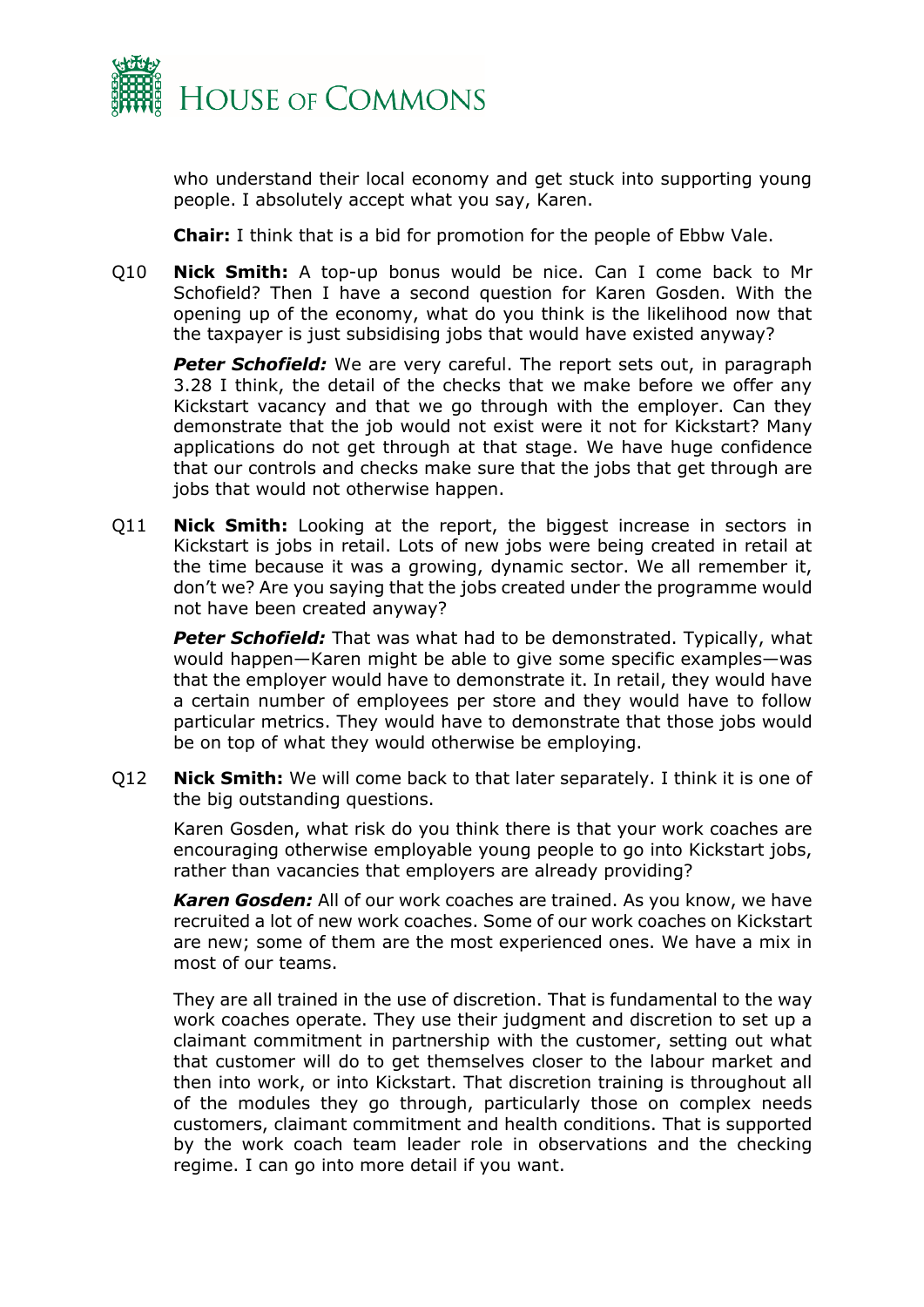

I am confident that work coaches are looking to do the right thing for the customer, which is to get them closer to work, into work if they can and into the open labour market. Some of the jobcentres in my patch did not have as much Kickstart activity in the summer because, on the coast for example, they had a lot of open labour market jobs in the holiday sector. I could see that in some of the figures. Work coaches always look for an open labour market job in the first instance.

Mr Smith, you touched earlier on the impact on young people of Covid. Isolation and lockdown meant that quite a few of the customers who sat in front of our work coaches needed extra support. The ones work coaches were referring to Kickstart were those who had not been able to compete at that point in the open labour market.

Q13 **Nick Smith:** Did you say that they did or did not need extra support?

*Karen Gosden:* They did need extra support because of some of the impacts on them as young people of Covid, isolation, lockdown and so on. Some of the customers we do the most work with have mental health conditions and concerns as well as being out of work. The work coach role is to work with the individual to find the best solution for them. In many cases, that was Kickstart; in some cases, it was an open labour market job, and obviously as the labour market opened up, there was greater movement into the open labour market, and for some customers there was additional provision before they were able to apply for either a Kickstart or an open labour market job.

**Peter Schofield:** It might be helpful to look at the statistics to show what was going on elsewhere. In March, we reached a peak in the intensive work search group in universal credit of about 2.5 million. That number is now below 1.9 million and it has been going down by about 1% a week. If you compare the scale of that with the number of Kickstart starts, you can see an awful lot of movement into mainstream work as well as filling Kickstart starts. To give a bit of reassurance to the Committee, work coaches were prioritising the filling of mainstream jobs where possible.

Q14 **Nick Smith:** Thank you Mr Schofield. Given the very different economic environment since the economy was reopened, why do you think the scheme should be extended?

**Peter Schofield:** It goes back to the uncertainty we were faced with. Even earlier in the year, when we extended the scheme, we were still looking at the furlough scheme coming to an end at the end of September. Even then, the OBR forecast was that unemployment would go up in the final quarter of the year, as opposed to continuing to come down. There was continuing uncertainty, and we still believed there was a role for Kickstart for the types of individuals Karen described, to fill a gap in provision, obviously at a lower scale than previously envisaged back in July. Alongside all of that, in the summer, when we did our review of where we were in the programme, we also put in place more training for work coaches, as described in the report,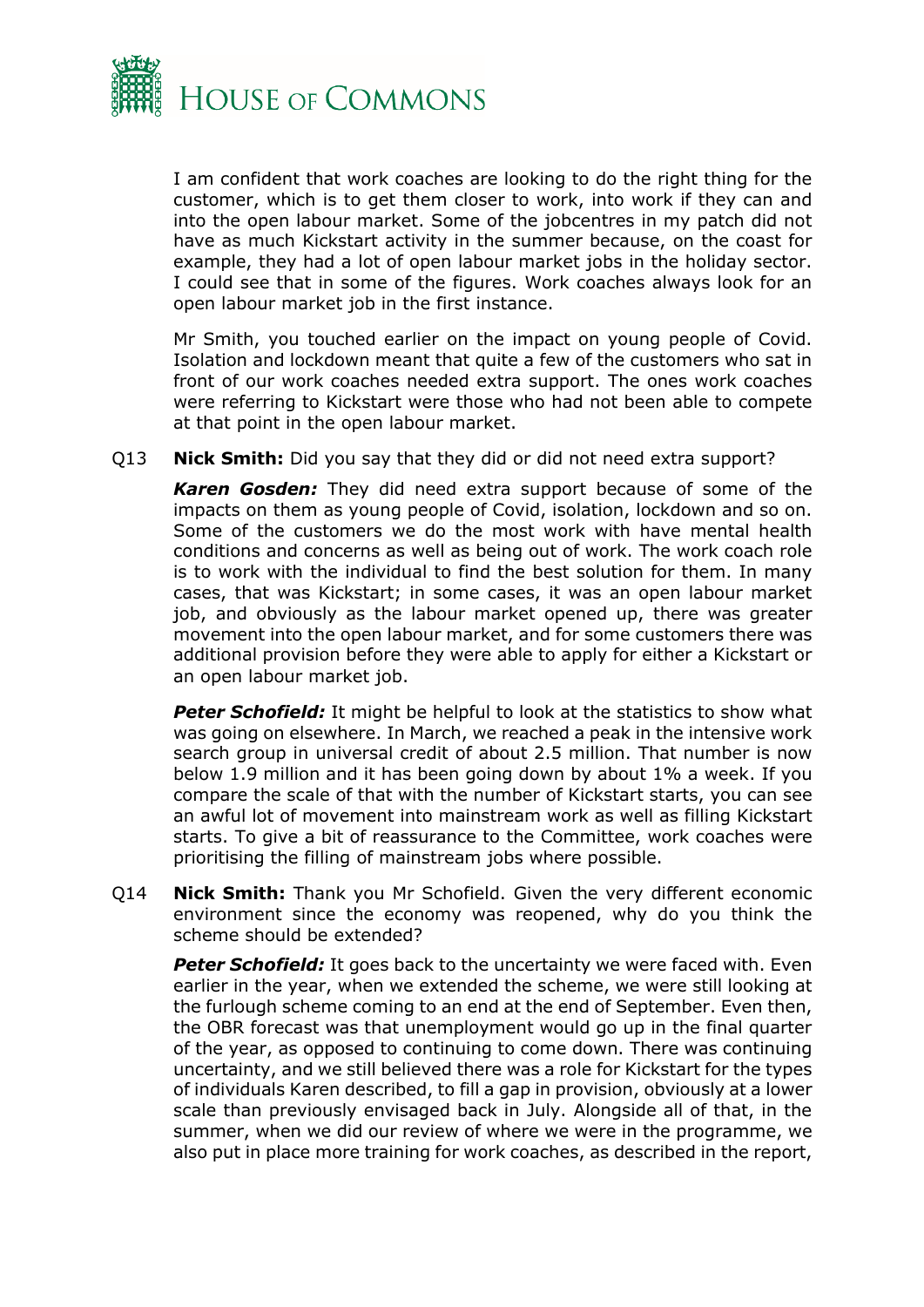

to make sure that we were getting referrals for exactly the right people. It had a role to play. That is my point.

Q15 **Nick Smith:** You are saying that things were still very uncertain. Mr Mills, what analysis and advice did you provide to your colleagues on the value for money of extending the scheme in the summer?

*Jonathan Mills:* As Peter said, we have reviewed the value for money of the scheme at several points during its lifetime so far. The evidence we had showed, first, that there were significant uncertainties about the outcome that would follow when the CJRS scheme came to an end, but it was not just that. As Karen has been describing, a significant number of young people, even with the relatively soft landing for the end of CJRS, as we have thankfully seen, were at risk of scarring.

The core element of the economic case that underlies Kickstart is that young people in particular, without the extra assistance to find work that Kickstart placements provide, are at risk of scarring. The effects of the pandemic on the population that we are seeing in the intensive work search group are such that we are still finding a population of young people for whom Kickstart is a valuable intervention, so the value for money case would still stack up.

Q16 **Nick Smith:** Scarring is terrible for young people, isn't it? We all want every young person to get a good start in life and build confident, happy employment from that, but your best value analysis at the time, based on whatever numbers you put in around scarring, meant that the case stood up.

*Jonathan Mills:* Yes. The value for money case continues to stack up because there is still a population of young people at risk of scarring and Kickstart benefits them and society.

Q17 **Nick Smith:** Mr Schofield, would you launch Kickstart today if it did not already exist?

**Peter Schofield:** Would I launch it today? That is a great question.

**Chair:** For once, Mr Schofield is stumped for words.

**Nick Smith:** The camera is still rolling.

**Peter Schofield:** The reality is that we are seeing a labour market that is very different from the one in July 2020. I think the question is about the scale of need. As the report sets out, at the time, the Government were looking to do something significant, at scale and rapidly, to meet a very significant challenge in the labour market, with the risk of unemployment rising to 12%. We do not face that situation now. Obviously, it would be a decision for the Government whether to proceed with a scheme like this in different circumstances.

**Jonathan Mills:** One of the points the NAO report makes clear is the amount of uncertainty at the time we launched the plan for jobs, and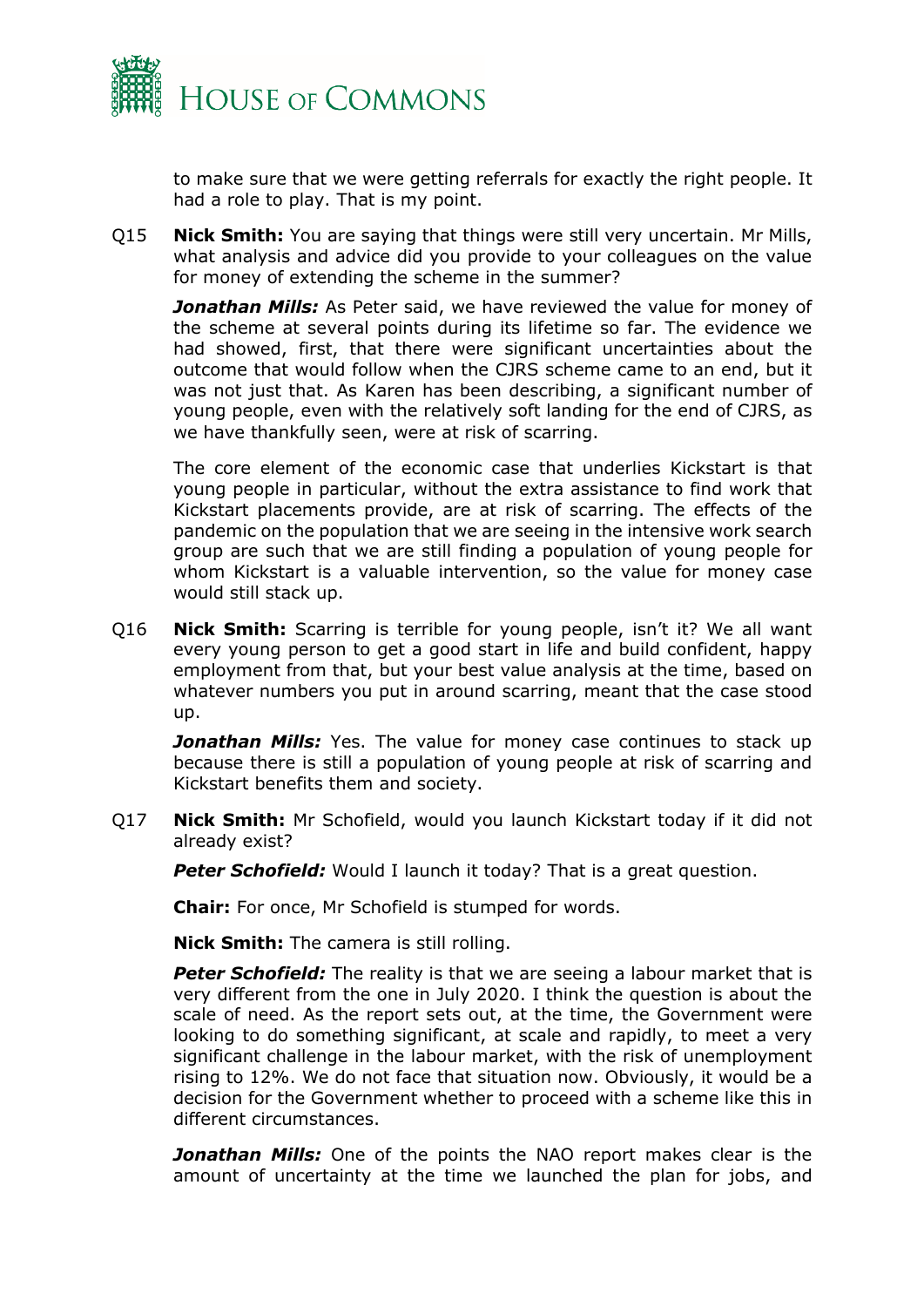

Kickstart in particular. It is worth emphasising that we tried to take account of that. One of the key features of the Kickstart scheme is that it is demandled, so it responds to demand from employers and to the supply of young people who are in need of it. It was designed to be resilient to a degree of uncertainty in the economy.

Q18 **Nick Smith:** Mr Schofield, today there are many vacancies in the economy, but why is it that a very large number of 18 to 24-year-olds on universal credit are not getting those jobs, even though employers are getting £7,000 for six months? What is going on? Explain that conundrum to us.

**Peter Schofield:** The reality is that we are filling roles as rapidly as ever, but the challenge is to bring young people and employers together. We can all tell stories; I was in a jobcentre last week sitting in on an interview and looking at the challenge of bringing together an employer who has particular requirements and an individual who has particular needs for support. So much of it is down to the ability of our amazing work coaches to bring them together and make that happen, and an employer offering a role to a young person, even with the subsidy you described. It is sometimes a challenge to bring those two together, but the amazing skill of our work coaches is to be able to do that.

Q19 **Chair:** Can I refer to some evidence we have had from Catch22? Ms Gosden, you are closest to the frontline, so perhaps I should address this to you. You may have seen the evidence. Catch22 talks about the young person being encouraged to contact the placement provider by their coach; you described something slightly different to Mr Smith. The issue is that often they do not hear from the individual, "we see fewer than 20% of referrals make contact. Some of our roles get more than 50 referrals, but not a single young person gets in touch." Do you recognise that description, and what are you trying to do to make sure that the match Mr Schofield talked about is actually happening?

*Karen Gosden:* I think the answer I gave Mr Smith is part of the answer to that. I do not want to keep going back to it, but before we had customers and employers in our offices, it was very difficult and there was probably a little bit too much of, "This customer looks like they might be a match." It is very difficult. I have had years of experience in jobcentres. There is no substitute for being able to have a face-to-face conversation. Many of the work coaches had never met any customers, because we recruited them during Covid and they had their training at home online, having done their induction in the office. Therefore, the customers were not in the office and nor were the work coaches, and the experience that comes with dealing with customers face to face was not something that all of our work coaches had. Probably, in that evidence, the work coach thought there was a match and made the referral, and it was not followed through.

As I described to Mr Smith, Ebbw Vale has employers in every week and they are trying to fill 15 vacancies at the moment, with employers matching with customers every week. That is to address the particular point that the work coach helps. This picks up Peter's point. Sometimes our customers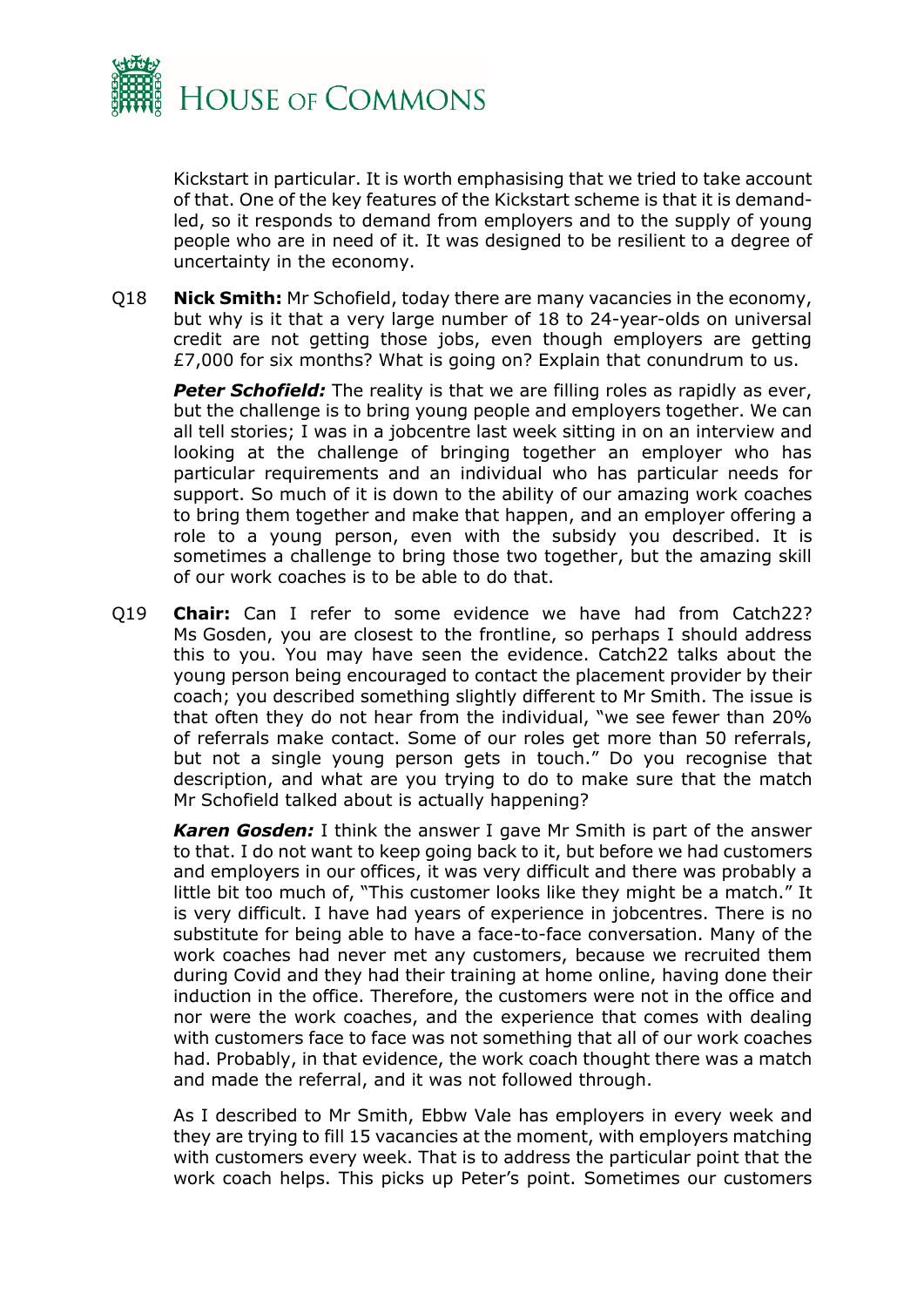

have a raft of challenges that we are there to support with. I can give you examples later, if time permits, where we are working with lone parents, people who are sofa-surfing, people with mental health issues, and care leavers, all of whom need wrap-around support, and our work coaches are brilliant at that.

Q20 **Chair:** You are saying that basically this is a symptom of the online situation.

*Karen Gosden:* I would not want to say specifically without investigating it, but I suggest it probably is, from what you have said.

Q21 **Chair:** Catch22 is a very well-established charity with a very good gateway.

*Karen Gosden:* Absolutely. Yes.

**Peter Schofield:** It is worth saying that when we get the employer and the young person together in the jobcentre that is almost certainly the best situation for getting a successful match.

*Karen Gosden:* And recruitment and jobs fairs. All of those things were not available to us because of Covid. If you go into our jobcentres now, some will have employers in every day; they will all have employers in at least every week. It is about matching together and facilitating a conversation. Sometimes, it is as much with the customer, to help them with their confidence and making eye contact. Some of our customers even find that challenging. Equally, our employer advisers are expert at working with employers to try to make sure we can help them with the match and perhaps encourage them to be a little bit more open to maybe taking a risk.

**Chair:** You are explaining it very well, as it feels on the ground.

Q22 **Peter Grant:** Good afternoon to our witnesses. Mr Schofield, I want to go back to some of the questions Mr Smith asked earlier. We are trying to get to the bottom of the question of additionality. Were these new jobs or jobs that would have had to be created anyway? One of the examples Mr Smith referred to was the very large number of placements in the retail sector. If the Kickstart people had not been employed to stack the shelves, somebody would have had to stack them.

*Peter Schofield:* They are not there to stack the shelves. As I said, the—

Q23 **Peter Grant:** What jobs were they doing?

**Peter Schofield:** Often, they are administration-type roles or support roles. They are basically roles that would not be carried out without the kickstarters being there. I misled the Committee earlier. Paragraph 3.20 has the various questions that we ask and the process we go through. In reality, as it says there, 47% are rejected on the grounds of additionality and other grounds at that stage.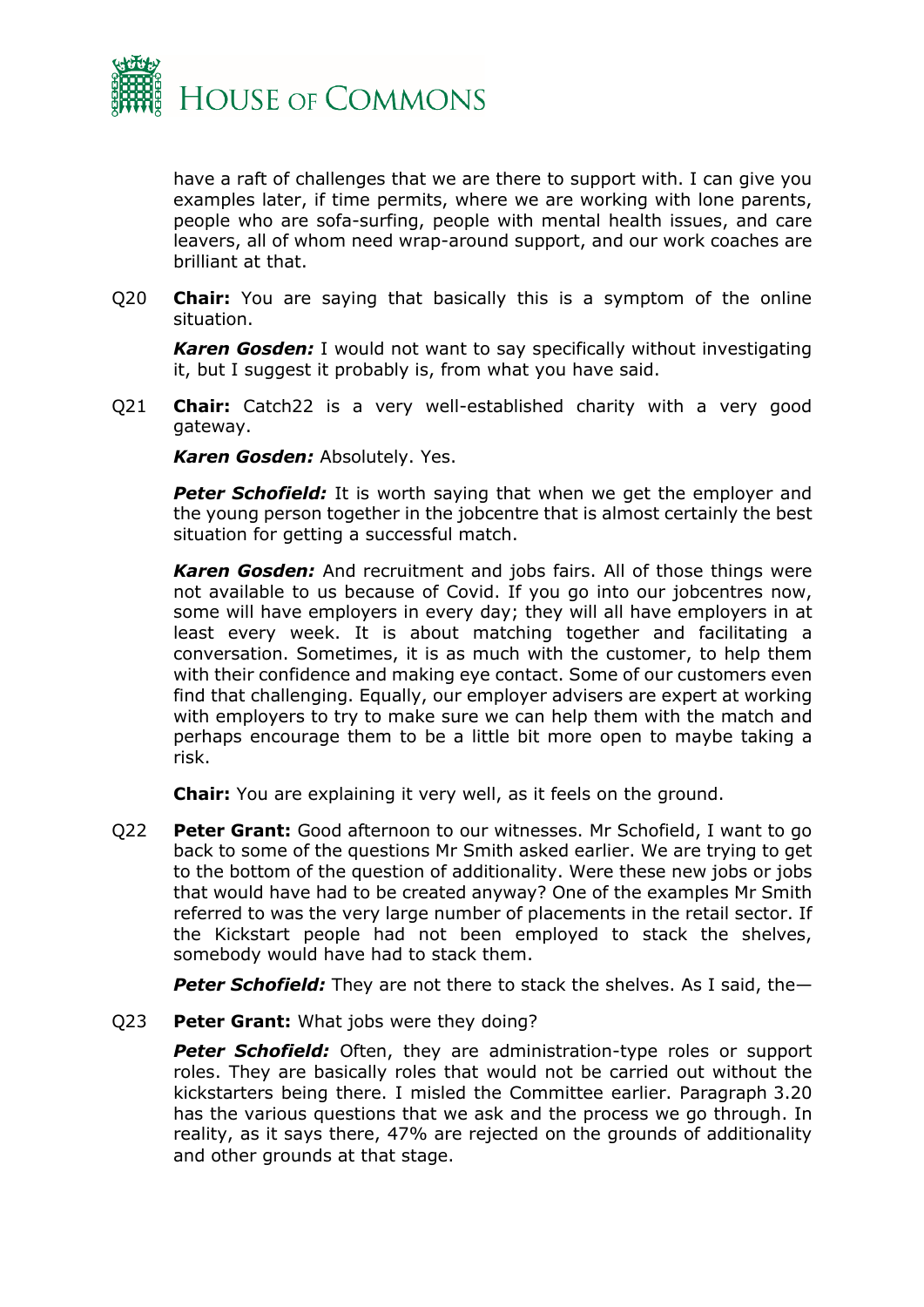

Q24 **Peter Grant:** I can understand that a significant number of applications could be rejected because they are blatantly not additional jobs, but why would a major retailer take on that number of additional workers if there was no work for them to do? Although you told us that a lot of them were categorised as retail, you are now telling us that they were doing admin jobs in the retail sector, but if there was a massive increase in the use of click and collect or deliveries, which a lot of supermarkets did quite early on to support people who either could not go out or were reluctant to go out to shop by themselves, that would create an additional demand for administration, so they would have had to bring in additional admin staff even without Kickstart. What is it that you do that makes you able to be so confident that these are additional jobs and that you are not simply subsidising supermarkets for doing a great job in keeping us all supplied, or subsidising jobs that would have been filled by the supermarkets anyway?

**Peter Schofield:** It is a very good challenge, Mr Grant, and it is those questions that we ask. We go through this with them: "Talk us through what your planned vacancies would be otherwise. Let's understand that, and the nature and scale of what you do." Often, in retail there are ratios for the number of people per staff, so this would have to be on top of that.

I was with a Kickstart employer last week, admittedly not in retail, who talked about the role that his kickstarter would carry out. That would enable him to grow his business, but it was not a role he would have been able to afford; he did not have a revenue line that would have justified it. He would not have taken that person on, but the person was going to help him grow his business. It is additional in the sense that it would not have happened otherwise, but it was helping a small business to take opportunities that were coming up in the marketplace. Ideally, you hope that it would then create a revenue stream that would justify an ongoing job after the end of the placement, which would then be paid for by the employer. I think that is a great example. We have seen many of those examples across the piece. Karen, do you want to take Mr Grant's specific point about retail and how we assess them?

*Karen Gosden:* As Peter said, the application process and our decisionmaking process for each application is based on what the employer and the gateway organisations say. The questions are quite stringent, but to a degree we have to believe what they are telling us and make an assessment based on that. Following the retail example, some of them were things like meet and greet, so it was an additional service over and above the standard supermarket role. In many of the smaller retail organisations we have worked with, they have had to change totally the way their businesses delivered, because of the lockdown.

You will see in the chart in the report reference to social media and quite a high number of increased vacancies there. Some of those were in the retail sector. I was with an employer last week. She had had to change the whole platform for her business. Many young people have been able to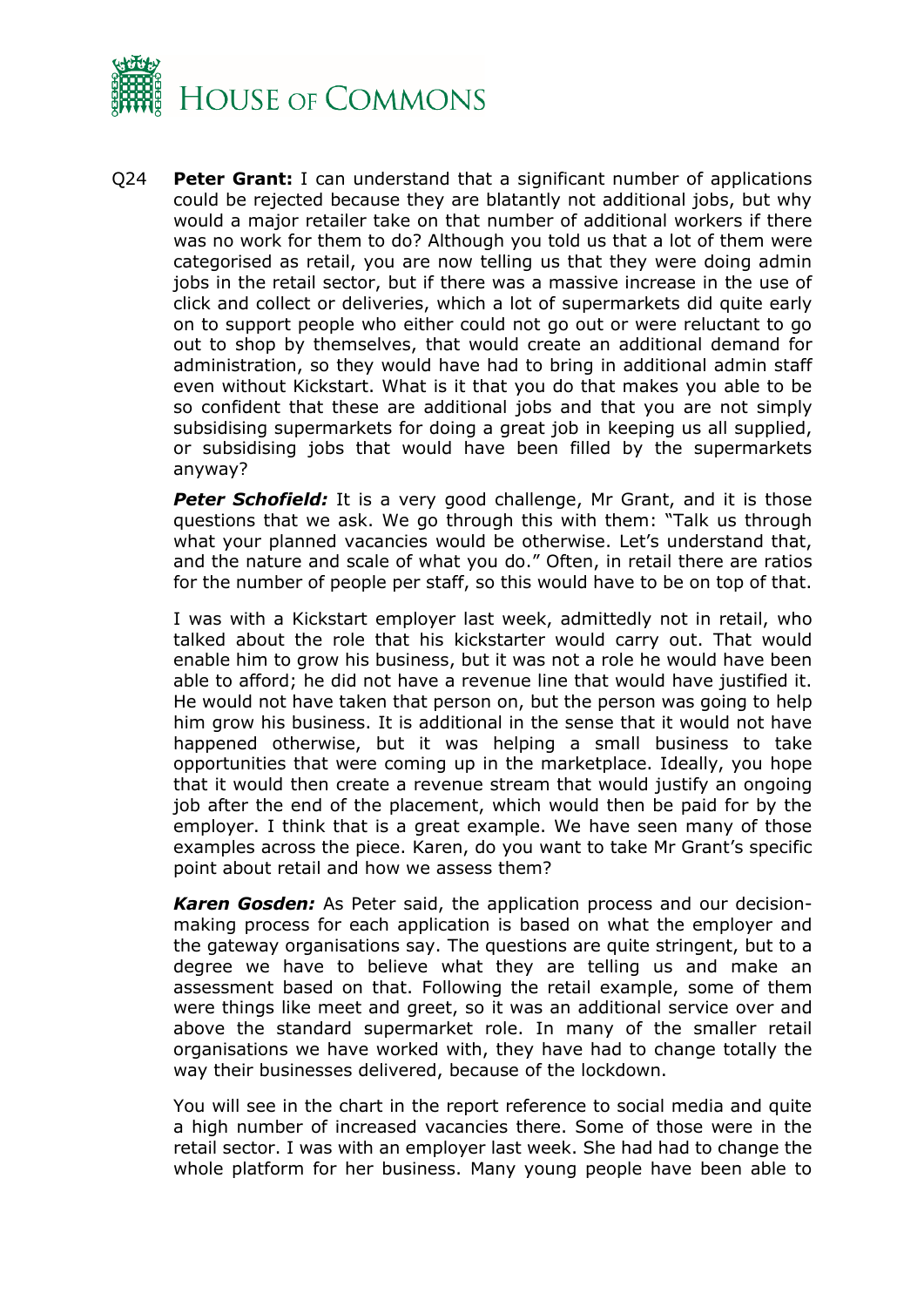

bring confidence in social media and digital skills that maybe not everyone has—to put it like that. They have definitely been additional roles and some have led an organisation to think that might be a way to go for the future, and they have converted and offered permanent roles at the end of it. I think it reflects a shift in some of the retail activity as well as standard retail.

Q25 **Peter Grant:** You seem to be saying that the additional roles being filled by Kickstart employees would not have happened if Covid had not happened, but they became necessary, or at least highly desirable, because of the way retailers had to adapt to the pandemic.

**Peter Schofield:** The point is that they would not have happened had it not been for Kickstart. The employer would not have taken them on were it not for Kickstart, and they had to demonstrate that to us. As Karen said—

Q26 **Peter Grant:** I'm sorry, Mr Schofield, but the reply Ms Gosden gave indicated that we were talking about roles that either came into existence, or had to be significantly amended, because of the way the retail sector was responding to Covid and the fact that a lot of people did not want to go out shopping in person. Shops had to change their layout because they had to maintain safe distancing, and all the other things many retailers did very well. It cannot be both things. They are either jobs that would have had to be done because of Covid or jobs that they would have expected to get through the Covid pandemic without having to do.

**Peter Schofield:** Let me try to bridge the two. The point is that, were it not for Kickstart, the roles would not have happened because the employer would not have had a revenue stream that would have enabled them to do that. A number of employers I have spoken to have said this. They have seen that the kickstarter added value, which brought in a new revenue stream and helped them sometimes to think about a new way of doing business, such that at the end of the six months there was a business case to retain that role, but obviously to fund it themselves. That is part of the transformation. I am proud of the way kickstarters have helped to support many businesses, in this case, to enable them to grow in a way they would not otherwise have been able to do. The key thing they have to satisfy us about is that the role would not have happened were it not for the Kickstart scheme.

Q27 **Peter Grant:** What information are you collecting now to be able to get as objective an assessment as possible as to how well it has worked at the end of it?

**Peter Schofield:** It is covered in the report in terms of what we are doing now and evaluation in the future. I think the best way to do it is to think about it in three stages.

What did we have before we approved the job? It is all the things we have just described. On additionality, we needed to be satisfied about the employment support that is on offer as well. Then there is the monitoring along the way. There are two elements to that which I think matter. One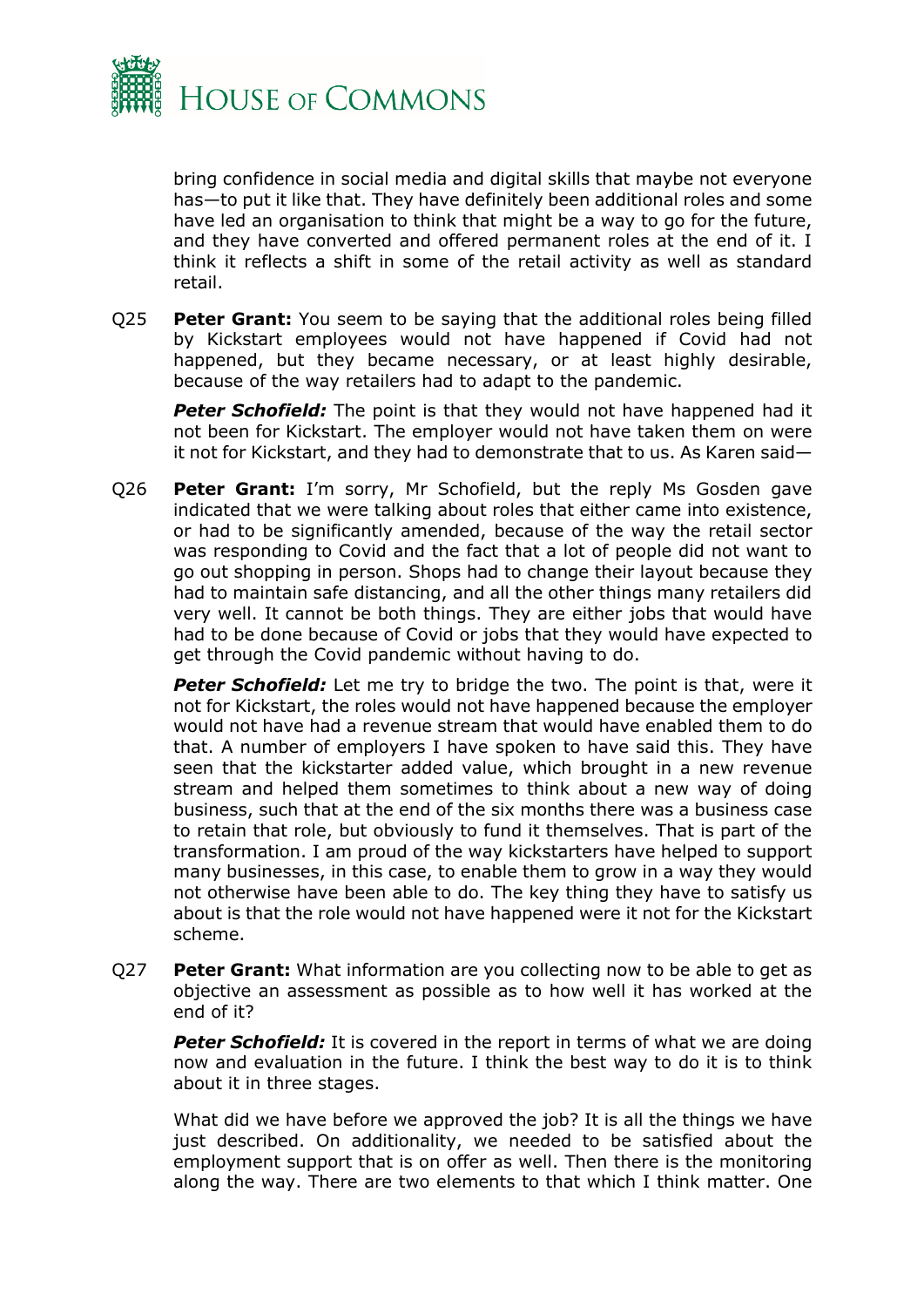

is the work of our Kickstart district account managers, KDAMs as we call them, who work closely with employers and gateways to make sure that they deliver what they said they would deliver. They focus particularly on employment support in that context.

The third thing is the evaluation that we do at the end of the process. There are two elements to that. One is the use of administrative data to look at what happened to the individual so that we can compare it with the original business case and the survey as well. Jonathan can say a bit more about that element of the evaluation, but those are the three stages.

The NAO brings out an important point about how certain we can be about additionality. I do not know whether that is a point you want to get into it at this stage, Mr Grant. I am sure we should cover it at some point. How certain are we looking back that the job really would never have happened? That is an important point. I feel that we can answer it, but it is a question that the NAO raises and I understand why.

**Jonathan Mills:** That is at the company level. We also track at the sectoral and whole-economy level. If you look at the real time information data that HMRC publishes on payrolls, it has been increasing very strongly since November 2020. The vacancy data, to which Mr Smith alluded earlier, is also running at very high levels, so we keep an eye on that as an extra check to see whether there is any evidence of Kickstart vacancies suppressing vacancies in the wider economy. That is not something we have seen at the macro level or the employer level in the feedback Peter describes.

Q28 **Peter Grant:** Other members of the Committee will want to look in more detail at the employment support and training part of the package, so I will leave that for them.

Mr Schofield, you mentioned one case where a small business felt that security of funding for a fairly short term had allowed it to do something that potentially would mean a permanent expansion of the business, which means that the business could employ more people than it did before. Are you collecting information to show the size of businesses taking on Kickstart employees so that you will be able to see afterwards whether that has been the case?

Clearly, if a business employs three or four people, and it can employ one other person, that is something to celebrate. If it is one of the major retail chains, it is very difficult to be able to prove that the five people Tesco has taken on across the UK were anything to do with Kickstart. Are you collecting information by size of business as well as by sector to try to get a feel for how often the instance you quoted is happening? Is it happening all the time, or does it happen only occasionally? Are you collecting information to demonstrate that?

**Peter Schofield:** We are collecting a lot. Jonathan, do you want to say a bit about how that will work in the evaluation?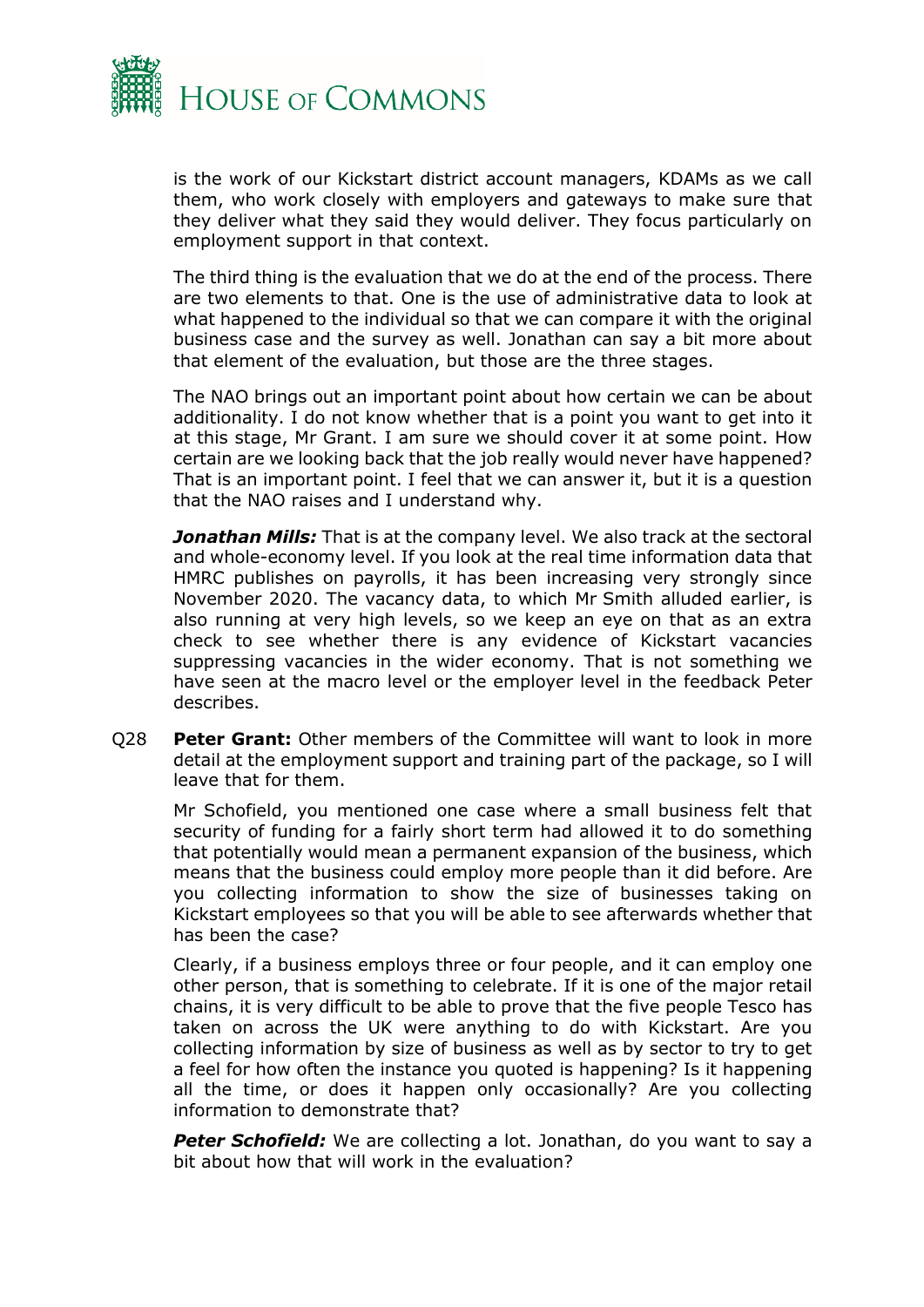

*Jonathan Mills:* There are a couple of things to pull out of that. First, enabling smaller employers to access the scheme is quite important to us. One of the reasons that we changed the eligibility conditions for the scheme earlier in the year was to enable smaller employers to apply directly. In the evaluation, that sort of impact is the sort of thing we want to get a feel for. We will have some of the data from the administration of the scheme on the distribution of Kickstart grants to date, but the evaluation will provide us with more insights into the extent to which it has helped employers tackle barriers, of the sort Peter describes, that they might otherwise have had to business expansion, as well as the administrative checks that we put in place as part of the approvals process.

**Chair:** Thank you very much.

Q29 **Antony Higginbotham:** Because of Covid lots of Government programmes were created, all at the same time and all under immense time pressure. I think we all agree that that was the right thing to do. The Government were trying to pull lots of different levers, but we also want to make sure that those levers do not overlap and we do not duplicate spend. Mr Schofield, when some of the different schemes were being created, not just in the DWP but across all of Government, how did you ensure that they all complemented one another and did not have overlapping duplicate spend?

**Peter Schofield:** That is a really good point. I would say there are two things. The first is to place Kickstart in the context of the wider set of plan for job schemes. Back in the summer when Jonathan and I were here before, we talked about those in their entirety. Obviously, this is more of a deep dive on Kickstart, but it is important to see that we had other types of support for those who had recently lost their jobs, like JFS, for those who had been out of work for more than three months in the case of JETS, and Restart for the long-term unemployed. It is partly about seeing it in the context of other schemes.

The other thing is to see it in the context of other things. I think this goes to the heart of your point, Mr Higginbotham, about how it fits in with what other parts of Government are doing. I will give you three examples. Jonathan was right at the heart of developing this in the plan for jobs and he will be able to say more. One is positioning it with, for example, the DFE schemes on the skills side. There is a bit of a description in the report about how that works.

The second thing is that of course the DFE operates in England, so how do we see it in the context of what was going in Wales and Scotland, for example? At the heart of that, we did a lot of work positioning Kickstart in the overall customer journey people would go through in both Wales and Scotland. In Scotland there is the young persons' guarantee with datasharing on skills through Skills Development Scotland, and in Wales there is the youth customer journey. Kickstart sits within those.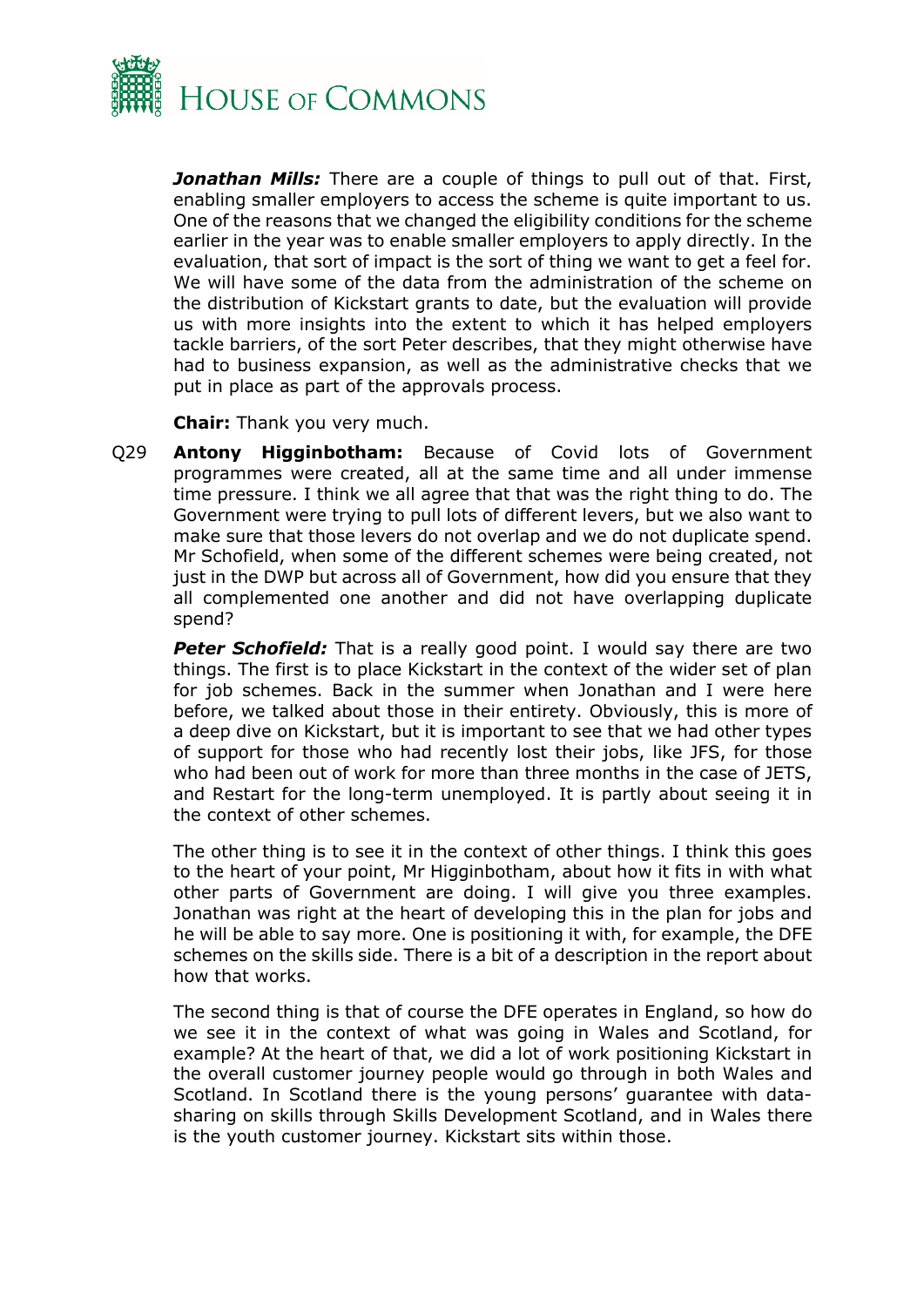

The third thing is how we work with local authorities. Some local authorities, for example in the west midlands, are involved in being part of gateways themselves. The element that I am particularly proud of is our youth hubs in 150 different locations across the country. I think that pretty much all of them are in partnership with local authorities, aren't they, Karen? We are working to make sure that there is a place where a young person can go. They can see the Kickstart opportunity there, as well as other support offered by the local authority. Those are a number of the different dimensions. I do not know whether Jonathan wants to add to that.

**Jonathan Mills:** As examples of working with Departments, you talked about the Department for Education. One of the things we were particularly concerned to get right was the interface between this scheme and the apprenticeship scheme. We and DFE colleagues worked quite hard on that interface. For example, as I think the report notes, we made sure that for the purposes of the apprenticeship incentive Kickstart employment did not rule people out of that, so employers could still get the incentive to take on people in apprenticeships after Kickstart.

We went into the plumbing of it a bit as well and worked on the datasharing we could do with DFE to enable DFE to get in contact with Kickstart employers who might not be engaged in the apprenticeship scheme already, and work with them to see whether they could encourage employers to transition kickstarters to apprenticeship provision. That was one interface. To go back to a theme we were on earlier, an example of a different sort is work with Treasury and HMRC on the CJRS furlough scheme. We worked with HMRC to understand what the likely flows would be and the population of people on CJRS, so that we could, for example, make decisions about the at-risk population, if you like, as CJRS came to an end.

Q30 **Antony Higginbotham:** We have a youth hub in Burnley and the team there is brilliant. To pick up on your data-sharing point, Mr Mills, is it the case that if you are a plumber and you are a one-man band you look at it and say, "I'll take a kickstarter for the first time"? Will someone follow up during the course of the kickstart and say, "Have you thought about an apprenticeship?" Lots of businesses will not have thought about taking on an apprentice because they are on their own. Is there a follow-through to make sure that we are having those conversations?

*Jonathan Mills:* I cannot speak for the specifics of the plumber, but that is certainly the intention. What we have been trying to do with DFE is make sure that we can share with them information about employers and gateways that have kickstarters but are not currently engaged in apprenticeship activity, so that they can have that handover and talk to them about whether an apprenticeship might be the next step for them. That is the aim we have been driving at.

Q31 **Antony Higginbotham:** That is a responsibility of the DFE. I am just thinking about following those metrics because it would be interesting to see how many employers who take on a kickstarter for the first time then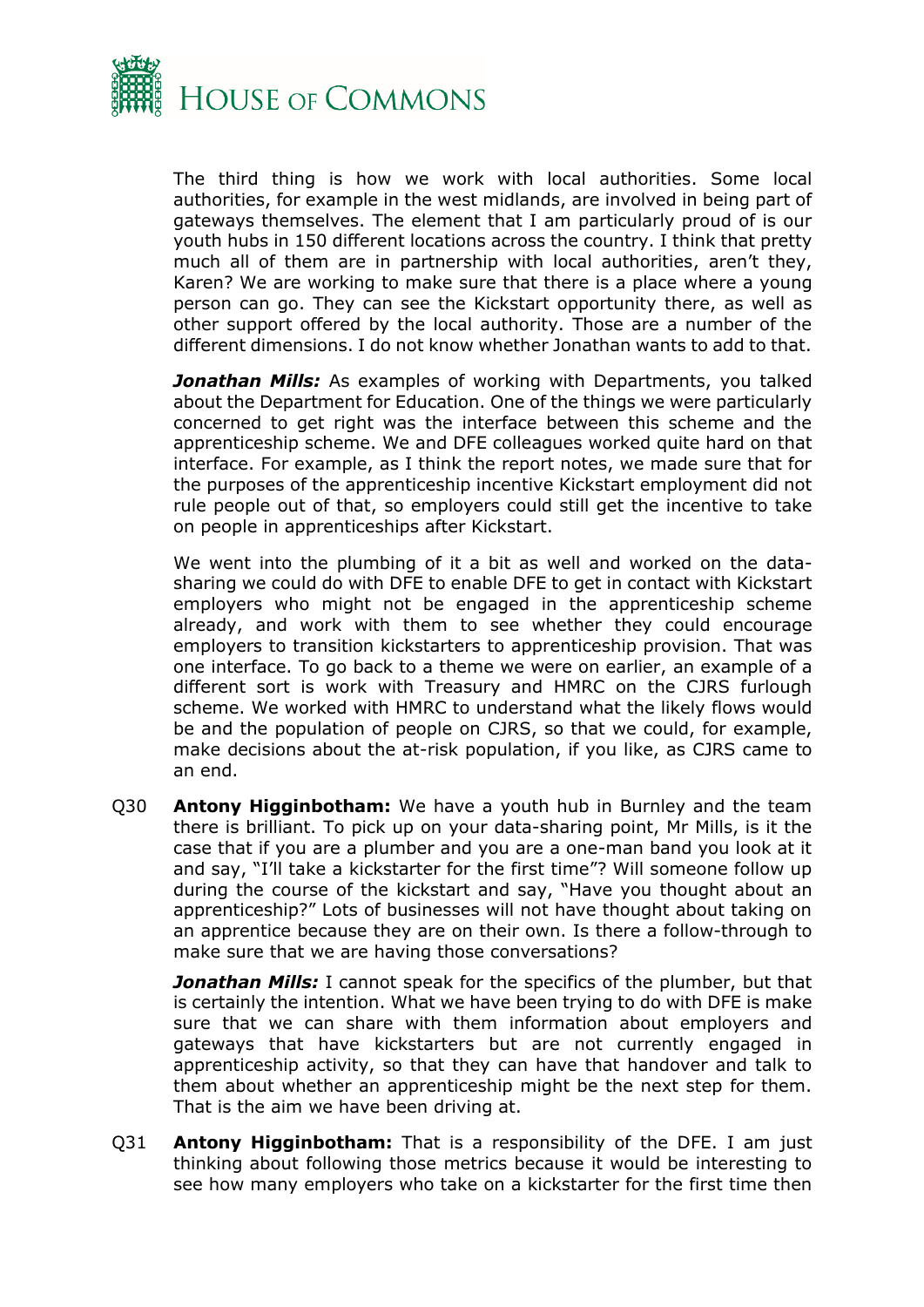

take on an apprentice for the first time. Is that something DWP would track, or would the DFE track it?

**Jonathan Mills:** The responsibility for having that conversation would be with the education providers, as the people who know about apprenticeships. Without speaking for Karen and colleagues, I am sure that our Kickstart district account managers and work coaches, where they have relationships with the employer, would also know about the provision and might point them in that direction.

*Peter Schofield:* That would be the responsibility of the work coach. Karen can speak to this.

Q32 **Chair:** I think perhaps Ms Gosden can speak for herself. She is closer to the frontline than either of the two gentlemen.

*Karen Gosden:* Youth hubs have been mentioned. I am glad you are pleased with the one in Burnley. The youth employability coaches who work in those youth hubs as well are part of it. We have work coaches who deal with our Kickstart referrals, but we give a much bigger package of support, as you know.

There is a good example of a girl in Burnley. Even though there are vacancies in the care sector and you would think it would be easy to get a job at the moment, she was struggling and could not get her foot through the door. Her confidence was low. Through Kickstart, there was a care assistant role, which was an additional one to work alongside a care worker. She got it; her confidence has bloomed and now she feels confident. She has not finished it yet, but we feel confident that she will be able to apply in the open labour market—to go back to previous questions for a job in the care sector. Because Mr Higginbotham mentioned Burnley in particular, I wanted to mention that case.

Overall, we have an opportunity. We prompt the customer after four months—it is voluntary; they do not have to get back to us—to have another conversation with their work coach once they have been in a Kickstart opportunity for four months. Part of that is to start to discuss with them what we might do next to help them. They may stay with the same work coach or they may go straight into another opportunity. We find customers being offered permanent opportunities straight from Kickstart, with the same organisation in some cases, which is great, but that is part of the next step. It might be an apprenticeship. It was really positive that we got that arrangement with DFE so that they could go straight into an apprenticeship and it would not count as employment. That is one of the things we do with customers at that stage.

Q33 **Antony Higginbotham:** That is helpful. Thank you. To go back a little bit to the patchwork of schemes out there, which all have their own unique purpose, figure 2 of the NAO report, on page 21, goes through the costs associated with the different schemes. Kickstart is the most expensive by a clear mile. How are you making sure that the right people use that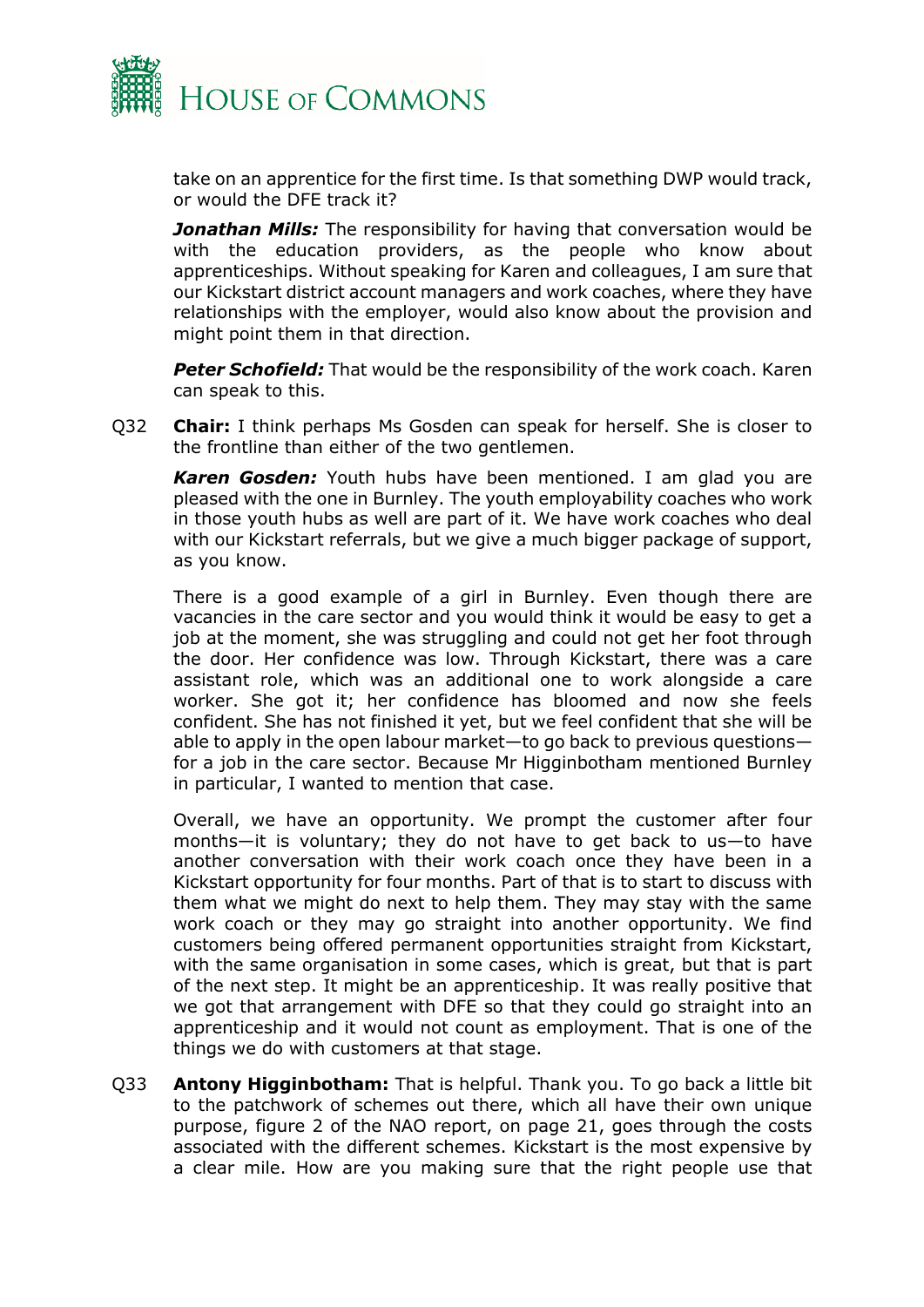

scheme versus some of the other schemes and then join them together? Ms Gosden, you mentioned earlier the vastly increased number of work coaches. That brings challenges around training. If you match that with the sheer number of schemes that have been created in quick succession, how are you making sure that your new work coaches understand all of the schemes that have been created, some of which have been extended? How are you marrying up all of those things to make sure we are spending every pound on the right scheme for the right person?

**Peter Schofield:** Shall I answer the question where it fits and Karen can answer the question on training and support, because both are incredibly important points? Kickstart is different from the other types of support, for the reasons in the NAO report, because it is job creation. The other things are about support to enable people to find a job, to find support. That is the distinction. The value for money needs to be seen on its merits, as the NAO says, as opposed to comparing it with the others in cost per intervention. It needs to demonstrate that it has had the effect that the business case said it would have, if you look at employment outcomes over the period after that. Then, exactly as you say, that brings out the important role of work coaches in directing the right people to the right roles. Perhaps Karen can answer the question about how we are training the many new colleagues who have joined us over the last year or so.

Q34 **Chair:** Thank you. Ms Gosden.

*Karen Gosden:* They go through a full set of training modules. We tried to make sure that, even if they joined when we were in lockdown, we did something face to face with them as a group to start with. Then they completed their training online at home because of the lockdown restrictions at that point, but they all came in and observed existing work coaches. On the back of their week's training—in some cases, three, four or five weeks—we trained them not only on the products; we have a series of things we call spotlights. This is interactive guidance on the UC system that our work coaches look at, and we can issue spotlights on whatever subject we want when there is new provision or changes. We have a series of products for training, and they have the opportunity to observe experienced work coaches.

There is an important role for the work coach team leader. In a jobcentre you may have 12, 13 or 14 work coaches with one work coach team leader. They have a clear role to coach and observe the work coaches, and clearly they direct more of that attention to the new work coaches in the first instance. Those are things like case conferencing with the work coach; sitting in on interviews; identifying for Kickstart purposes vacancies with low referrals and having a look at whether there is a mismatch or problem that they need to address; setting goals; making observations and targeted checks on new work coaches; ensuring that the case load sizes are correct; and assessing whether they are doing the right amount of face-to-face time. I think it is fair to say that we give our new work coaches a lot of support.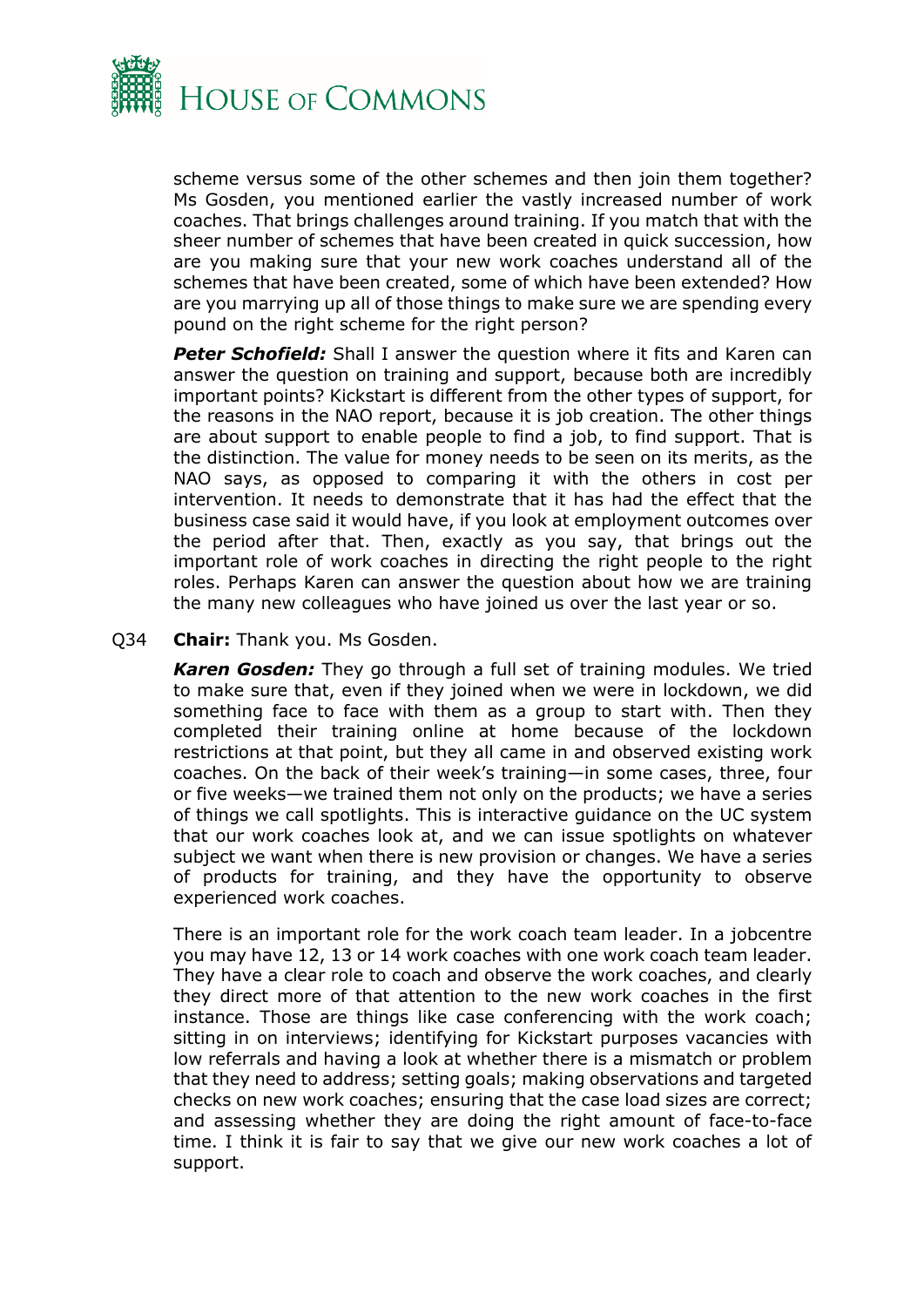

As I said earlier, I have worked in jobcentres all my life. There is a great spirit in jobcentres; there is a great family feeling that we are all there to make a difference to customers. We change lives every day. Almost without question, all the new work coaches I have spoken to love being part of that. It has been brilliant since we have been open. It was very difficult to achieve when everybody was sitting at home and had never met each other. They had never met their team leader or their colleagues, but now we are all back in, socially distanced in a Covid-secure environment, that team spirit is so important. Any experienced work coach will help an inexperienced one.

To come back to your question, there are observations, formal checks, trackers and a range of MI to monitor whether or not a work coach is getting the right balance between referring to Kickstart or open labour market jobs or the pre-stage to that, which would be looking at some of the other provision you have mentioned that is available to customers. There is also the flexible support fund that we can use to target advanced childcare or interview clothes at the point they are moving into work.

Q35 **Antony Higginbotham:** Is there some kind of journey that a young person might go on that is fully planned out? You identify that, sadly, Burnley had higher youth unemployment pre-pandemic than the national average, and it still does. Some of our young people are so out of the labour market that Kickstart at this point is needed, and something like the jobs entry targeted support might be as well. It is about making sure that you put the jigsaw together in the right way, with other journeys that you have off the shelf, so that you can say to one of your work coaches, "If you've got someone who has been out of work for 18 months, this is broadly what their journey will look like."

*Karen Gosden:* There is. The youth employability programme is supported by youth employment coaches and the youth hubs. That sets out a journey. I do not want to evade the point, but it is about discretion and judgment for an individual work coach with an individual customer. Perhaps I could give you an example of a customer we helped in Essex. She made a claim just before Covid. She was a lone parent with a 15-month-old daughter. She was housed in local authority housing. Way before they started to talk about employment, the work coach worked with her to help her secure housing that met her needs and talked about the essential living fund and gave advice and made referrals.

We do quite a lot of signposting to other provision. We looked at budgeting and referrals to a food bank and then started to talk about job search, but it was part of a package of support. The customer was interested because she had had her own mental health experiences. We got a Kickstart job as an assistant, because it was an additional role, in an occupational therapy rehab role. The customer worked with a work coach on CV and interview skills, which gave her the confidence to talk about her own mental health experiences at the interview. She got the job, which was brilliant. It was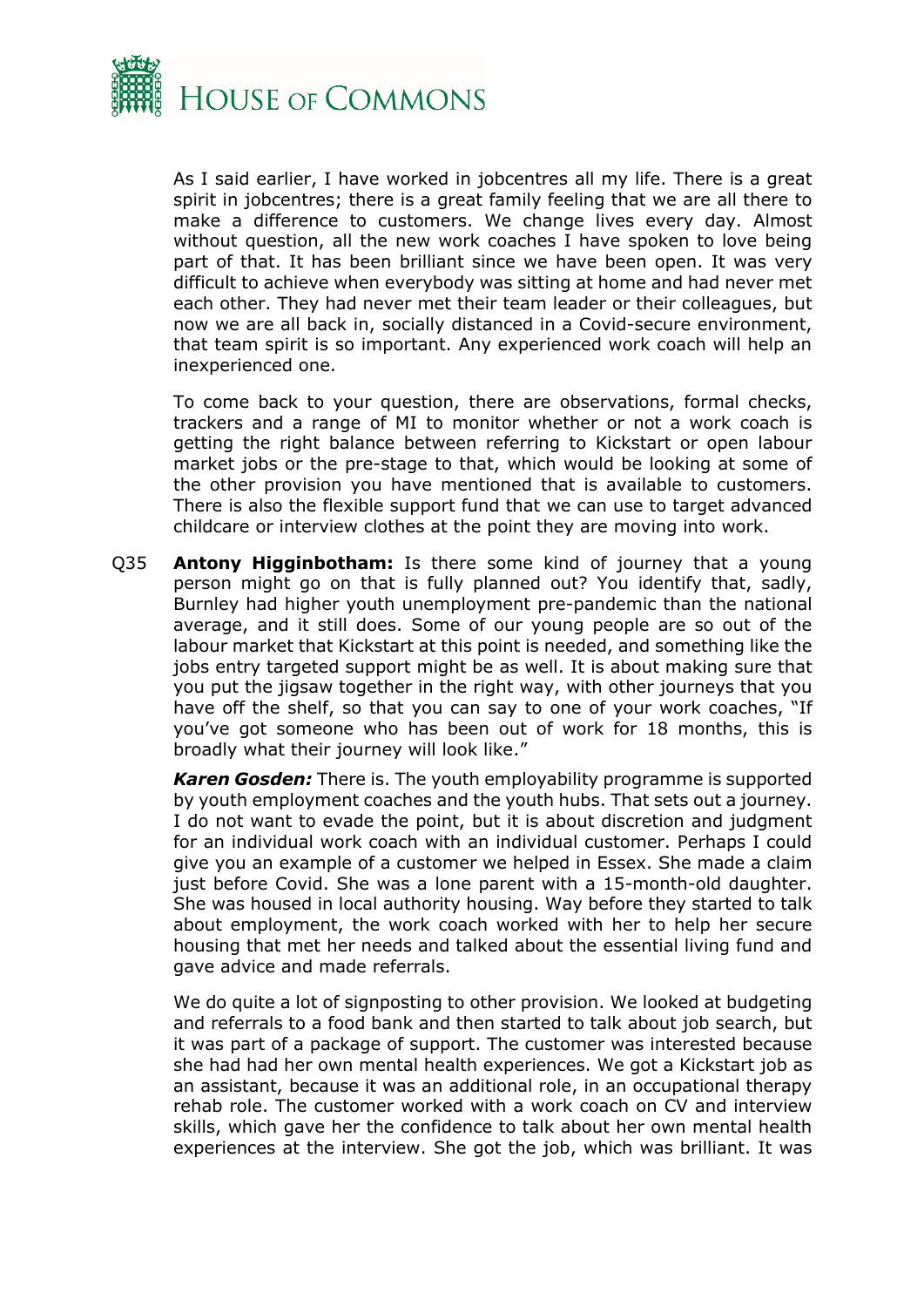

life-changing for her and her child. We helped to find a local nursery place for her and gave her some up-front childcare costs.

I hope that gives an example; it is part of a whole package of support. Some customers do not need any of that. Some customers just need someone to get them a good opportunity, put it in front of them, support them through a couple of interviews and they fly. Some need the whole package.

**Peter Schofield:** There is one area where there has been more progress as well. Karen has described how we work through the DWP system, but I think it is improving the way we work between our system, if I can put it that way, and the education system and skills system as well—for example, the way youth hubs work brings everyone together. Another example would be sector-based work academies where we work with local FE colleges or training providers, so there is training, work experience and a guaranteed interview at the end.

I think this is a point we touched on briefly in the summer. How do we make sure the customer journey works when it takes us across some of the ways that Whitehall works down into the local area? Those are some examples that hopefully give the Committee assurance that we have made some progress building across some of the divides in the different systems, so that for the customer, the individual, it feels more seamless and joined up than before.

Q36 **Antony Higginbotham:** I agree with all of that. We all want to see individualised advice and support offered to people as they need it, but the difficulty you have is how you evaluate whether a scheme works as an overall scheme, or whether you have just managed to find one person where it works, particularly when quite a few of these schemes bring with them third-party providers, charities and organisations. How are you tracking all of that? Is it the scheme that is working or is it the individual provider who is providing the package that is working? What kind of tracking are you doing on that?

*Peter Schofield:* Jonathan will be able to say more about the detail of the evaluation, but in the case of Kickstart we will be looking at the journey the individuals have been on, in the context of people who might not have participated in the scheme but have similar characteristics. Interestingly enough, there are other programmes. To pick up your point about providers and taking the work and health programme as an example, we have an evaluation plan. The original plan was to have randomised control trials involving people who were not on the scheme, although we stopped that in the middle of the pandemic. That is the theoretically ideal way of testing additionality, which we aimed to operate in that way.

**Jonathan Mills:** In understanding the impact on individual participants, we are fortunate in that the data available through the RTI tax system gives us pretty good information on people's earnings. We should be able to get pretty good evidence on people's employment and earnings after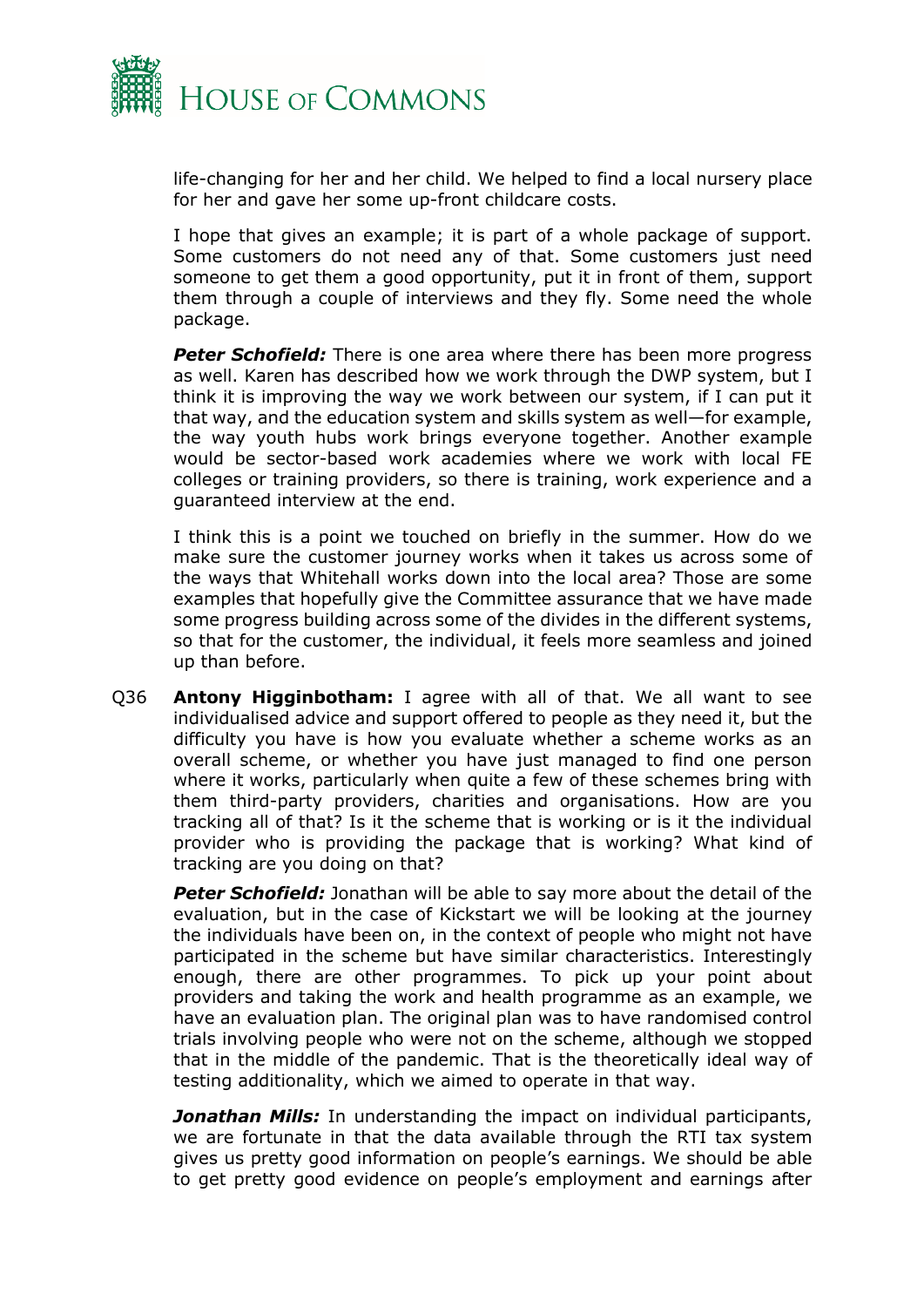

participating in the scheme. As Peter said, the trick is to be able to distinguish those who have participated in the schemes and those who have not, without other factors coming into play, which is where you need to do propensity matching or similar techniques to make sure you have comparable groups. The work to evaluate the impact of the earlier future jobs fund used some of those techniques. They are pretty well established routes.

**Chair:** We will return to that later in a bit more detail. I think Mr Higginbotham has finished, so over to Stephen Timms MP. Again, a warm welcome to the Committee, Mr Timms.

Q37 **Stephen Timms:** Thank you, Chair. You have just mentioned the future jobs fund, Mr Mills. I was a fan of the future jobs fund and was pleased when Kickstart was launched. I think it was the right step to take.

Can I ask a couple of questions about the differences between the future jobs fund and Kickstart? One of them is that the future jobs fund was administered by local authorities. Why did the Department decide to administer Kickstart itself? With the benefit of hindsight, how has that worked out compared with the alternative route taken by the future jobs fund?

*Peter Schofield:* Jonathan might want to add to this, but at the heart of it was wanting to get it up and running quickly and at scale. As the report says, there was a question about whether local authorities had the scale to be able to do it so quickly. We felt that the direct route was the way to do it. It also meant that we could have control over how we managed the scheme and make it happen in the way we wanted it to happen quickly. At the heart of what we were doing was to have a scheme that was up and ready and able to do the first starts for the period after the furlough scheme came to an end.

*Jonathan Mills:* We have worked closely with local government across the plan for jobs. As Peter said, all the interventions need to be seen together to some extent, and the partnerships we have had around youth hubs and other provision have been important. In this case, when we were talking to local authorities it was at a point when they were themselves facing pretty phenomenal demands from other aspects of the pandemic, and we wanted to be able to get the right balance between getting this up at pace and getting the right capacity together.

We have had some good involvement from local authorities in Kickstart, particularly as gateways, but not just as gateways. I think about 100 of the 900 or so gateways are local authorities, and quite a lot of other providers have been working closely with their local authorities to convene provision, but, as Peter said, we wanted to get it moving at pace. Local authorities are also facing lots of other demands. We are running at about 3,500 starts a week, which is somewhat faster than the future jobs fund achieved, so the operating model seems to have delivered on that front.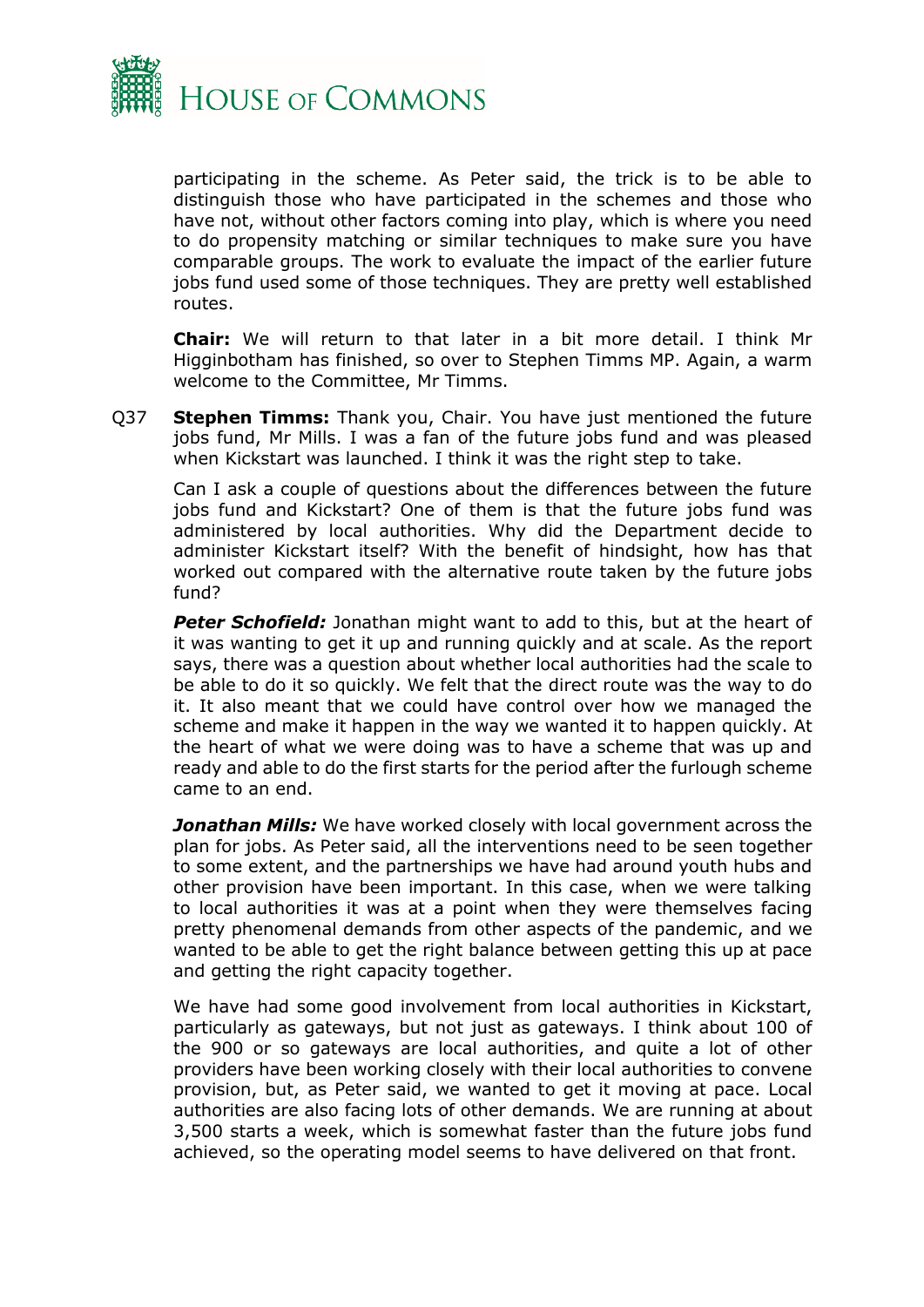

Q38 **Stephen Timms:** The roll-out was much slower than you had hoped, wasn't it? I wonder whether centralisation really achieved the benefits you hoped for.

**Peter Schofield:** As Jonathan says, if we are comparing it with the future jobs fund, which obviously was in a completely different situation, that was a slower roll-out and weekly uptake in starts than we are seeing with Kickstart, but we felt we could get the best of both worlds and engage with local authorities and indeed other local partners, like chambers of commerce, working with us as gateways and helping us to reach into different communities and businesses that we might otherwise not have contact with.

Q39 **Stephen Timms:** Perhaps I can read you an extract from an email—the Chair has seen it as well—that I received a couple of weeks ago from the chief executive of the East London Business Alliance in the area that I represent. About Kickstart, he said: "In part, it has been amazing. Young people have gone on to get great permanent positions. The national administration of the programme though has been inconsistent, and our application for a modest extension of the programme, for which we were all encouraged to apply, has been turned down twice, for different reasons each time, and in both cases the reasons don't make much sense." There has been a bit of a sense of frustration about the programme on the part of employers, and I wonder whether that might be partly about the central model that you went for.

**Peter Schofield:** It is a challenge. You said centralisation, but many employers applied via gateways, which are often local organisations. Indeed, about 70% of the starts have been through gateways, which are more locally run. The reality is that we got this out as a minimum viable product in time for what we thought was going to be the end of furlough, and we focused on particular parts of the process in order to be able to get starts moving forward. Some aspects of the processing we needed to work on and work through. The report sets out that we constantly improved, adjusted and changed as we went along, from a minimum viable product to a product that we all felt was robust enough to see us through to the end of the delivery in September next year when the final placements will come to an end.

I am sorry for employers who made good, high-quality applications and found that their experience, particularly in the early days, was not what they wanted it to be, but I hope the Committee can understand the nature of it. We could have tested it and tested it and spent a lot of time on the system, and rolled it out only when it was absolutely perfect, but the reality back in July 2020 was that we feared the employment situation was going to be very difficult and we needed the scheme up as a minimum viable product as soon as possible.

Q40 **Stephen Timms:** There has been quite a lot of employer frustration, hasn't there? I have certainly picked that up, as I am sure you have as well.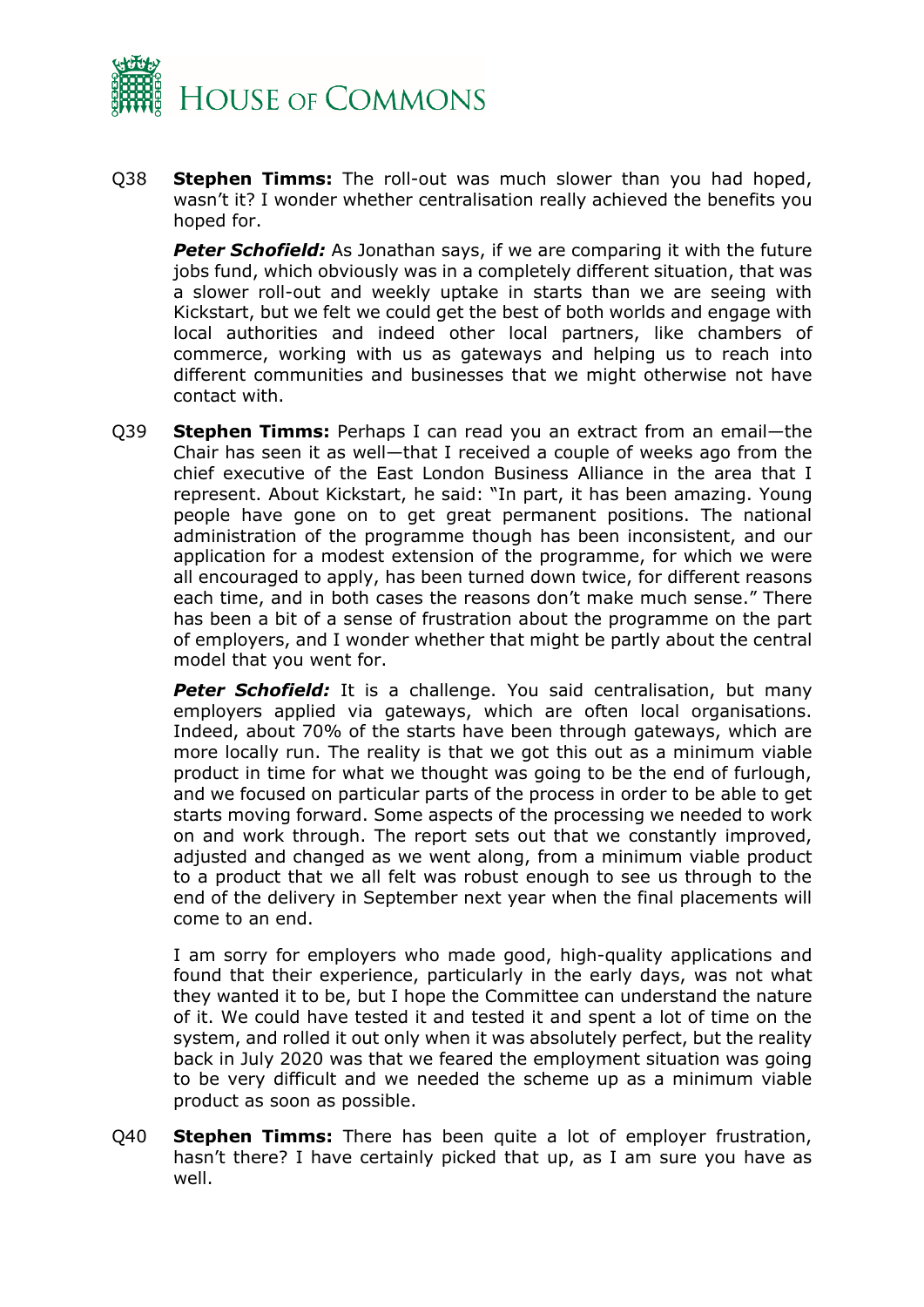

**Chair:** Our evidence underlines that.

**Peter Schofield:** I have had regular meetings with the British Chambers of Commerce, for example, throughout this period to hear from them. We were in contact with employers throughout, learning lessons and trying to improve the system. There is a schematic in the report that sets out the process and what we saw in end-to-end times of applications.

What you see in the report is that our bit of the process steadily reduced in how long it took to process from the DWP side, and often the thing that was taking time was that employers were not ready to draw down on the applications. They would make an application and get it approved, but at the next stage the employer has to fill in the template for us to start filling the roles. Often, that was the stage when employers did not come back with the templates, probably because in the middle of lockdown they did not actually need the person, or they did not have anything for the individual to do right then, but later they would come back to it. The report sets that out in detail and addresses it to some extent, but I do not want to claim that the system was perfect from the start; it was not.

**Jonathan Mills:** It is also worth saying that, by comparison with the future jobs fund, this is something we were doing quite differently. The relationship with private sector employers was much more important to Kickstart; it was not really part of the future jobs fund.

Q41 **Stephen Timms:** I want to ask you specifically about that point, because the focus on private sector jobs was clearly different from the future jobs fund. Ministers made it clear at the start that that was what they wanted. You told us that slightly over half of the applications were rejected. Has it proved harder—I guess it must have been—with private sector jobs to establish additionality, and has that been one of the difficulties you have run into?

**Peter Schofield:** It is part of it. What we were trying to do with employers was to make sure that they understood the nature of the scheme and what they would be getting from Kickstart and what we would expect of them. Karen might want to come in on this. To some extent, some of the early employers had higher expectations for the sort of claimant they would get coming through the system, or they were not entry-type roles for someone who needed some experience in the workplace. They anticipated it would be somebody who might have had quite a lot of experience in the workplace beforehand. There was a little bit of work with employees for them to understand the nature of what we could offer and what we were expecting of them. I think that was part of it. Maybe Karen can talk about some of the specifics.

*Karen Gosden:* To pick up Peter's point, one of the things we introduced was the Kickstart district account manager role. It was not in place to start with. I was incredibly proud of the team for getting the scheme up and running, with employers being able to apply from 2 September and our first starts happening before the end of the furlough scheme. I think that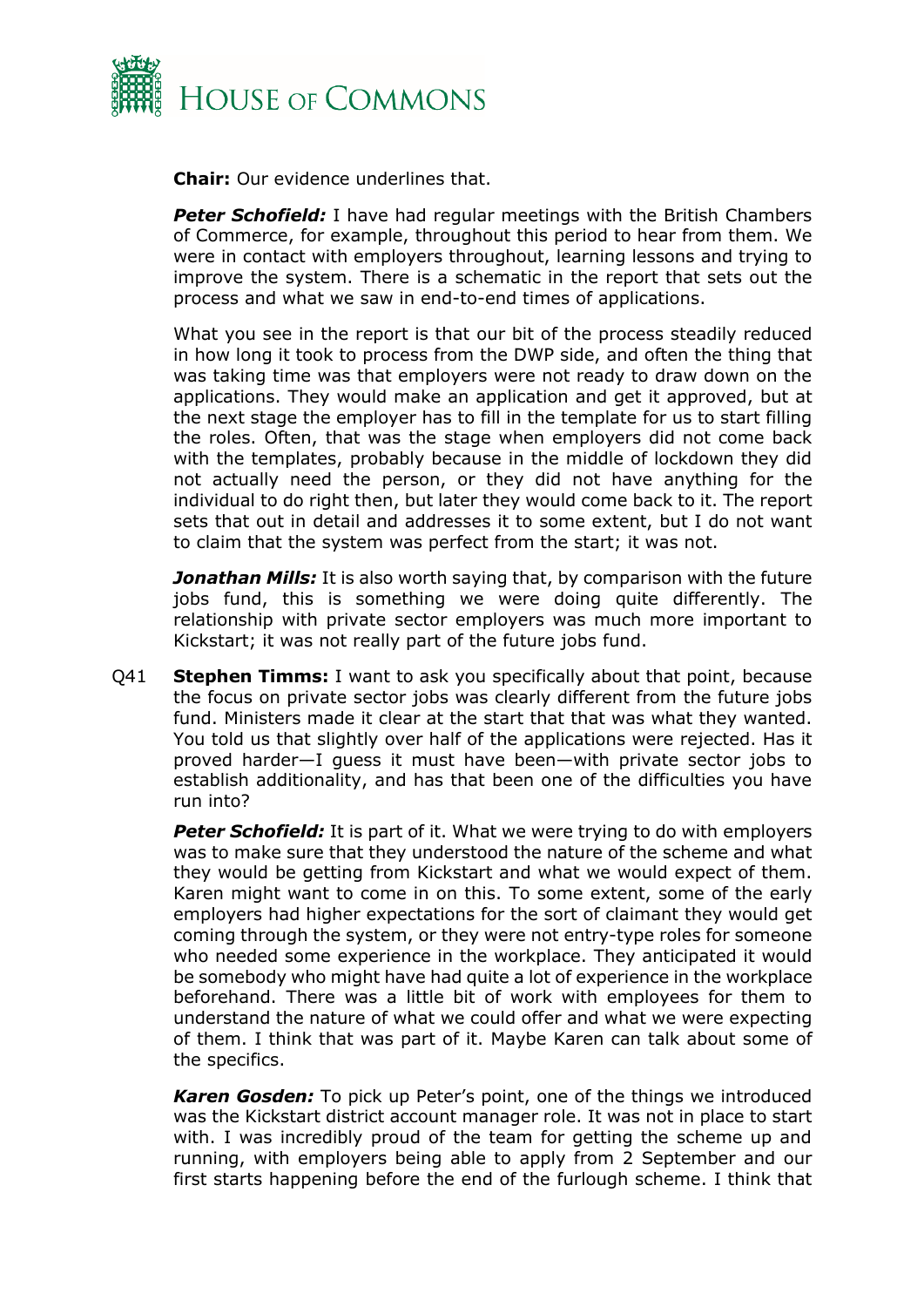

was a great result with national coverage, but we knew it was done as a minimum viable product.

One of the roles we introduced once we were iterating Kickstart was the Kickstart district account manager. It is quite a fundamental role. As Peter said, some employers were advertising for what they wanted, but we had not had proactive conversations with them to the effect, "This is an entrylevel job; these are people who have been out of work probably for some time. Do you mean that you want a supervisor, or do you actually want an assistant?" Employers were very receptive to those conversations, but we did not have the opportunity to have them, particularly once we went into lockdown, because it was all done on the phone and online. To be honest, it was hard. Our people were everywhere across the country, as were employers. We were not necessarily getting the level of interaction and conversation that we get now.

On employer applications, in response to employer feedback, we changed the 30 limit so that employers could bid on their own. That was a good change and was in response to feedback. We were pleased to be able to do it. We got quite a lot of applications initially that were not getting through our process and were being rejected, as you highlighted.

#### Q42 **Stephen Timms:** On additionality grounds?

*Karen Gosden:* Yes. That was why we introduced the outbound call and more holistic and empowered decision making, so that our assessors phoned the employer and talked through the application with them rather than just going on what was on a form. That gave us the opportunity perhaps to get a better understanding of what they were saying about additionality and employability, which we might mention later in the hearing.

We introduced a range of changes and improvements in what we knew was a minimum viable product, but allowed us to get the scheme up and running in time for what we thought would be the end of furlough. In particular, once we were able to have face-to-face engagement, those improvements continued throughout. I recognise some employer frustration in the first instance. As Peter said, we are obviously sorry that happened, but I think it was part of getting something going in response to the Covid situation.

Q43 **Stephen Timms:** Your sense is that employer frustration is now less than it was to start with.

*Karen Gosden:* It is dangerous for me to say that, because you might have a particular example.

Q44 **Stephen Timms:** That email was received a couple of weeks ago.

*Karen Gosden:* In general, I would hope that it is.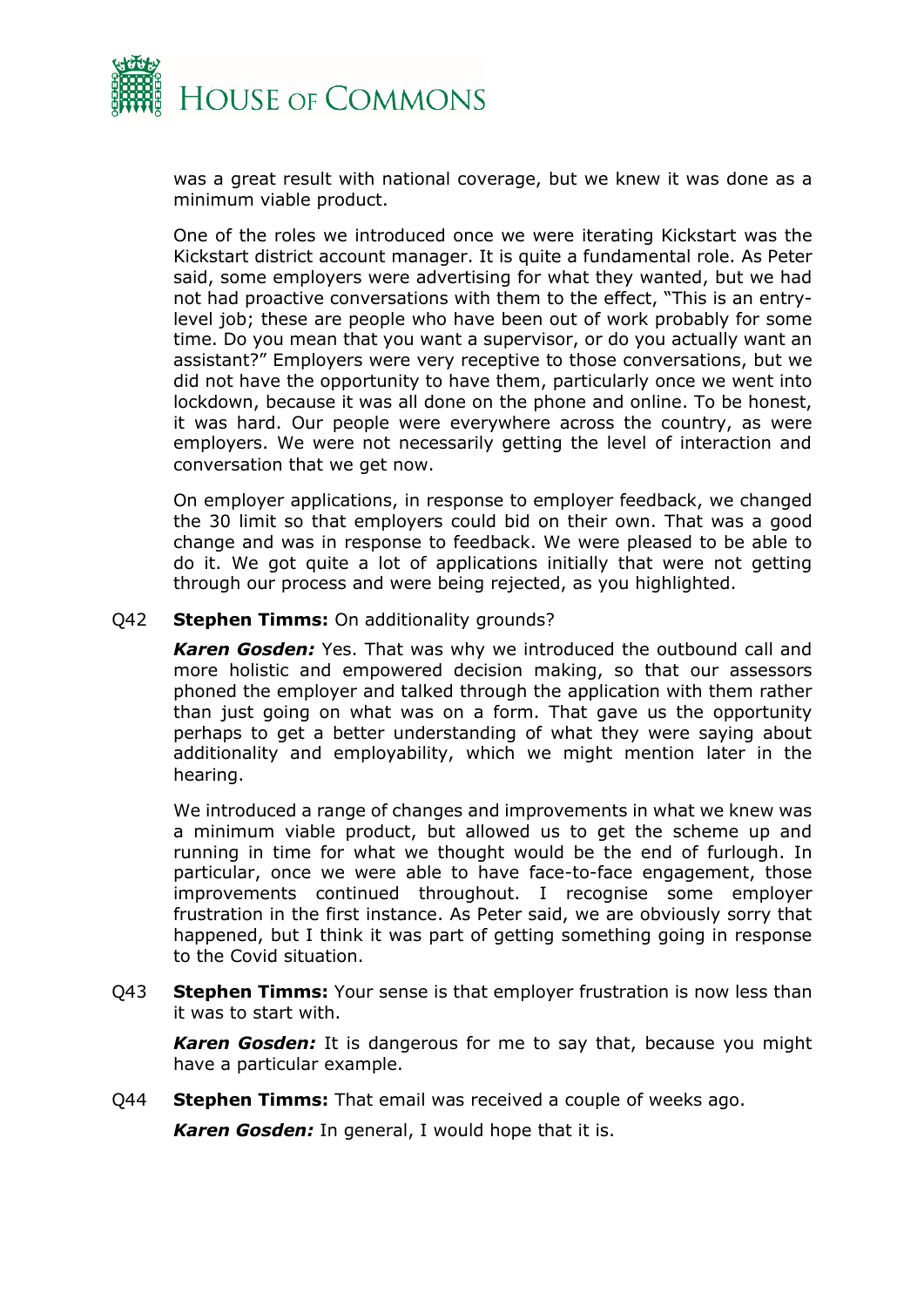

**Peter Schofield:** The point about the outbound phone call is also important. I think some of the frustration was that they just got a rejection letter and they thought, "Why? I thought this scheme was for people like me and for this situation." The opportunity to talk it through properly made for better applications in the first place and a better experience for employers in understanding why we were where we were.

*Karen Gosden:* Having a link with the account manager was very helpful in building a relationship with our gateways, so that there was an understanding of what they were looking for and what we had to offer, rather than it just being a form in and a form out.

Q45 **Chair:** Ms Gosden, I refer you to the evidence we had from the Association of Convenience Stores, who are exactly the small employers who are able to provide these jobs. They were very frustrated. They say: "A more proactive profiling of candidates to best match them to opportunities would help to reduce reported placement drop-out rates of 20-30%." They also talk about delays in processing paperwork; long lead times from the DWP of three to 10 weeks that are unduly delaying placement start dates, and the reliability of approximate start dates. Do you recognise those concerns?

*Karen Gosden:* I recognise that things have improved in the speed of processing. As the report highlights, the DWP aspect of the processing is down. The report refers to 16 days; that is one of the figures in the report.

**Peter Schofield:** It is on page 40 of the report.

*Karen Gosden:* Thank you, Peter. Of course I recognise that there are genuine concerns. I hope that some of those were probably at the point when we were not able to do what we do now, which is to get everyone in to the jobcentre. I do not want to keep going back to that, but the way in we do business now is to get the employer in, get the gateway in and get the customer in.

Q46 **Chair:** You have mentioned that quite a lot, and we all get that face-toface contact is better. All of us have had the problem. Heaven forfend that we have another lockdown. We are not necessarily at the end of remote working. What would you do differently remotely now if you could not meet face to face, or is it all dependent on face-to-face contact?

*Karen Gosden:* In relation to this programme I think we would be in a very different position. We know our gateways, so we would be working with existing relationships. We know our employers and our work coaches know their customers and their case load. If tomorrow face-to-face contact went, it would not be like it was before because all of those relationships are there and it would be, "Hi, Fred; it's Karen," and so on. If we were trying to do something new, we would learn and probably do more webinars and seminars from the outset. At the time, we just wanted applications; we were keen to get those through. We have definitely learned lessons from that, but for this particular programme we would not face those challenges.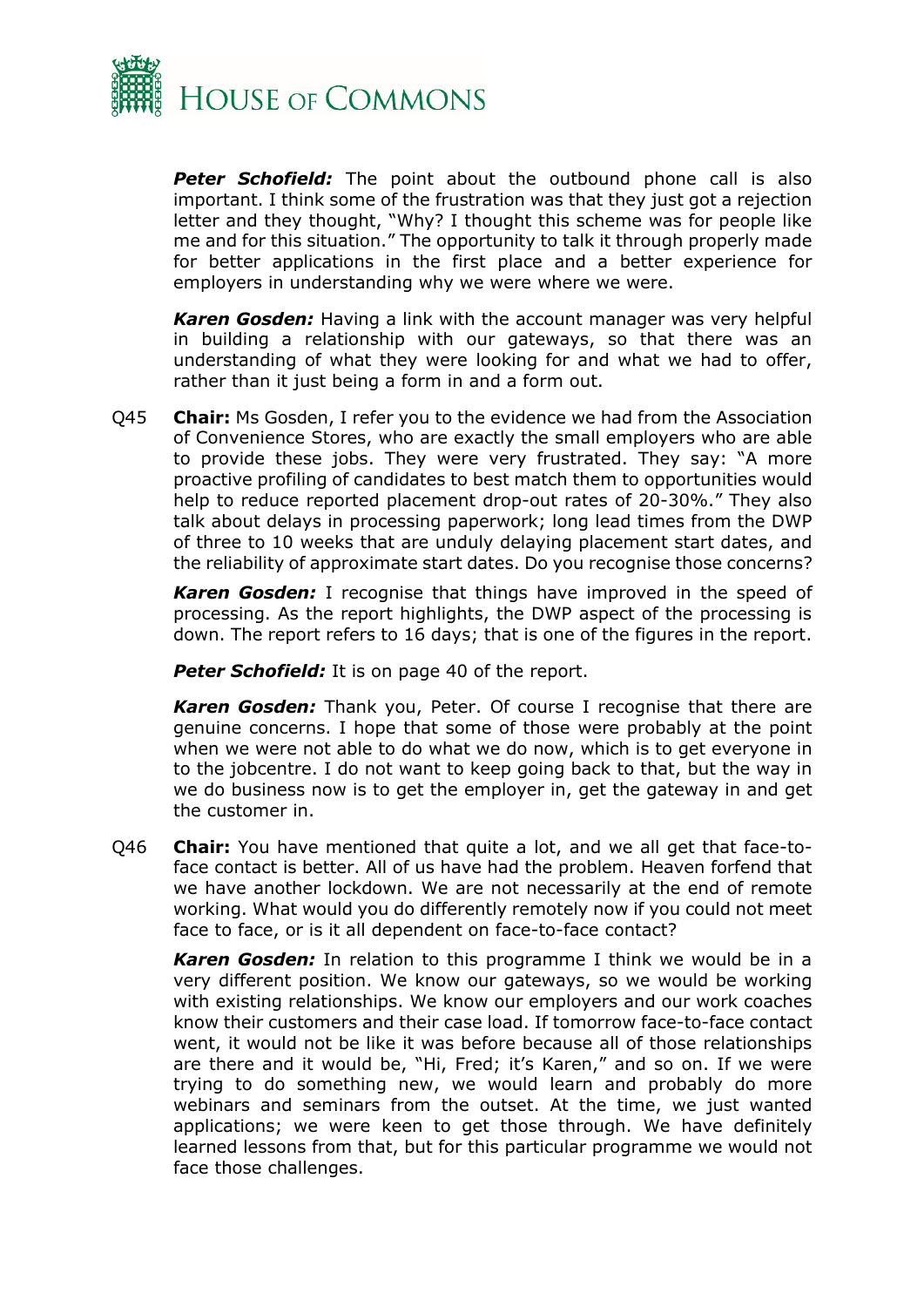

Q47 **Chair:** You feel that you have learned lessons, and there is a "How to" guide for the future Karen Gosden who might be running this if we have another pandemic and everyone has forgotten it.

#### *Karen Gosden:* Yes.

*Peter Schofield:* I think it comes out in the report that the way we learned from the future jobs fund, which Mr Timms was just reflecting on, is that it is a good example of doing that—taking the evaluation. At a previous hearing, we talked about where the corporate knowledge is. That is one example where DWP drew on that and learned from it.

Q48 **Chair:** Partly because you have Neil Couling who has been there forever and a day.

**Peter Schofield:** We cannot get through a hearing without mentioning Neil's name.

I want to emphasise the role of the Kickstart district account manager. That was not in the original plan, but we created the role to do exactly what Mr Timms described, which is to have a relationship with someone who is not running the application process but can help the employer through the journey.

Q49 **Stephen Timms:** It did not seem to have worked in the East London Business Alliance case. They put in an application and it was turned down for a reason. It may well be that the account manager encouraged them to apply again, so they put it in again and it was rejected for a different reason.

**Peter Schofield:** Was this a recent case?

Q50 **Stephen Timms:** This was a recent experience.

**Peter Schofield:** We should take that up with the relevant district account manager.

Q51 **Stephen Timms:** Can I quote a point made in the summary of the NAO report? It says that "it has generally taken several months" to fill the vacancies that have been filled. This is another point about frustration. It has been a slow process from the employers' point of view.

**Peter Schofield:** I have referred to this before. Have you got the report in front of you?

Q52 **Stephen Timms:** Talk me through it.

**Peter Schofield:** Figure 7 on page 40 of the NAO report looks at the average length of the process for people going through it. There are different stages with an overall average. In a purple colour, it shows the bits of the process that DWP is responsible for, and in blue it shows the bits of the process that the employer is responsible for. As I said earlier, the employer applies and we approve in principle. We then send a grant agreement back for the employer to fill in and sign. We then ask the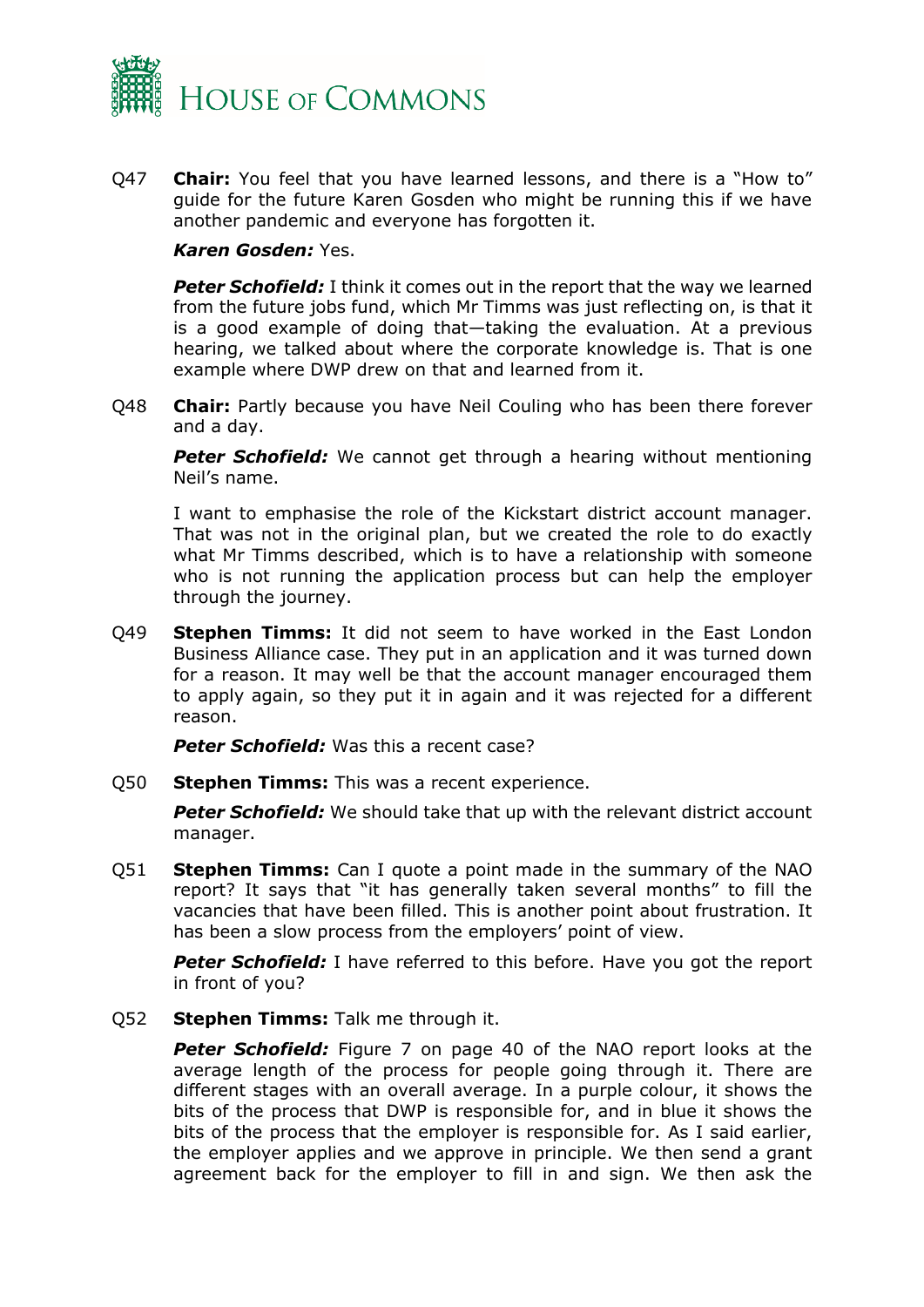

employer to fill out a template saying, "I'm ready for these jobs to be filled." That comes back to us and we upload it to the system and try to fill the jobs with kickstarters.

What you see is that the time for employers to return their forms was taking longer and longer. This is an average and there are different situations, but what we have seen at different stages is that through lockdown there were moments when the employer had applied but, because of the way they were running their business, or were not able to run their business, they could not bring in the kickstarter. They said, "I have got the job approved, but I don't need that person right now." What we might have seen more recently is approval of a job, but the world is very different and they are now filling mainstream jobs for which they do not need kickstarters.

*Karen Gosden:* Could I add something so that it does not look as though we are saying that employers are taking all of that blue time? Part of this goes back to the date the employer applied. Because we focused on getting the scheme up and running, we began with MI that started the clock running. Some of this employer time does not mean they have been sitting on the form all that time; it means that it goes back to their original date. As Peter said, some employers did not want us to fill the vacancy for three or four months. We had a bit of a surge in vacancies being filled in September because they were in the education sector. Even though the economy had opened up in May time, they asked us to fill the vacancies in September. That accounts for some of the time on the part of the employer. More recently, the bottom chart, with application approved in 12 days, grant issued in three days and the job template uploaded in one day, is what we are delivering in DWP.

Initially, we were delighted to get applications. We were pleased when employers sent back forms. We were hoping and working to get them processed quickly. What we have now done, from July, on the back of some of the evidence, is to start proactively chasing it. When the grant agreement goes out, we ask the employer to send it back within a month, but we were not chasing them. We knew they were very busy; they were running businesses coming out of restrictions, but now we chase them after seven days, 14 days and 21 days. At 21 days, the Kickstart district account manager speaks to them and talks to them about the issue. Likewise, with the job template. Once they have signed the grant agreement, we still cannot advertise the job until the job template is received. We now chase that more regularly to try to help the employer and get them to come back to us promptly.

Q53 **Stephen Timms:** What you are presenting is the time taken to get to the point of advertising the job, but shouldn't you also be monitoring the time it takes them to fill the vacancy beyond the advertising point? Is that something you measure at the moment?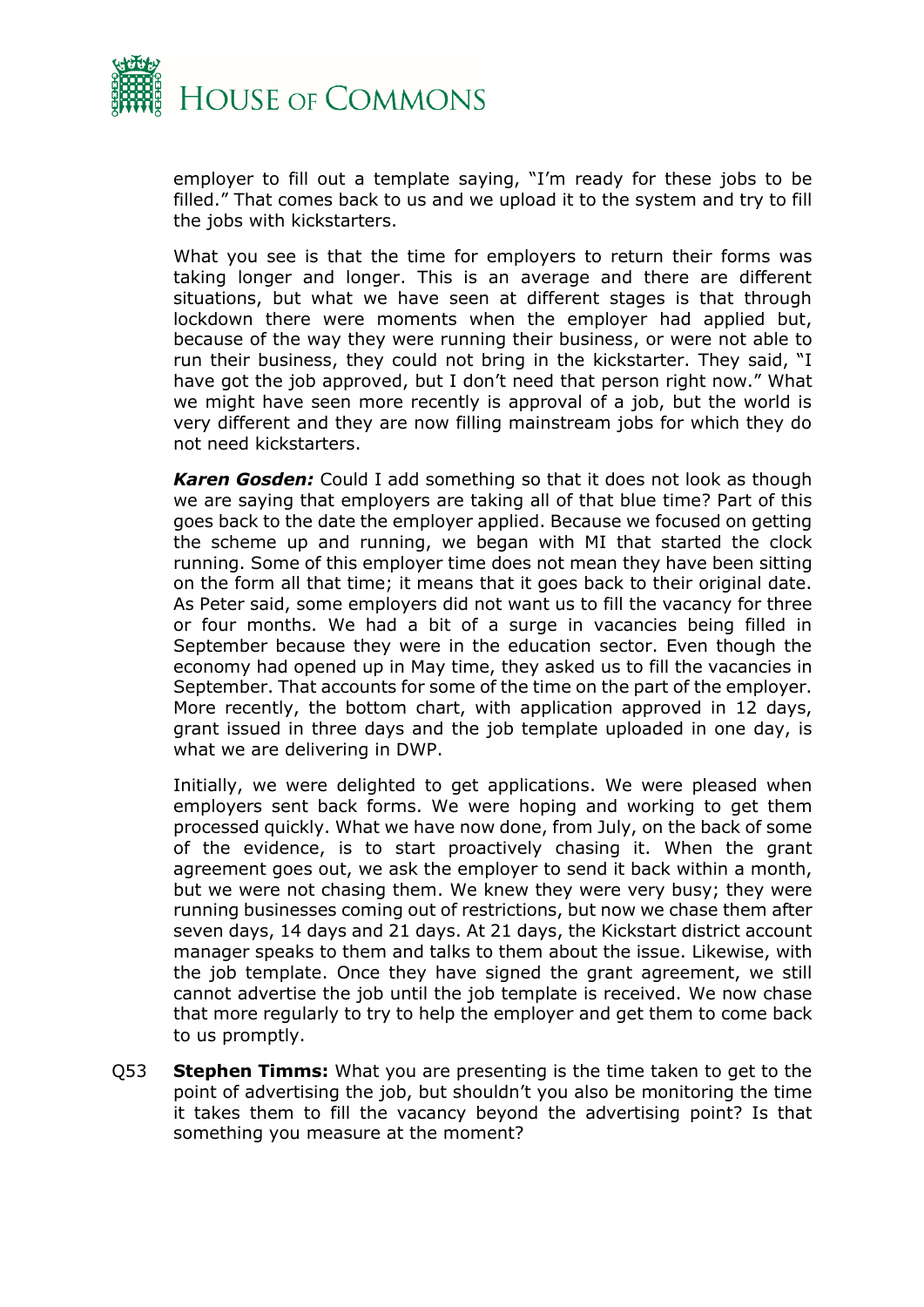

*Karen Gosden:* I would probably have to come back on exactly what we measure formally. I know that we are now trying to have something called Quickstart Kickstart where we aim to try to get the vacancy—

**Chair:** And all for free on the tax—

*Karen Gosden:* For example, our vacancy filling guide, which we launched in June, talks about what we do in the first seven days. In the first two days, before it goes live for customers, the Kickstart district account manager has a conversation with an employer about how best to fill it. We have another review at the end of seven days about how many referrals we have made and whether there is anything about the job description that is perhaps not encouraging customers or work coaches to refer, which was the point I made earlier. Then we look two weeks after that to see if those referrals have converted into applications, and we follow it through to applications converted into starts.

Q54 **Stephen Timms:** It would be interesting to have a measure of how long it takes, beyond the point of getting to the advert, to fill the job as part of the measures.

#### *Karen Gosden:* Yes.

Q55 **Stephen Timms:** I quote from the summary of the NAO report: "The Department asks its work coaches to target Kickstart at those most likely to benefit, but it does not know how effective this has been." How much do we know about whether it is those most at risk of long-term unemployment who benefit from Kickstart?

**Peter Schofield:** We have been relying on work coach discretion to a large extent. One of the other things we have been doing is to look at data about the characteristics of young people who are in roles in Kickstart. Some of that is presented in the report. We have talked before about how good our data is on ethnicity, for example. We have been improving that over time. I was glad that we were able to show what the characteristics were in terms of those from black and minority-ethnic backgrounds. There is a table in the report which sets that out and shows that, viewed against the overall average, we are better at getting people from black and ethnic-minority backgrounds.

Q56 **Chair:** That is in figure 12 on page 52.

#### *Peter Schofield:* Yes.

Q57 **Chair:** But that is not quite the answer to Mr Timms's question. You have referred to that so you don't need to go into it in detail. It is very clear.

**Peter Schofield:** But it starts to give us some examples. We are also working with gateway organisations that are particularly able to target and support people from black and ethnic-minority backgrounds and other disadvantaged groups. We are doing that, but at its heart we want Kickstart to be available for everyone we feel is at risk of scarring, and that comes down to the discretion of work coaches.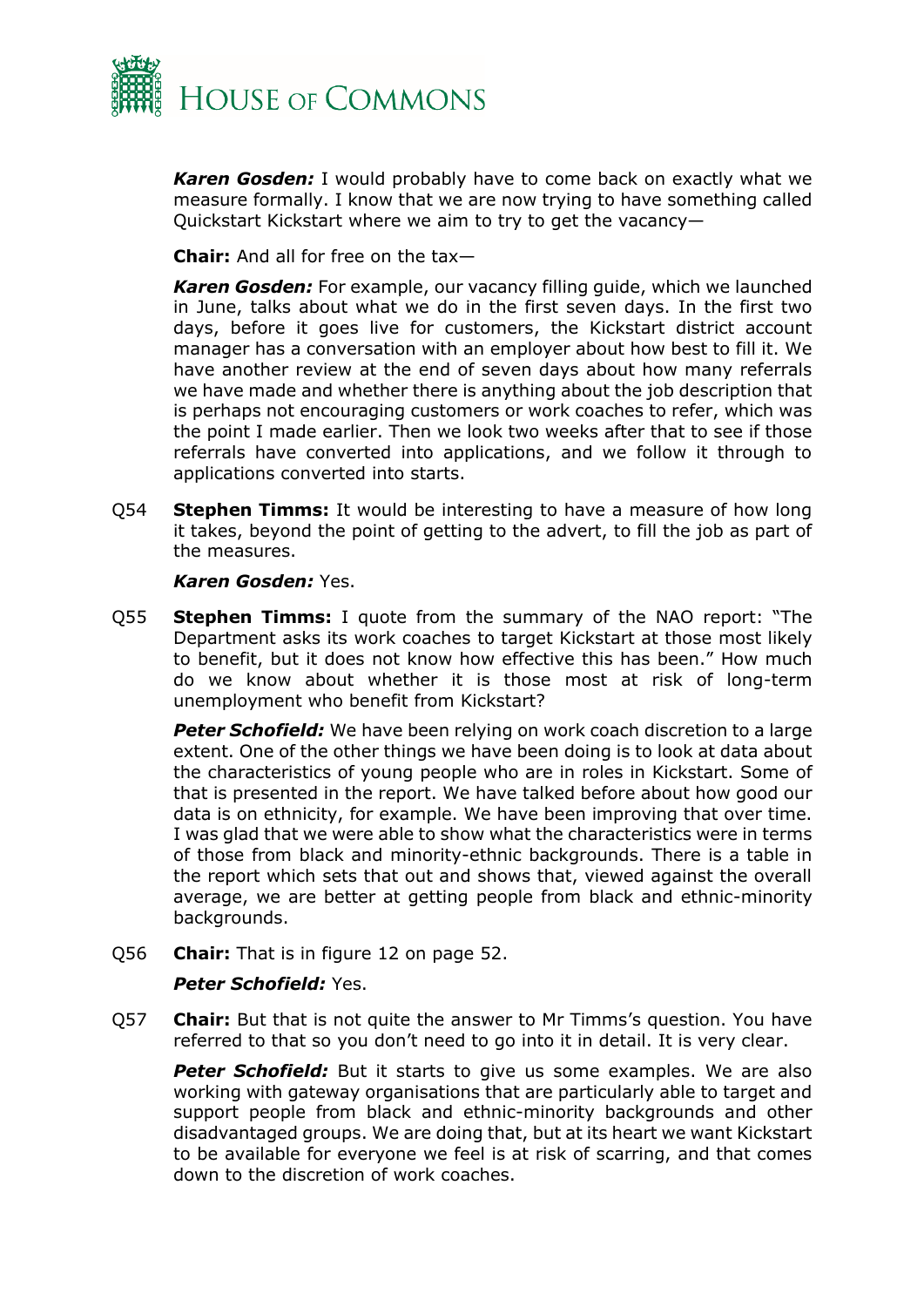

*Jonathan Mills:* It is also in the context of the wider plan for jobs. We have other programmes like job entry targeted support and some of the wider work we have been doing to support people looking for jobs from black and minority-ethnic communities, which will enable them to get to the start line for Kickstart, as it were.

**Stephen Timms:** One point the Select Committee has raised is that we are disappointed that we will not know until—

**Chair:** When you say the Select Committee, to be clear you mean Work and Pensions Select Committee, to avoid confusing our witnesses, as there are so many Select Committees represented here.

Q58 **Stephen Timms:** We will not know until there is an evaluation whether in hindsight the scheme has been successful for disabled people. We said we thought that data about disability status ought to be collected at the start. Is there as yet any indication about how disabled people are being supported with Kickstart?

**Peter Schofield:** Yes, I think that is in the same table. It is referred to in paragraph 3.16. Whereas on ethnicity we are seeing more people from a minority-ethnic background in Kickstart than would be apportioned according to the people on universal credit, it is less effective for people who have health conditions or disabilities. In part, that is because we have other schemes that are probably better and more appropriate, like the work and health programme, for example, which is targeted and designed for that.

It goes back to what I said at the beginning. It is important to look across the piece, not just at Kickstart on its own but in the context of all the different employment support interventions, and look at progress particularly of that cohort into work and the sorts of metrics we were talking about when I was with the Select Committee two weeks ago on the progress of moving 1 million more people with disabilities into work and dealing with the disability employment gap.

Q59 **Stephen Timms:** The point that the Work and Pensions Select Committee made is that we think it would be helpful to collect disability status information at the start, so that it is possible to monitor that as it goes through. PIP and DLA have been used as a proxy for the data in paragraph 3.16. That is not entirely satisfactory.

There is one further area. Kickstart is to finish in just over three months. Is that right?

*Peter Schofield:* The Chair mentioned 17 December. That is the last date for employers to make applications, and the last starts will be on 31 March and six months after that, until the scheme come to an end.

Q60 **Stephen Timms:** Mr Smith mentioned at the start that the number of young people on universal credit has risen very sharply. How does the Department intend in future to support this rising number of young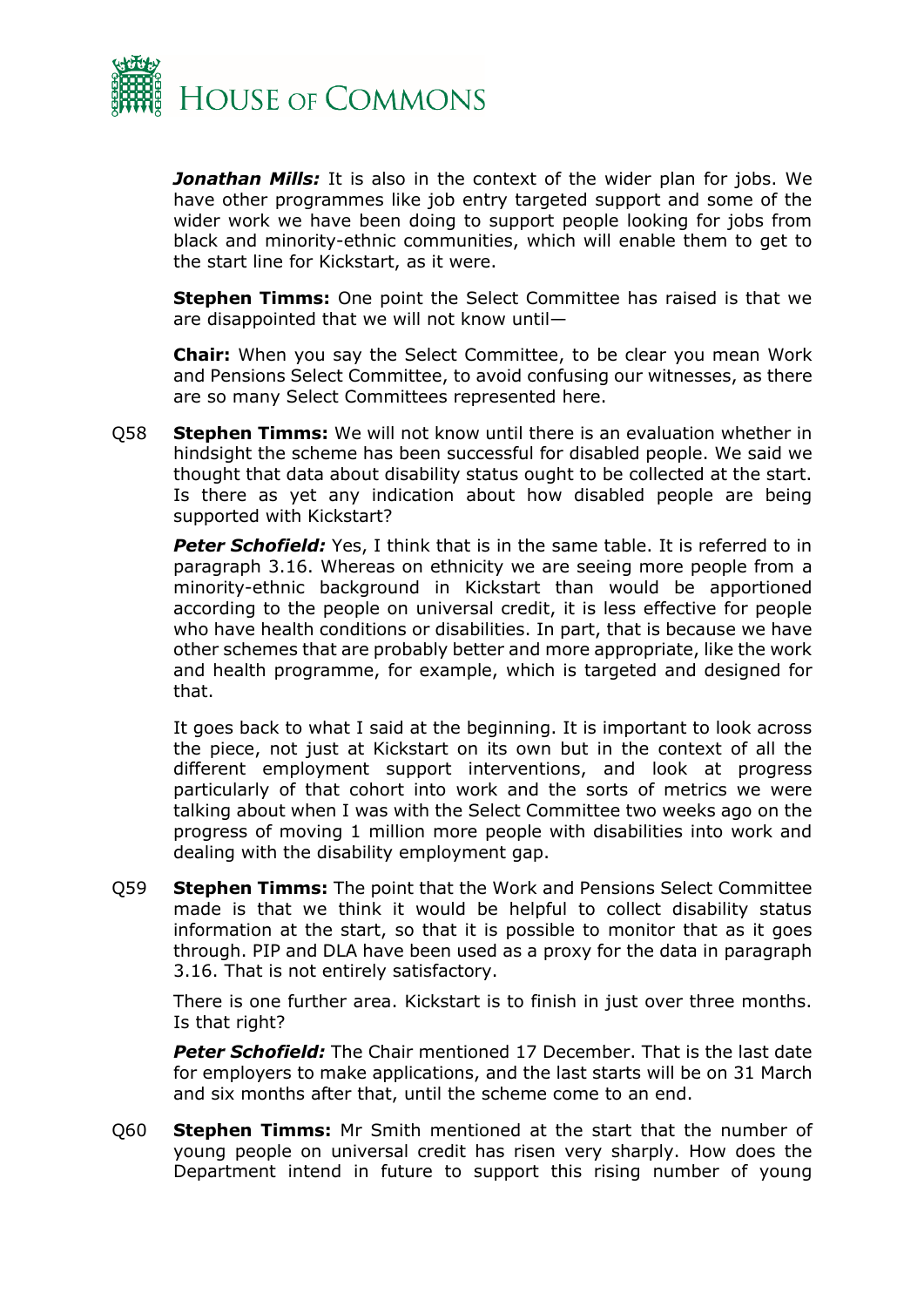

universal credit claimants in the absence of Kickstart?

**Peter Schofield:** Other schemes are in place. We have talked already about the youth offer, which continues, but the other area of focus that comes out in the report is the number of people who have been out of work for more than 12 months, and that is increasing. That is where Restart comes in, which is now up and running and ready to go.

Kickstart had its role in the particular context of the massive impact on the labour market that we foresaw back in July last year. As to where we go forward, I think we will be back to some of the challenges we have had in the labour market for quite some time. For people who have been out of work for over 12 months, that is where Restart comes in. Then there is support for people on the health journey. We talked at the Work and Pensions Select Committee about the money we got in the spending review, for example for work coaches, to support people who are waiting for their work capability assessment, because often the moment that someone has just fallen out of work is when you help them into work before they get into long-term unemployment.

I think you need to see the other schemes, and the funding we got in the spending review to be able to deliver on those, take that weight going forward and meet the challenges, which I think will last for a period of time going forward, as opposed to the very specific, real and sudden impact on the labour market that we foresaw back in July 2020 when Kickstart was developed.

Q61 **Antony Higginbotham:** I want to talk through take-up and impact. Figure 6 on page 37 of the NAO report shows the number of vacancies and the number of starts. Clearly, there is a very big difference between those two things, but that is not because we are not getting take-up from employers. It is probably fair to say that all the MPs here are encouraging employers to get out, sign up to Kickstart and offer vacancies; we all want to do our bit. Employers will obviously feel frustrated if they spend time on it, hypothesising from figure 7 that we talked about—the expanded timelines that it takes employers to send back the paper. The point of my question is that figure 6 seems to show that, if we filled the vacancies employers have, we would get quite close to the target of 250,000. Mr Schofield, you said at the start that you did not think we would get there. How close do you think we will get to 250,000 by the close of the scheme?

**Peter Schofield:** As the report says, the number is 168,000, which is the number we supplied to the NAO. The reason we will not get to 250,000 goes to the heart of what we talked about earlier, particularly in my answers to Mr Smith. Back in July 2020, we did not think there would be opportunities in the labour market for young people; we did not think the jobs would be there. We thought unemployment would rise very significantly and young people would be coming out of education or losing their jobs in the labour market—the jobs would not be there—and we would be able to fill 250,000 roles because we would have young people who did not have another job they could go to. What we have now seen are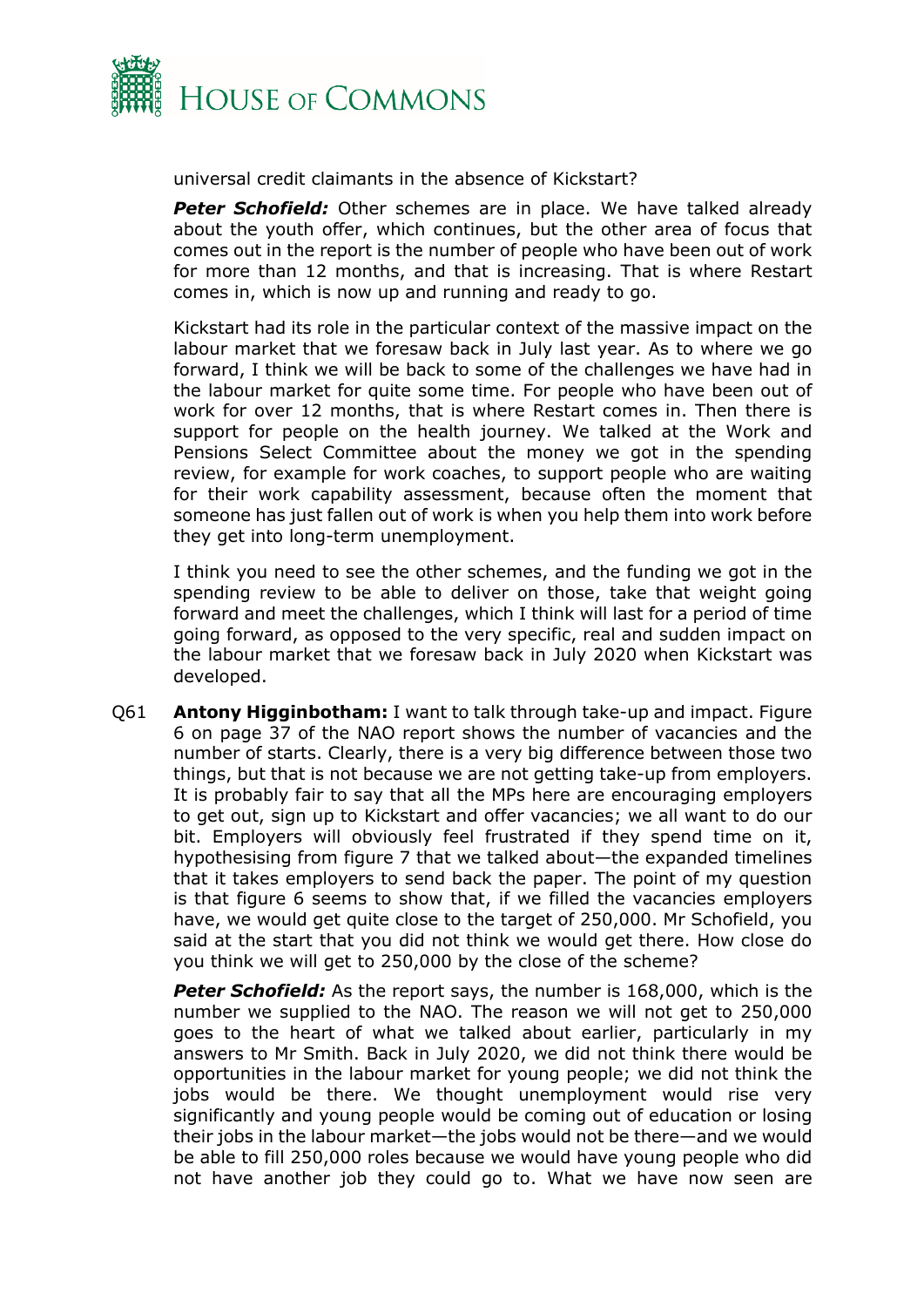

vacancies in the economy at record levels, and many young people are finding mainstream jobs. That is great. It is tremendous. We are seeing people going into Kickstart who need a bit of extra support. That is a different population, or a subset of the population that we saw back in July 2020.

**Jonathan Mills:** It was always our expectation that we would need to create a number of vacancies somewhat in excess of the number of starters. You will get some mismatches, and in different areas of the country some sectoral effects, so we always thought there would be a number of unfilled vacancies at the end of it. As often in the labour market, there are vacancies that do not clear. That is not a new feature, even if the numbers are slightly different at that point.

Q62 **Antony Higginbotham:** Mr Schofield, I think you were saying that the lingering population, if you like, the young people who have not gone on to Kickstart, might need more intensive support. Does that mean that what is left of the funding provided by the Treasury based on 250,000 young people, and is not spent because you only got to 168,000, still sits with DWP and you can use it on those intensive programmes of support?

**Peter Schofield:** That is a very good question and it was asked by the Work and Pensions Select Committee a couple of weeks ago.

Q63 **Chair:** And the answer is?

**Peter Schofield:** I had with me my finance director who pointed out very clearly that of course, as you can imagine, the Treasury has ring-fenced the funding for Kickstart, so anything we do not spend on Kickstart goes back to the Exchequer. I am afraid we cannot spend it on anything else.

*Jonathan Mills:* However, our spending review settlement then looked at the likely take-up of Kickstart, as I am sure my Treasury colleagues would emphasise, and allocated resources, for example, for the continuation of the youth offer through the spending review period. It is not a pot of money we can just dip into, but it has enabled us to recalibrate the offer over the spending review and extend it.

Q64 **Antony Higginbotham:** Did some of the spending review discussions that you had with the Treasury about what funding you would need take into account that you might not hit 250,000 kickstarters, and that some of those young people might need some of the other, admittedly lower-cost, intensive programmes?

**Peter Schofield:** Yes; they are different types of programmes to meet a different need, but the Treasury is looking very closely at our run-rate spend.

Q65 **Chair:** We recognise that there is a different need, but the question was a bit different; it was about making sure that there is an offer for young people who are looking for work, so was that part of your discussion with HMT?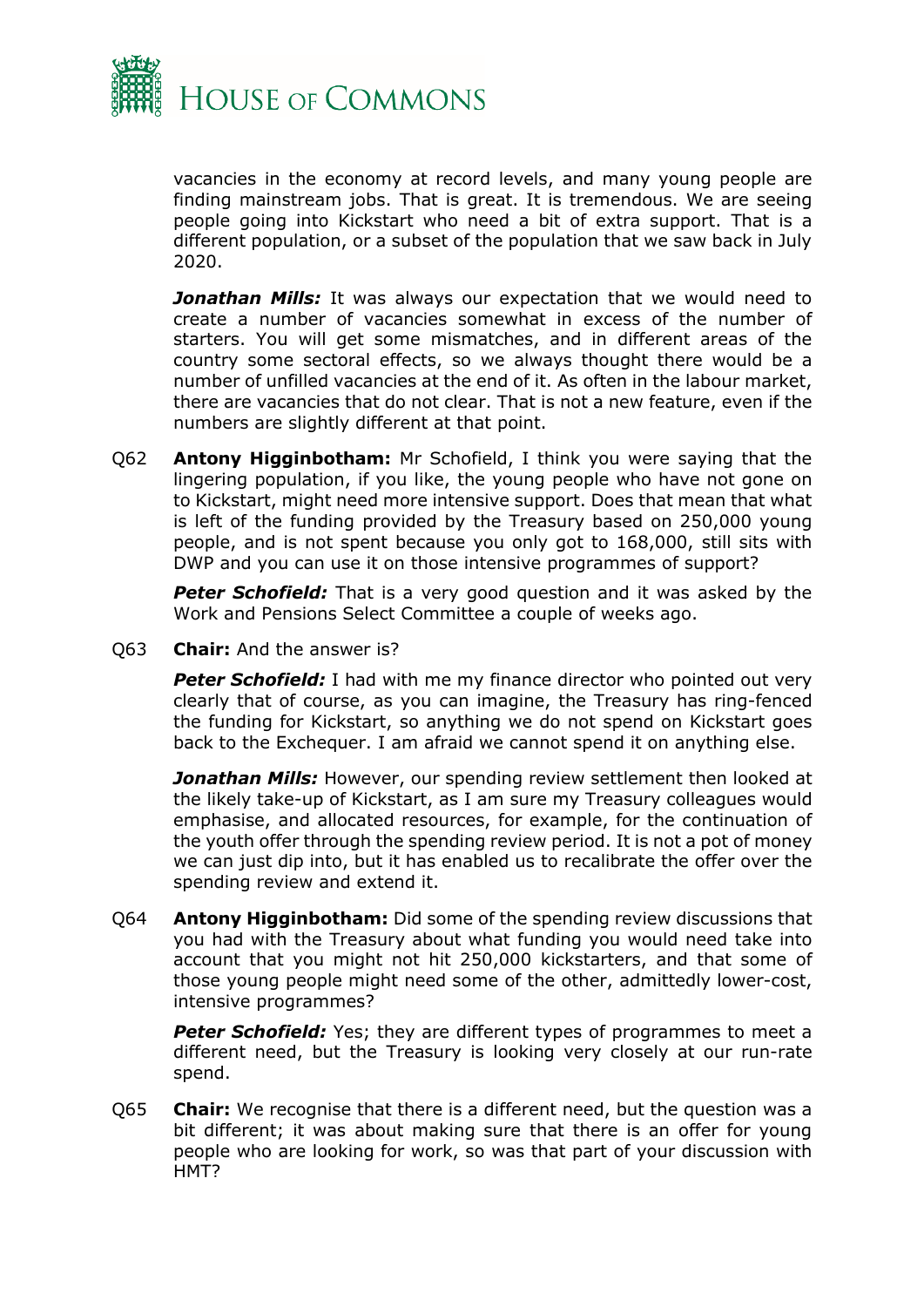

**Peter Schofield:** Yes. I think that goes back to the continuation of the youth offer.

*Jonathan Mills:* We looked in the round at what we thought the need would be over the spending review period, and it is a slightly different offer.

Q66 **Antony Higginbotham:** Figure 13 on page 56 talks through some of the sectors that are heavy users of Kickstart. How is the Department looking at sectors of the economy where we know there are big labour shortages and making sure that we incentivise or work with employers? I am thinking of things like social care. That is very far down the list, but we know that there is a shortage. There is delivery and storage. We know there has been a problem with freight and all of that. How are you looking at sectors and trying to push those up, to make sure that, as we place young people with employers to give them skills and confidence, they are getting it in the areas where we know there are shortages?

*Peter Schofield:* Let me answer that in two elements, and I might bring in Jonathan in a minute. First, what is the role of Kickstart in that? Perhaps I could refer you to paragraph 3.22, and what we were trying to do. Partway down it says, "The Department identified a number of priority sectors to engage after reviewing the early applications it received." It talks a bit about the new business team we created, which looked at particular sectors: the green industry; digital technology; social care; the charity sector; and manufacturing. We were trying to bring some of those opportunities through Kickstart. It did not necessarily then show up in the figures we got, but that was not for want of trying. I am sure that some opportunities came through that we otherwise would not have had.

The second bit, where I might turn to Jonathan, is what we are doing more broadly across Government, not necessarily with Kickstart. More broadly, how do we work across Government on some of the sectoral areas where we know we have vacancies that need to be filled? That is an important part of our work across the labour market.

*Jonathan Mills:* For the sectors that are experiencing particular shortages, Kickstart might not be the priority programme, because they are generating very large numbers of vacancies already. We have other interventions in the plan for jobs. Peter mentioned the sector-based work academy programme—SWAP—which looks to provide intensive training and development support to get people to a guaranteed job interview. We have certainly used that in some of the sectors you named.

More widely, with the lead Departments for the sorts of sectors you are talking about we have been working closely to get our customers linked in. Social care is a good example. There are some great initiatives in different jobcentre districts linking with social care providers to target sometimes slightly different populations for recruitment to social care who might not otherwise have considered it—a sort of myth-busting. Those sorts of different interventions can be more effective where the sectors are already generating very large numbers of vacancies.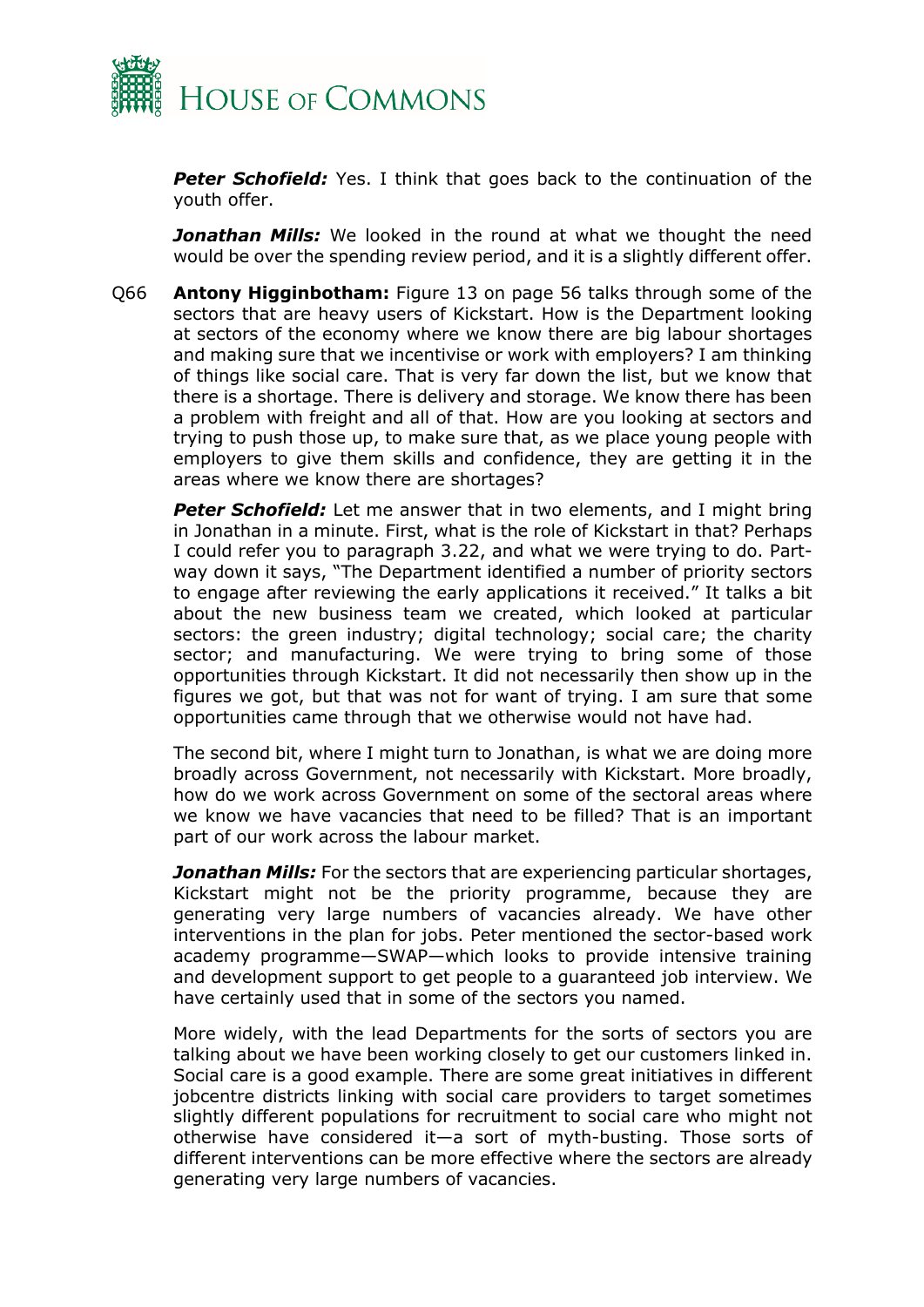

Q67 **Antony Higginbotham:** I want to move on to the incentive payment of £1,500 that you give employers. Is that an incentive payment to the employer, or is it a contribution to the cost of training and the products that the employer might need to support the young person? How does the Department see it?

**Peter Schofield:** It is very much for employment support. It is a kind of wrap-around support in helping the young person, as well as having the placement, to gain additional skills as part of the placement. Sometimes it is to help them do the role, with training in the role. Sometimes it is mentoring support. Sometimes it is support for employability, interviews and that sort of thing. Karen, do you want to say little bit about how we assess it? They are all different. We do not have a particular pro forma, but it has to be high quality.

*Karen Gosden:* Similarly to additionality, it is part of the application process. The employer or gateway—obviously, we do not have new gateways now, but there are variations—set out what the employability support offer is going to be. As Peter said, that is very much what that money is for. We have seen some gateways run an employability support programme for all the employers they work with. Some organisations bring in other organisations, like the Prince's Trust, to do some of the work for them. That has been very successful. It takes different forms, but that is what it is for. We assess it at the application phase, based on what the employer says, but on an ongoing basis after that.

I keep coming back to the Kickstart district account managers. They play an important role in ensuring that the quality of experience for the customer continues and that the employability support is in place. For example, if a gateway is applying for a variation, we ask the district Kickstart account manager whether we are getting what we were told we were going to get. If it is a large number that goes to our grant approval board, there will be further questioning. How do we know that what the employer or the gateway said they were going to do on employability support is being done? There is a range of ways of checking that that is happening and encouraging it to continue, but it is very much for the customer to come out at the end of it more employable, not just because they have a recent work record on their CV, but because they have developed skills and confidence.

Q68 **Antony Higginbotham:** What happens in the instance where you look at it and say, "That is not what the £1,500 was for?" What is the follow-up or consequence for the employer who has already spent that money and the young person who, compared with kickstarters in other organisations, has missed out on some training?

*Karen Gosden:* We have a complex case team, as you would expect, where we have escalations of any type, which could be a customer walking into a jobcentre and saying, "I'm not having a good experience," all the way through to an account manager not being happy with what they see,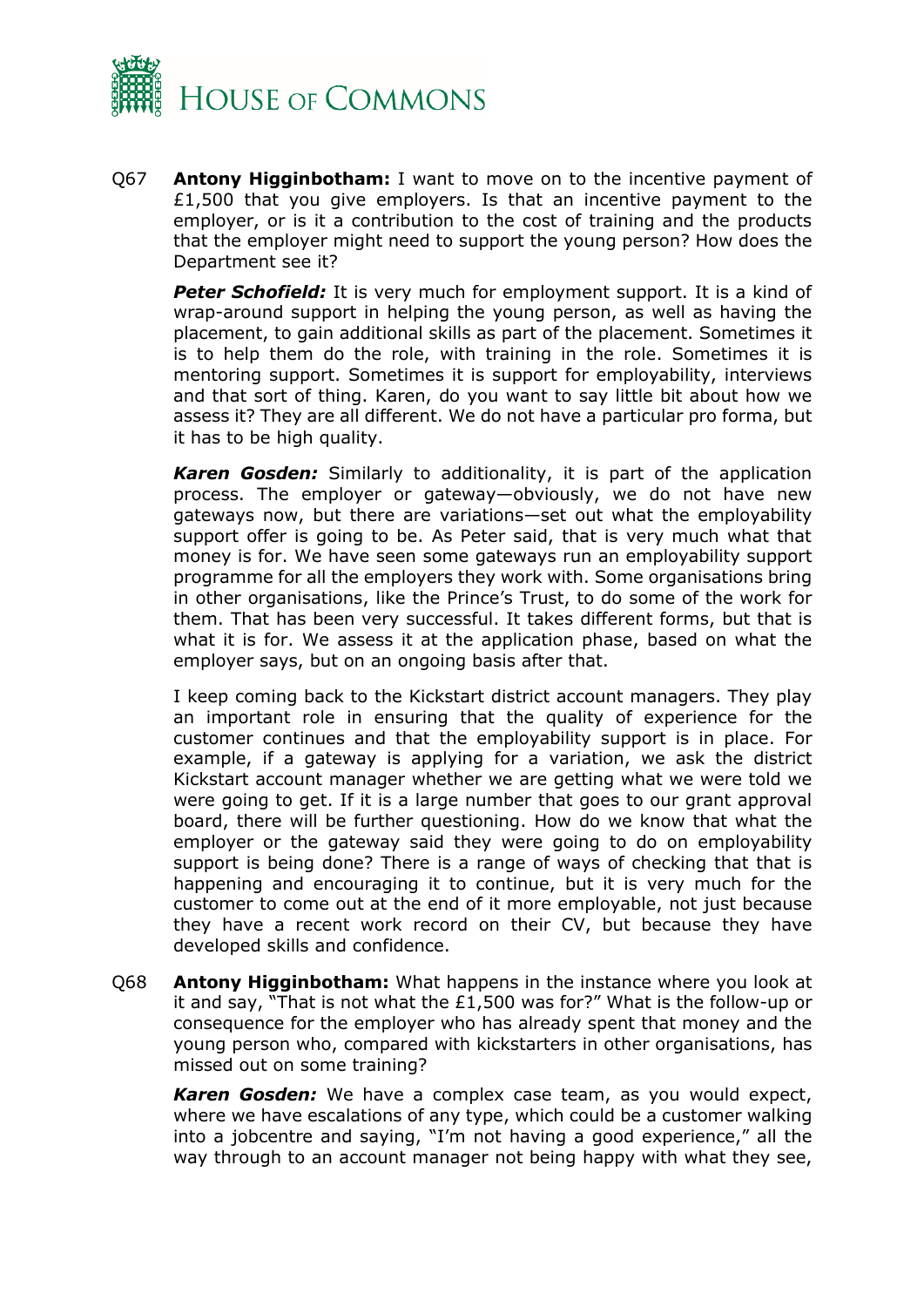

and anything in between. That goes to the complex team and they immediately investigate.

The first thing we look at is safeguarding the customer. Is the young person getting what they need? If necessary, we would take the young person out and work with them to get them an alternative placement and check safeguarding. Very closely after that, we would make sure, in terms of the taxpayer, that we are not paying money to an organisation that is not doing what it should be doing with it. That can go as far as rescinding the grant agreement, or capping the grant agreement for future applications. We use our enhanced checking service within our own team in the Department for fraud and error. There is a range of measures we put in place if we have any concerns.

Q69 **Antony Higginbotham:** Does rescinding the grant agreement include trying to claw back the money? If it does not, was there a discussion you had internally about the right kind of response if you see clear evidence of wrongdoing or misspending, and do you have a tool to claw it back?

*Karen Gosden:* I think the numbers are small. I have to be careful because it is not as much my area of expertise as perhaps it should be. I do not want to say the wrong thing, but if we think there is evidence of fraud we investigate it, but it is small numbers at the moment.

**Peter Schofield:** Paragraph 3.26 has the numbers at the bottom. There are two elements to it.

Q70 **Chair:** There is capping it, but Mr Higginbotham is asking about clawing it back.

**Peter Schofield:** Or we will remove an employer from the scheme.

Q71 **Antony Higginbotham:** Say an employer took on a kickstarter and decided to use the  $£1,500$  to buy a new MacBook, which was owned by the employer. The kickstarter might use it every now and again, but it is solid equipment and is part of the company's assets. Is that the kind of thing you would look at and say, "The kickstarter has never been trained on it, so it is not really for them"? It is not necessarily fraud, but it does not help the young person.

*Peter Schofield:* There are two things. The first thing is that when the application comes in it sets out what the employability support is going to be. We look at that alongside additionality and ask, "Are we going to give approval to this application?" That would set out the nature of the employability support. Typically, I do not think it would be a piece of hardware for the employer; it would typically be an investment in the individual.

The second element is the work of the Kickstart district account managers who are regularly in touch with the employer to discuss the nature of the employment support and what is being delivered, as well as the work coach talking to the participant. If we pick up from that that although there was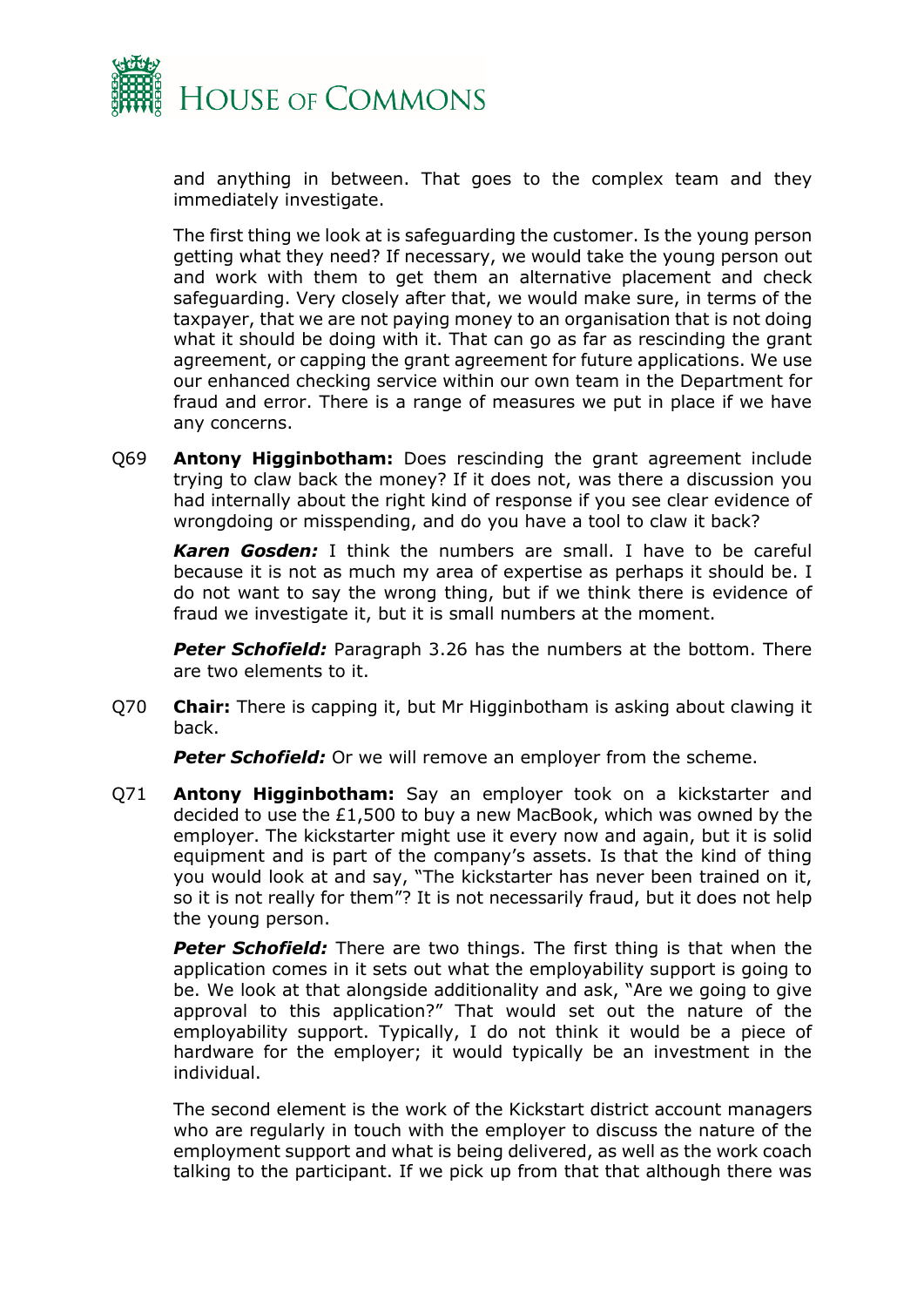

meant to be wonderful training in how to do customer service, for example, but instead the employer said, "I'm not doing any of that," we would know about it through the Kickstart district account manager, or through the work coach talking to the participant, I am sure, and then we would take action.

We are very good at taking action on people who defraud the taxpayer. Maybe we do not do enough of it, as this Committee has often held me to account on, but we would do all sorts of things to make sure that we did not see a loss there. As I say, the numbers are relatively low even on capping an employer or ending grant agreements early. The numbers are relatively low, which I think gives me a degree of confidence as accounting officer.

*Karen Gosden:* As the payments are made retrospectively after the RTI feed, it ensures that the customer has to have been in employment before we make any of the payments.

Q72 **Chair:** I think the first payment is made after only one day, isn't it? The RTI has to prove that they actually have been there for a day to get the first payment for starting the job.

**Peter Schofield:** I think the Committee is talking about the employability support—the £1,500.

Q73 **Chair:** Yes, sorry; it is £1,500.

**Peter Schofield:** Karen is talking more broadly about the wage subsidy element of the total we pay.

Q74 **Chair:** But £1,500 is not peanuts. It kicks in very quickly. In response to Mr Higginbotham, are you looking to claw any of that back? You talked about the small numbers, and you hope it is not many and all the rest of it, but what practical action are you taking to make sure that taxpayers' money is protected or that there are disincentives for employers who want to give up too soon?

*Karen Gosden:* We are taking lots of practical action when we identify a case, and we have lots of opportunities to do that. We take a lot of practical action to support the customer and rescind or cap grant agreements. Unless Peter tells me otherwise, I might want to come back to let you know what we do after that. I think we focus very much on stopping it and making sure that the customer is okay and that we are not giving out any more money.

*Peter Schofield:* There are situations where we feel it has not been quite the quality we would want. I am not aware of a situation where we have clawed money back, as opposed to not engaging with them going forward.

*Jonathan Mills:* To use your example, if we found out that the employer was not providing employability support and had spent it on new kit, the option is still there for the employer to start providing the employability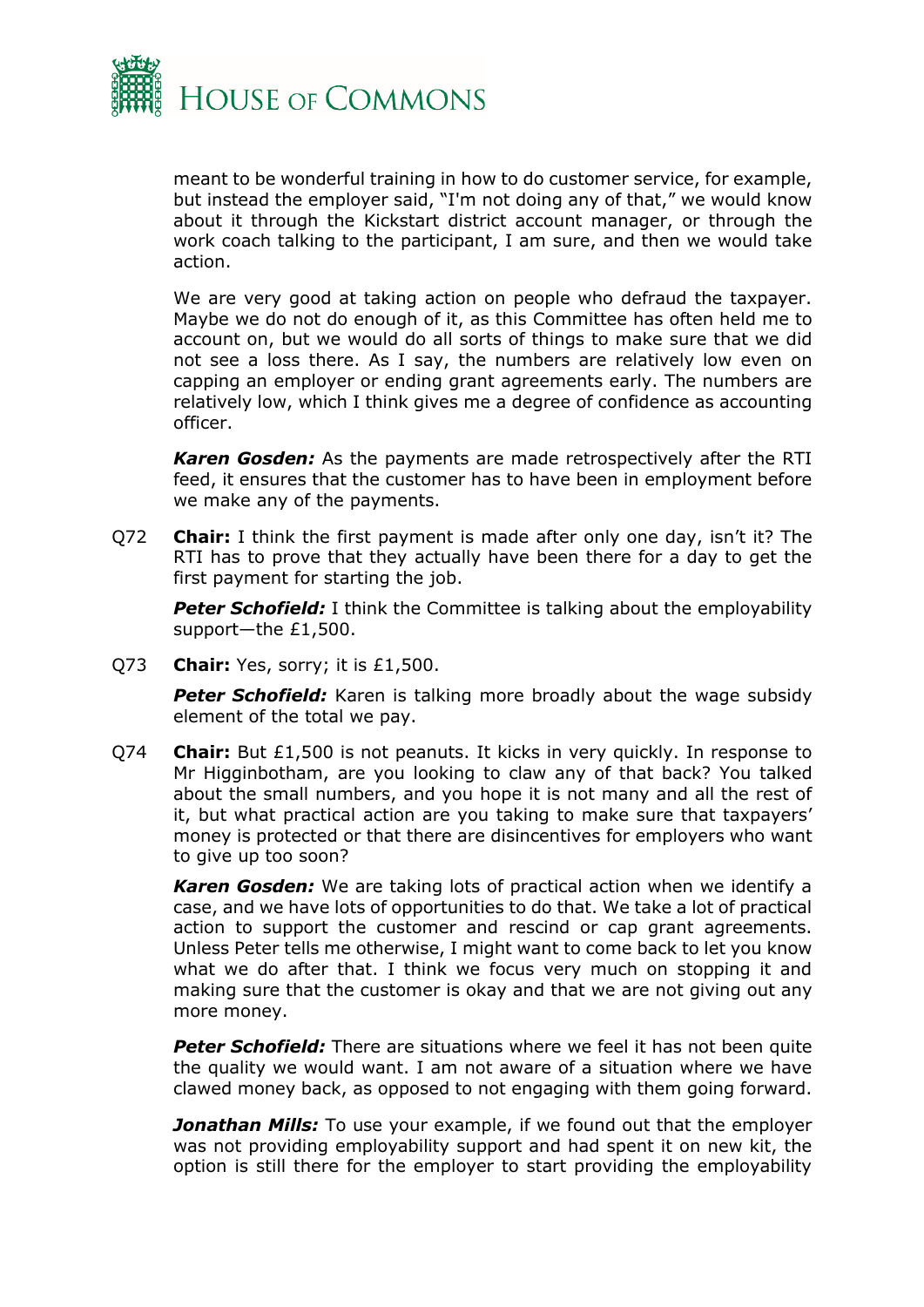

support and we would hope to be able to intervene at a point when we could take corrective action. They will not be holding the money in a ringfenced account themselves. They have that option. We would seek to take corrective action and ensure that the person gets the support.

We are mindful of the risk associated with this kind of support. We thought quite hard at the start of the programme about the appropriate scale. We are spending slightly less on this element than the future jobs fund did. That was one of the lessons we learned from that programme. We thought we could get some efficiencies there, and that is another way in which we are trying to make sure that we are preserving value for money for the taxpayer.

Q75 **Antony Higginbotham:** I want to turn quickly to gateways. How do you think the gateways performed compared with what you expected, and why did you then extend it and say you did not have to go through a gateway, after lots of them had put in quite a lot of effort to get into that position?

**Peter Schofield:** Gateways have delivered the majority of the starts, and I think they have built us a diversity in the range of companies that have come to us that we could never have had if we had simply relied on direct awards alone. In that respect, they have delivered an awful lot of what we wanted. As for local engagement, we have been working with a whole range of them. For example, I have been spending quite a lot of time with the British Chambers of Commerce through this process and learning from them about how they have been able to engage with their members in a way that I am not sure we would have been able to do if we had done it directly.

As we started off the process, we felt that for very small applications we would be overwhelmed with administration if we delivered direct to them. We realised that as time went on. In response to a number of employers who said they would like to come to us directly, we felt that for smaller employers we could manage to do direct awards as well. We changed it to give employers the choice of being able to go via the gateway or to do it directly with us. There is a huge amount of benefit from it, but we realised that we were capable of delivering direct awards as well.

**Jonathan Mills:** We got to a point where we had such a substantial range and diversity of gateway provision that we thought energy was better put into having smaller employers alongside that. We had strong provision from existing gateways, so we did not have a business need to drive a lot more activity in that area.

Q76 **Antony Higginbotham:** Was that why you closed off the ability for new gateways to join the scheme?

*Jonathan Mills:* We got to a point where we did not have a business need for more gateways. We had sufficient gateway provision to ensure that we had a good pipeline of vacancies.

Q77 **Antony Higginbotham:** Do you think you could have used those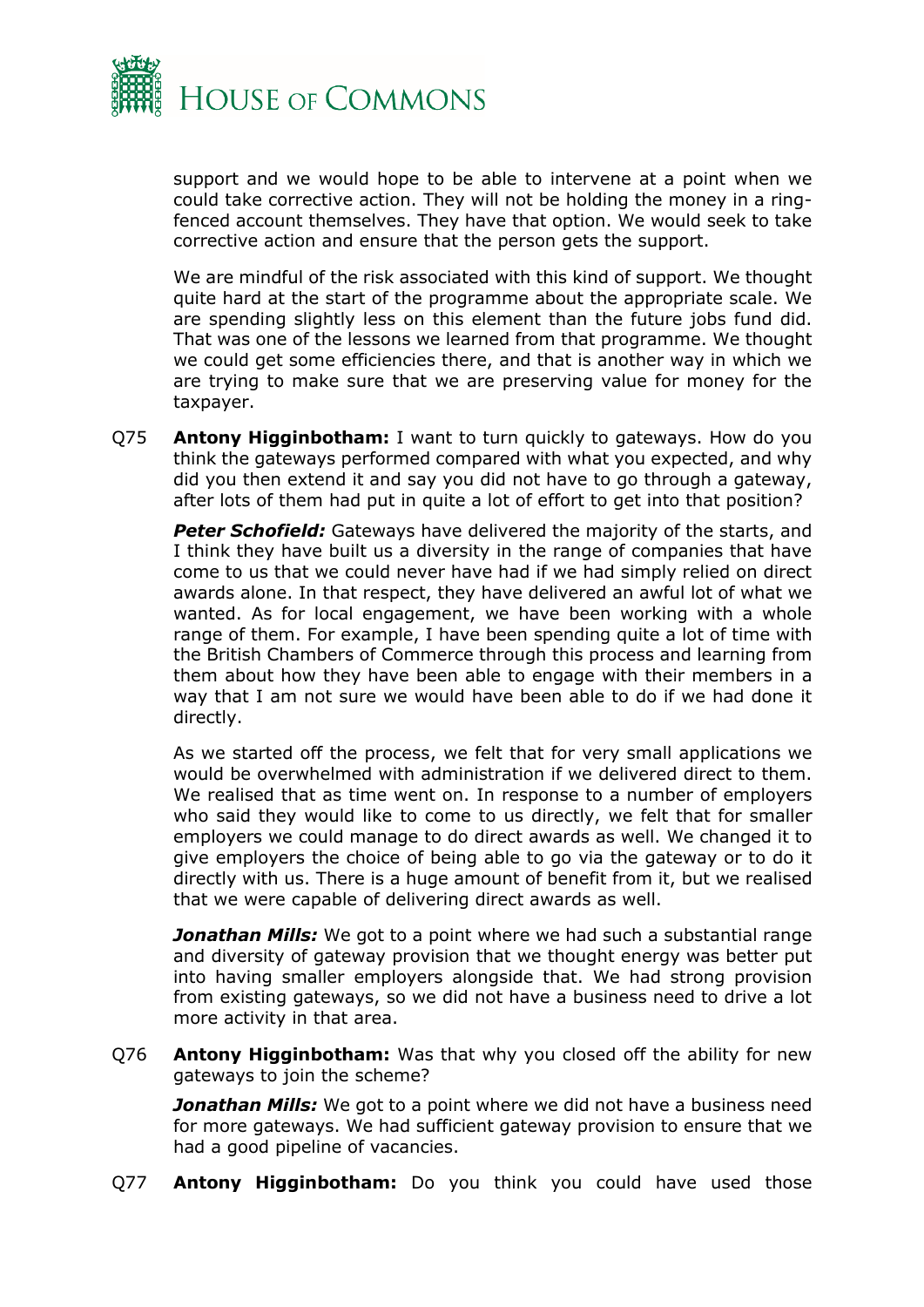

gateways slightly better? I want to come back to the £1,500. I have spoken to at least two gateways. They felt that, had they been empowered to have conversations about what the £1,500 was for, they could, almost as carrot and stick, have withheld the money until they were confident that the money would be spent in the right way. Instead, they did not have that ability and had to work to the one day and then the money was in the account, so it did not matter what advice they were able to provide and how they tried to speak to an employer; the money went straight over. Do you think in hindsight you could use gateways as part of the process to make sure that the scheme delivers what you intend?

**Peter Schofield:** I am absolutely up for learning the lessons from this, because it is a model that is different from the future jobs fund and something we could learn from. Many gateways delivered the employment support themselves direct as part of the deal. I think for many people that was quite a good model. Only a week or so ago, I was talking to an employer who had applied via a gateway. He said that his gateway was constantly on him saying, "Can you give evidence of the employment support that you have provided?" As accounting officer, I was rather heartened to hear that. It was adding value as well.

As part of the evaluation, I think there is a question for us to learn from. I think we got great value from gateways, but I am sure we could learn from that and do even better. It is an interesting point. Did we give enough leverage to the gateways via the payment arrangements for the £1,500? That is a good question and we should be engaging the gateways as part of the evaluation.

**Chair:** That takes me back to the Work programme, but we could go through all the programmes that we have loved and lost. As we know, the involvement of intermediaries can be very important.

Q78 **Peter Grant:** Ms Gosden, paragraph 3.26 in the NAO report says that 165 of the employability support grants were terminated by the DWP. How many Kickstart employees are represented in those 165 grants?

**Peter Schofield:** I do not have that data.

*Karen Gosden:* I am not sure I have that data, but I can find it. The focus of the complex cases team has been valuable to me. It has on it our policy colleagues, fraud colleagues and operational people. We have all the right people to be able to respond very quickly, and the focus has been to respond very quickly to the needs of the individual customer, but I do not know the answer to that question, and I will have to come back to the Committee.

Q79 **Peter Grant:** To be clear, it is likely to be 165 employers, some of whom might have one or two Kickstart employees and some of whom might have significantly more. There has often been concern about a lot of the employment support schemes the DWP has promoted that some of the unemployed people who go on to them end up being taken advantage of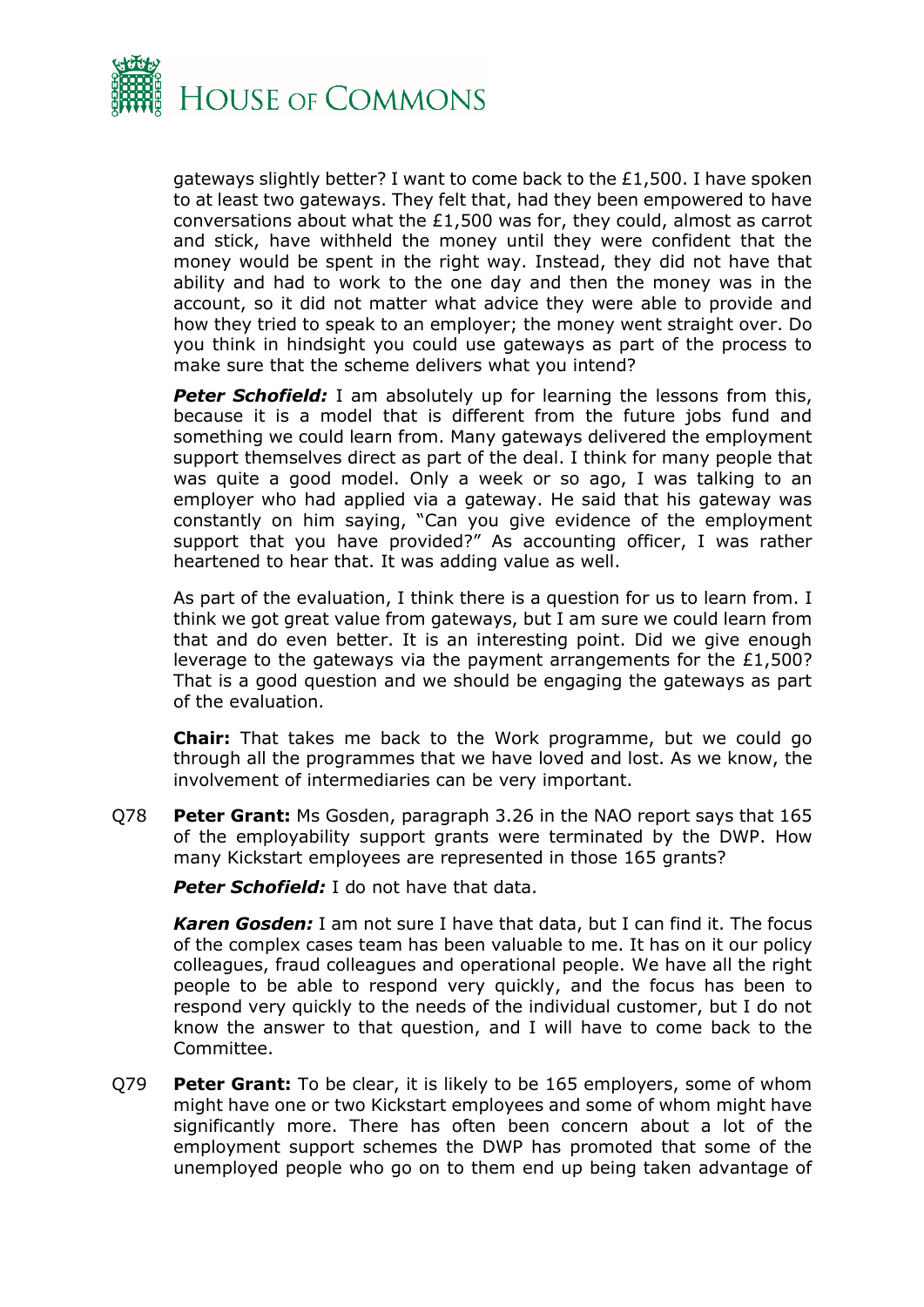

by their employers. What have you done to support the young people who have been very badly let down by those 165 employers?

*Karen Gosden:* As soon as we become aware that there are any concerns at all on any aspect of a Kickstart placement, the first priority, as I said earlier, has always been to get in contact via the work coach or directly with the young person. Ideally, we get the young person into the jobcentre sitting down with a work coach. We have a full conversation with them, or several conversations—whatever is needed—to establish what their experience has been. We then take it to the next stage. Maybe they are happy with that employer, but there just needs to be a little bit of coaching of the employer; it may be that we want to pull them out of there and work with them proactively to get them an alternative placement, which is totally within the policy intent, and work with them to get them into a future Kickstart placement.

I stress that the needs of those young people are absolutely paramount. That is why we have a team and they escalate it immediately. We follow up very quickly after that to make sure that it does not happen to other young people, as we have just been discussing.

Q80 **Peter Grant:** We hope that none of the things mentioned in the NAO report happen very often, but some young people are reporting serious concerns about health and safety, and some report they are not being paid for the work they are doing. How can we have got to a situation where a scheme that is supposed to help a young person's confidence to get them ready to hold down a permanent job is allowed instead to put that young person in a place where they feel worse off than ever before?

**Peter Schofield:** It is a good challenge, but I think you can take comfort from the fact that we are identifying them. This is a scheme where you have the work coach talking to the participant regularly with a one-month and four-month check-in, but with the opportunity to engage all the time, because there is the relationship Karen talked about before and the opportunity to put a message in the journal. The Kickstart district account manager is constantly keeping in touch with the employer and seeing what the experiences of the young people are.

It gives me assurance that we have controls and relationships in place to enable us to pick up those situations. Karen is right. The top priority is about support for the individual, because that is what this is all about. The fact is that there are identified cases. If there were no identified cases I would be suspicious, but the fact that they are low in number compared with the total number of employers participating in Kickstart as a whole gives me comfort that overall the participant experience is a good one, but we are able to spot cases where, sadly, it is not what we want and we can do something about it.

Q81 **Peter Grant:** In hindsight, do you regret the fact that you still do not have co-ordinated detailed monitoring and you do not have regular customer satisfaction surveys to find out about these young people?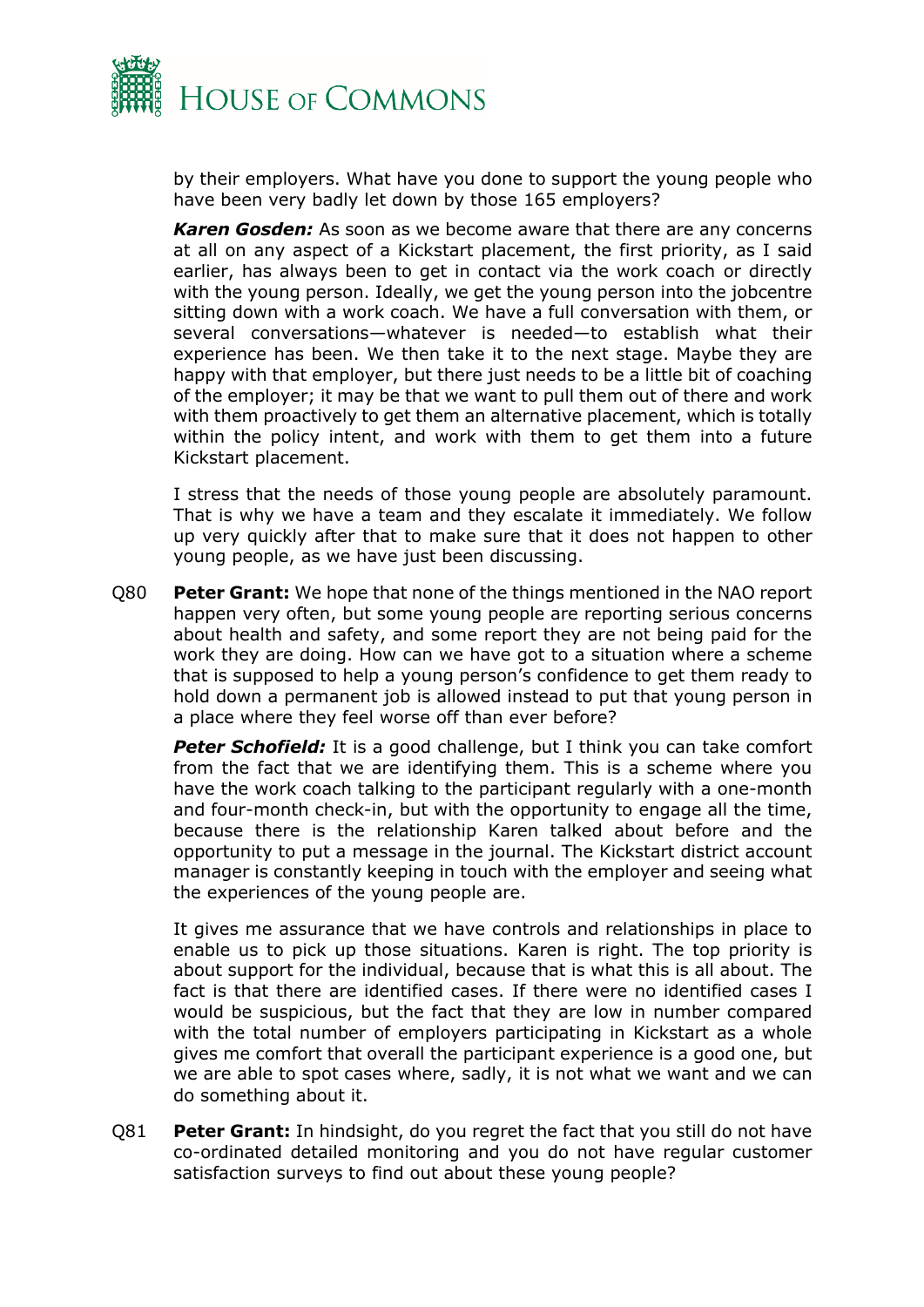

**Peter Schofield:** I challenge that, Mr Grant. The nature of the relationship between the work coach and the young person means that there is that opportunity. Indeed, the work coach will reach out at the fixed points, but the young person can reach out at any point if there is something going wrong. That gives me and, I hope, you and the Committee reassurance that the relationship is there and that monitoring goes on between the Kickstart district account manager and the employer. As we have mentioned here, that contact goes on through the experience of the participant during the length of the placement.

Q82 **Peter Grant:** Are you regularly collecting consistent information from all of the account managers so that you can collate it UK-wide and see whether there are hotspots, or whether potentially some account managers are a bit too quick to intervene and maybe some are too slow to intervene? Do you do that kind of monitoring of what account managers are doing?

**Peter Schofield:** There is a good challenge from the NAO about whether we properly collate information. I take that as a fair challenge.

Q83 **Chair:** Mr Schofield, from your answer it has all been about, "We hope and believe this is the right number." We need tighter metrics to be confident.

*Peter Schofield:* These are the serious cases that have been brought out.

Q84 **Chair:** As Mr Grant says, how standardised is your monitoring of things that are less than that or that escalate to the level where you have to withdraw something? You might have a lot of people saying they are not happy, but when a good work coach speaks to them they can get them over the hump; for others, it might be more serious. We do not know what the difference is and we cannot see that from what you are doing so far.

**Peter Schofield:** You are right. What we have here are the serious cases at one end of the spectrum where there is good data. It goes to the complex cases team and the enhanced checking scheme, and we do something about it. In lower-level situations where it may not be right, there can be intervention between the work coach and the participant, or the KDAM and the employer. You are right. It is a good challenge from the NAO. We do not particularly monitor that because it is in a way business as usual; it is what we do. We put it right and sort it out and get it into a good situation. Are there ways that we could collect and collate it? It is a good challenge and one that we want to process in the light of the NAO report. Karen, do you want to add anything about what we build in terms of our knowledge around the work coach network?

*Karen Gosden:* The complex cases team has been specifically chosen. It is led by one of our most experienced leaders in the Kickstart team. He has brought together a team of experienced people. As Peter said, I take the challenge from the NAO that we do not produce that MI, but we are gathering knowledge in a team of people who have been consistent and in place for a long time. Those individuals, although not called that team, have worked on Kickstart from its beginning. I have confidence. I hope that we can portray some confidence that an individual customer in difficulty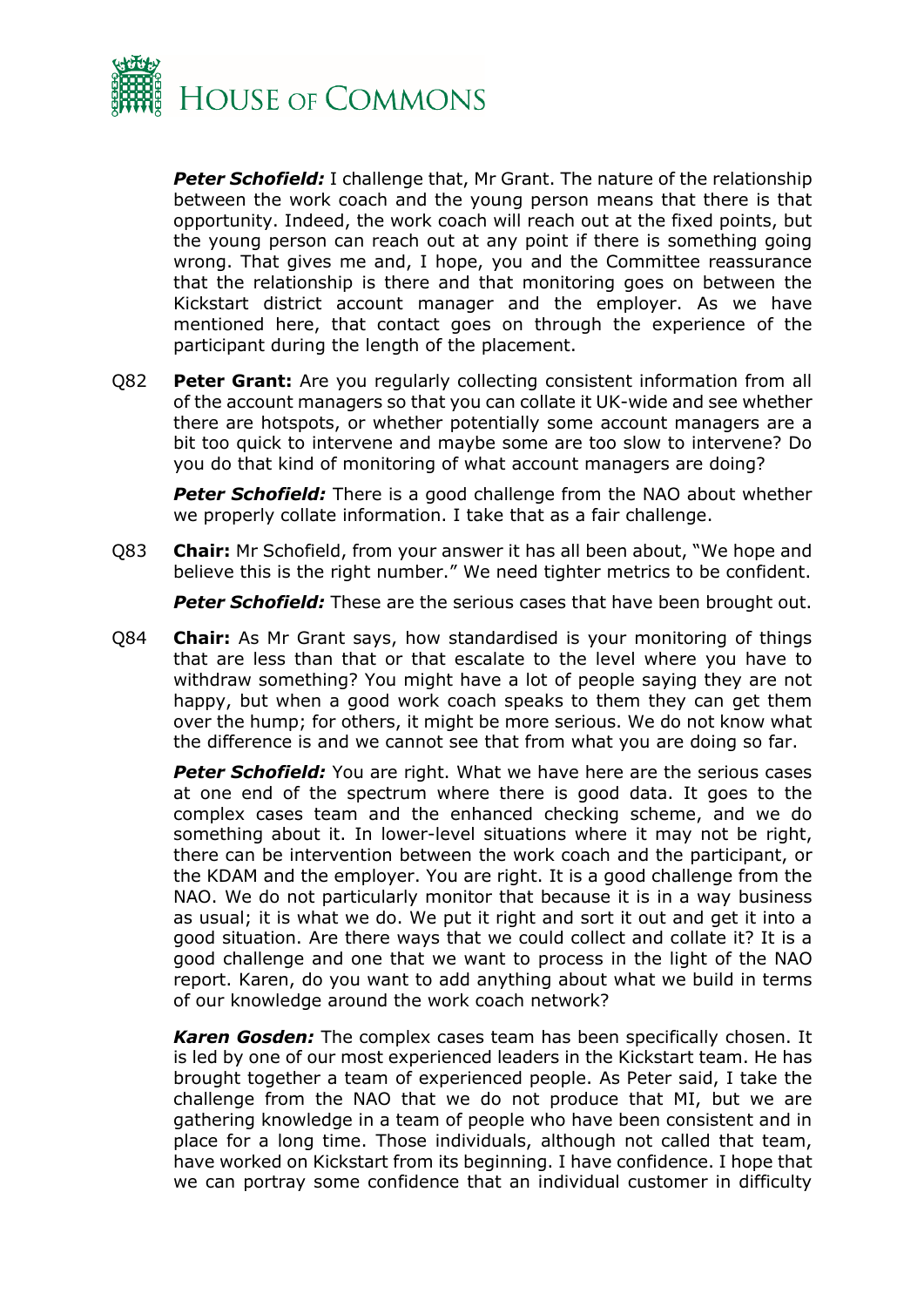

will be supported. We will identify it through the work coach or ongoing contact, and they will be very strongly and instantly supported. That would be my level of reassurance on the quality of the complex cases team and the importance we place on the team. There is a complex cases review board for the more serious cases, and we would follow those cases through to a conclusion.

Q85 **Peter Grant:** Still on the question of monitoring but in a different area, Ms Gosden, paragraph 3.4 of the NAO report sets out in summary the guidance given to work coaches to make sure that the people who are put forward for the Kickstart scheme are the young people furthest from employment. It is not just helping young people who would have found a job for themselves quite quickly. How do you monitor the extent to which work coaches are following that guidance?

*Karen Gosden:* As I said earlier, it is primarily through the work coach team leader, observations and the quality checking regime, which is fundamental. Because work coach discretion is so fundamental to the way jobcentres operate, that is not a new framework. The quality framework and the targeted observations and checking are part of what work coach team leaders do and have done for some time. We have focused that on Kickstart.

We realised through feedback from that that it would be useful to run a series of workshops, which we did in July 2021, to support the upskilling of all our work coaches and work coach team leaders again on effective matching to Kickstart jobs. We also introduced a new spotlight, which I mentioned earlier, in our products and guidance that come out as part of the universal credit service. That was issued at the same time. We produced a vacancy filling guide that sets out between day minus two before it goes on display, and up to week six, the roles of the work coach, the work coach team leader, the Kickstart district account manager and the Kickstart employment adviser. That follows a model that we would be observing in our next grade up, our SCO colleagues, who manage the team of work coach team leaders. We would be using that to assess that the work coach team leaders are doing their role in the quality of observations.

Q86 **Peter Grant:** Mr Timms earlier asked questions about how you intend to monitor the diversity of young people to make sure that there is no unintended bias in the placement process. Are you routinely collecting information about, for example, the level of formal education and qualifications that the young people have?

*Karen Gosden:* I think that would come out in the evaluation. We do not collect it routinely. I do not want to sound as though I am giving the same answer, but the work coach and customer interaction itself will form part of the claimant commitment and part of the plan for how that customer gets closer to the labour market, be that through the use of Kickstart, an open labour market job or the range of other provisions Mr Higginbotham asked about earlier. It is part of that, but I do not think we routinely collect education levels. We have worked with the Department for Education to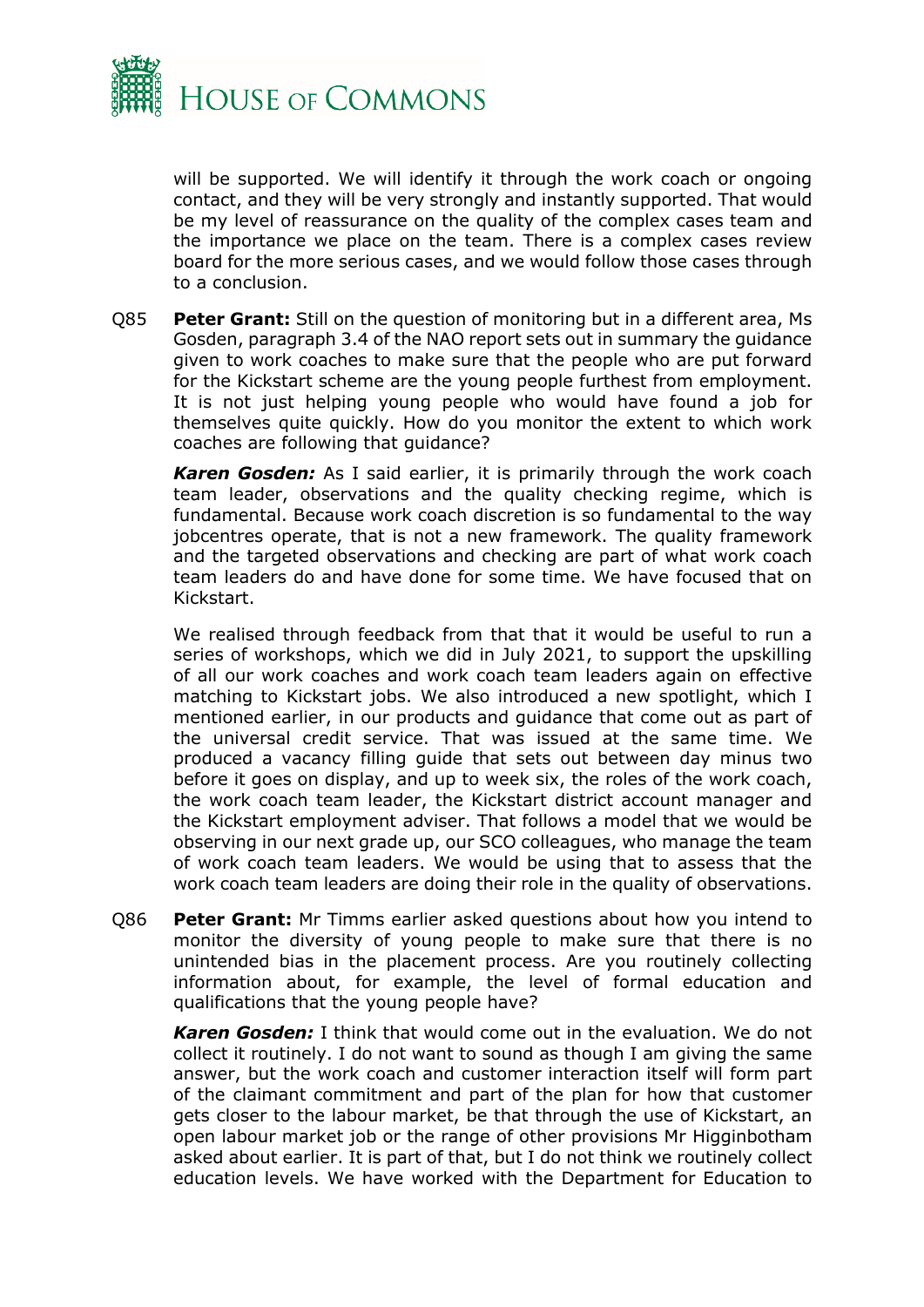

make sure that we can see this as a stepping stone. In one of the combined authorities we work with and that I know well, West Midlands, where they have promoted and supported gateway activity, there is a big link between that and how it moves into ongoing education and learning opportunities for people. They are using some of the infrastructure set up for Kickstart to help with moving on from Kickstart.

Q87 **Peter Grant:** The degree of formal qualifications, or lack of them, that a young person has can be quite a strong indicator, but not a guaranteed indicator, of who is most likely to find it difficult to get into permanent enjoyment—sorry, permanent employment, although it may be permanent enjoyment as well.

**Chair:** Let's hope.

**Peter Grant:** What other potential red flags or risk factors, for want of a better term, about a young person's background are you recording so that you can demonstrate that the people who have been put into jobs through Kickstart are genuinely the ones whose circumstances would have made it more difficult for them to find work otherwise?

*Peter Schofield:* There are two aspects to that. One is the nature of the relationship that we build at a work coach level with the individual, understanding that individual and what their barriers are. Genuinely, we need to understand the individual. We do not seek to put people into boxes at that stage. What we seek to do is understand the individual and develop a claimant commitment with that individual that is right for them. That will reflect where they are in their educational background, their—

Q88 **Chair:** Mr Grant is talking about something more systemic. You have talked a lot about personalised support, but drawing back from that, what patterns are you seeing and learning from?

**Peter Schofield:** That is the second thing. In terms of the question, how do we evaluate Kickstart as a scheme? We will look at the administrative data that we have on individuals, and we are better at collecting things like data on ethnicity, for example, as part of the process. Jonathan may want to say a bit more about how we are going to draw together our administrative data to look at the impact of Kickstart on those who were participating, and compare that with the prospects of, and what happened to, individuals who looked like they had similar characteristics but were not participants in Kickstart.

**Jonathan Mills:** In the evaluation we will do as the programme runs through to completion, we will be able to use our administrative data and we may be able to link with other administrative data as well. We have done a bit of that already. For example, the NAO report describes the work we did to look at the ethnic background of participants in Kickstart, which showed that black and minority-ethnic participants were represented slightly more strongly than in the UC population more widely, but we will be able to look at wider options for linking datasets when we do the administrative work in the evaluation.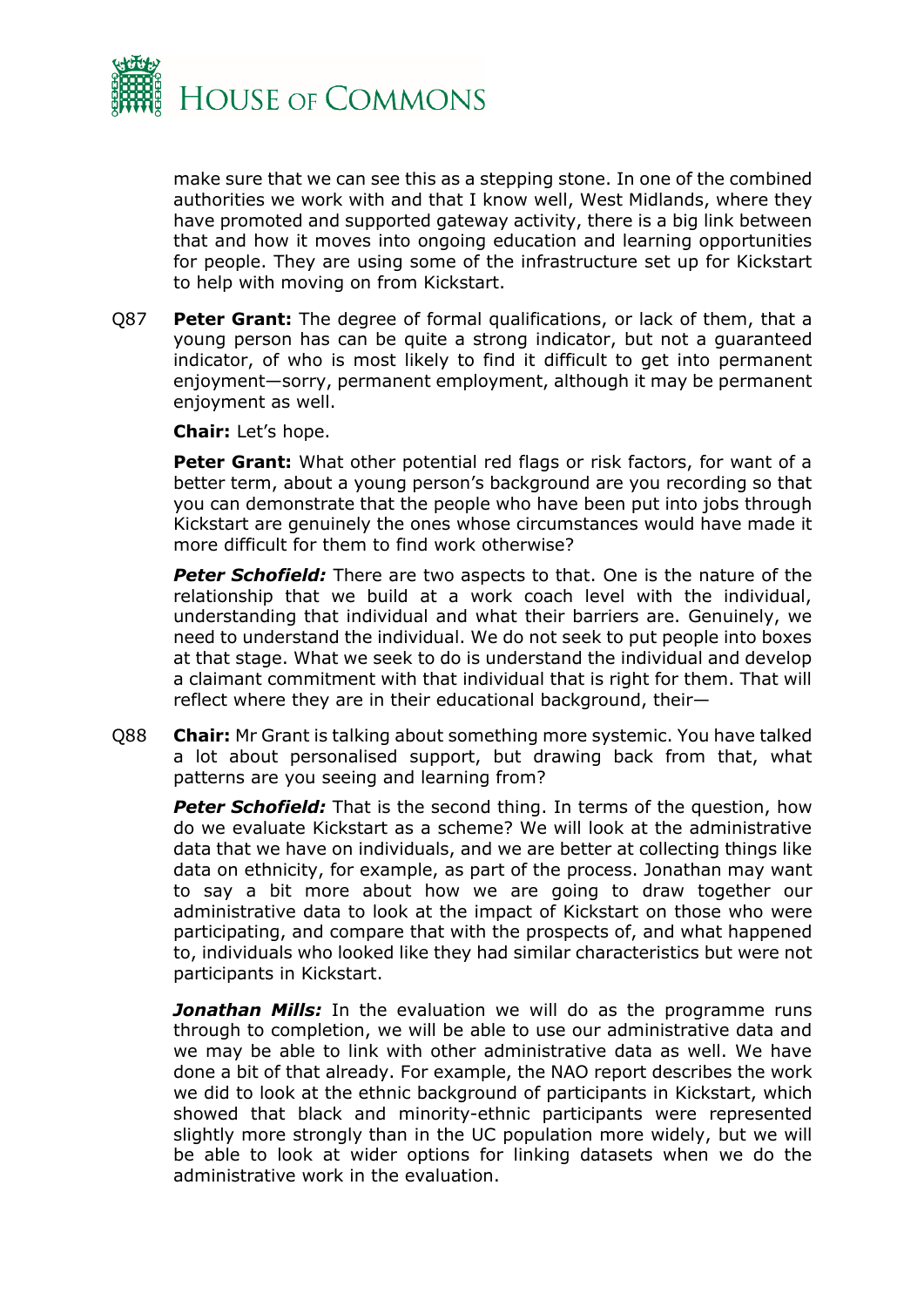

**Chair:** Looking at the graph, let's not overplay it. It is a little bubble, not dramatic, but it's there.

Q89 **Peter Grant:** I fully understand what you are saying, Mr Schofield, about the process the work coach goes through with each individual participant. I fully understand that, but when you come to do the final analysis of Kickstart, can we expect to see something that says that in the general population of universal credit claimants X% held a university degree, and in the number of people placed in Kickstart placements X% held a university degree, so that at the very least we can be shown quantitatively that the scheme has not unintentionally found jobs for university graduates who would have found a job in any case?

**Peter Schofield:** I do not know about that, but there will be certain characteristics we will collect, and ethnicity is one of them. What we will seek to do to meet the business case set out here is demonstrate that, when you compare people with similar characteristics who were on the scheme with those who were not, there was an improvement in their prospects—how much longer they stayed in employment, or how much less time they were on benefits. That is a key part of the evaluation that the use of administrative data will do.

Q90 **Peter Grant:** One selling point in the scheme is that it helps young people to become more employable as a result of being in the scheme, which nobody would argue with. You have given quite a lot of information as to how you would expect to be able to demonstrate that either now or later.

Another key element is that it is targeted towards young people who are most likely to be at risk of long-term unemployment. With respect, I am still not hearing anything that makes me absolutely certain that, when the full evaluation comes to be done, there will be something that allows anybody who is interested to look at it and see quite clearly that the young people helped by the scheme are much more likely to have had educational backgrounds, or life history backgrounds, that made them more difficult to find jobs for.

I am not saying it will not happen; I am simply asking. Can we expect to see quantitative analysis that would make even a sceptic accept that you had actually targeted effectively the section of the young population that the scheme was supposed to target?

*Peter Schofield:* The bit I am not sure I have been able to answer—maybe I should write to you about it—is around the educational background of the individual and how we collect that data. I am more confident about many other aspects that would be able to describe the individual. At the heart of this is enabling people who otherwise would not have an opportunity—

Q91 **Chair:** We know about that. You will write to us about it.

Peter Schofield: When I write to you, I-

Q92 **Chair:** We are keen to see what metrics you are using and how consistent they are.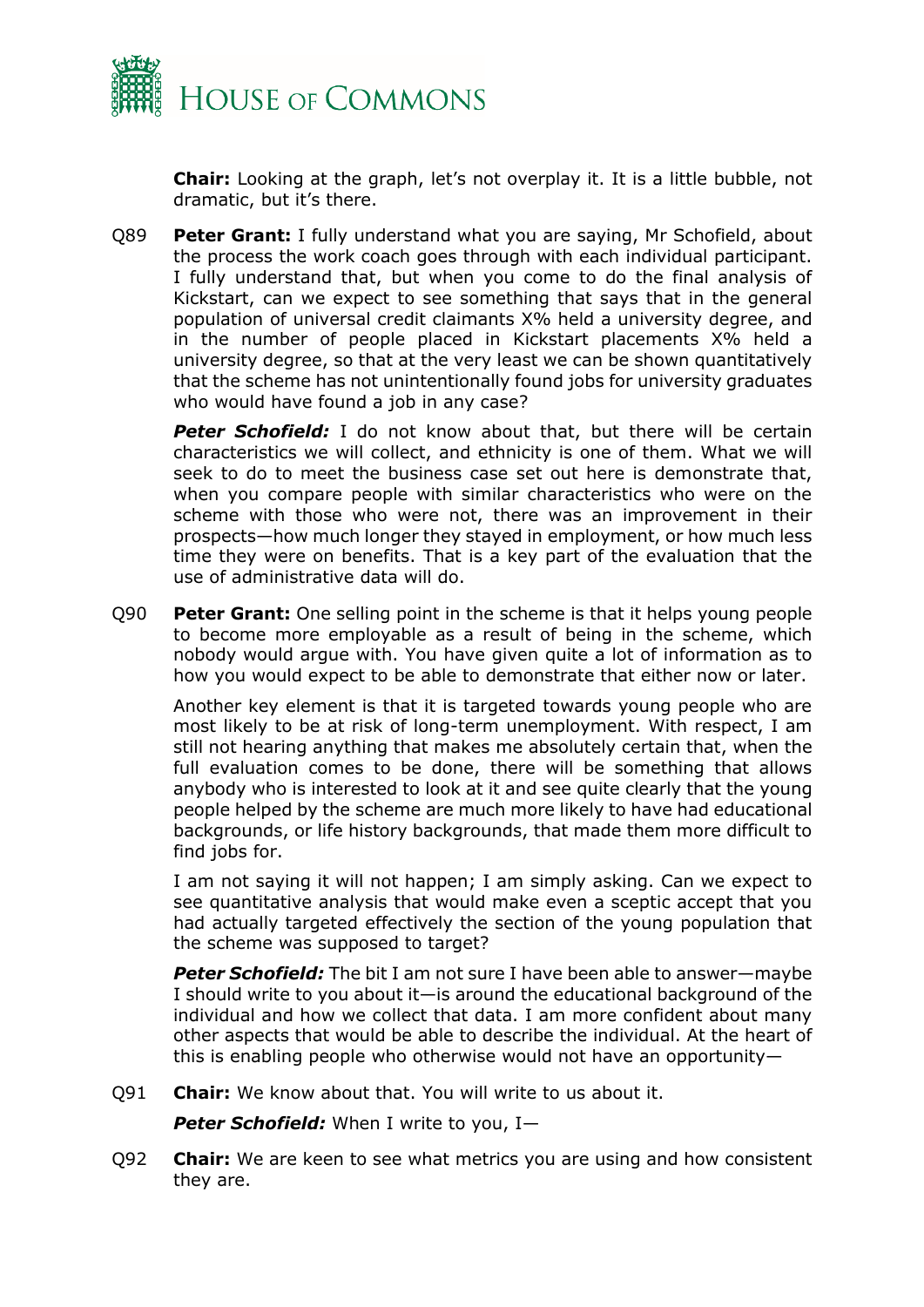

Q93 **Nick Smith:** I want to pick up the thread that Peter has drawn us along. Mr Schofield, can we look together again at figure 9 on page 43? I want to return to that key group—the 16 to 24-year-olds who have been on universal credit for more than 12 months. In February 2020, there were approximately 50,000 of them. That number shot up to 175,000 in May 2021. There have been good efforts since, and the number dropped to just below 150,000 in September 2021, but that is still triple the number in February 2020. The proportion of young people from that group compared with the other groups is still the biggest number by a long way. By when do you think that number will come down, so that it is much closer to the 50,000 we saw in February 2020?

**Peter Schofield:** There are lots of factors at work as you will understand. What drove this was the nature of the labour market and the pandemic. When you get to the point where you have 150,000 young people, or close to it, who have been out of work for more than 12 months, there are often quite deep-seated issues. What we were seeking to do with Kickstart was to avoid that population growing. What we do not know, and the evaluation may be able to tell us in time, is something about what that bar chart would have looked like without Kickstart. I am confident that it has prevented many young people from being out of work for more than 12 months, but the reality is that there has been an increase in the number of young people out of work for more than 12 months.

This is where other schemes come in. There is a big role for Restart, which is rolling out at the moment. We see Restart making a significant impact on those young people and many hundreds of thousands of people—it is not just young people; it is people of every age—alongside other types of intensive support that we offer. We want to bring that down. What the evaluation would not do, and what I would not do at this stage, is tell you what the number would be, because it depends on the nature of the economy. The nature of the evaluation is to look at what it might have been without and to compare and contrast that, and that is what we will be doing with Restart going forward as part of the evaluation plan.

#### Q94 **Chair:** Do you have anything to add, Mr Mills?

*Jonathan Mills:* On the chart to which you were drawing our attention, it is worth remembering that this is happening against the backdrop of the transition to universal credit. The bar chart lines, I think, indicate how long people have been on universal credit rather than just the period when they had been unemployed. We would expect that number to increase somewhat over time because the more people there are on universal credit, the fewer who are on legacy benefits; they are not on jobseeker's allowance any more, so a higher proportion of those who are unemployed will have been on universal credit because they will have been in low-paid work previously. That is why you might expect the number of young people on universal credit to be increasing over time.

In reference to a previous question, I have had reassurance that the level of education will be covered by the evaluation.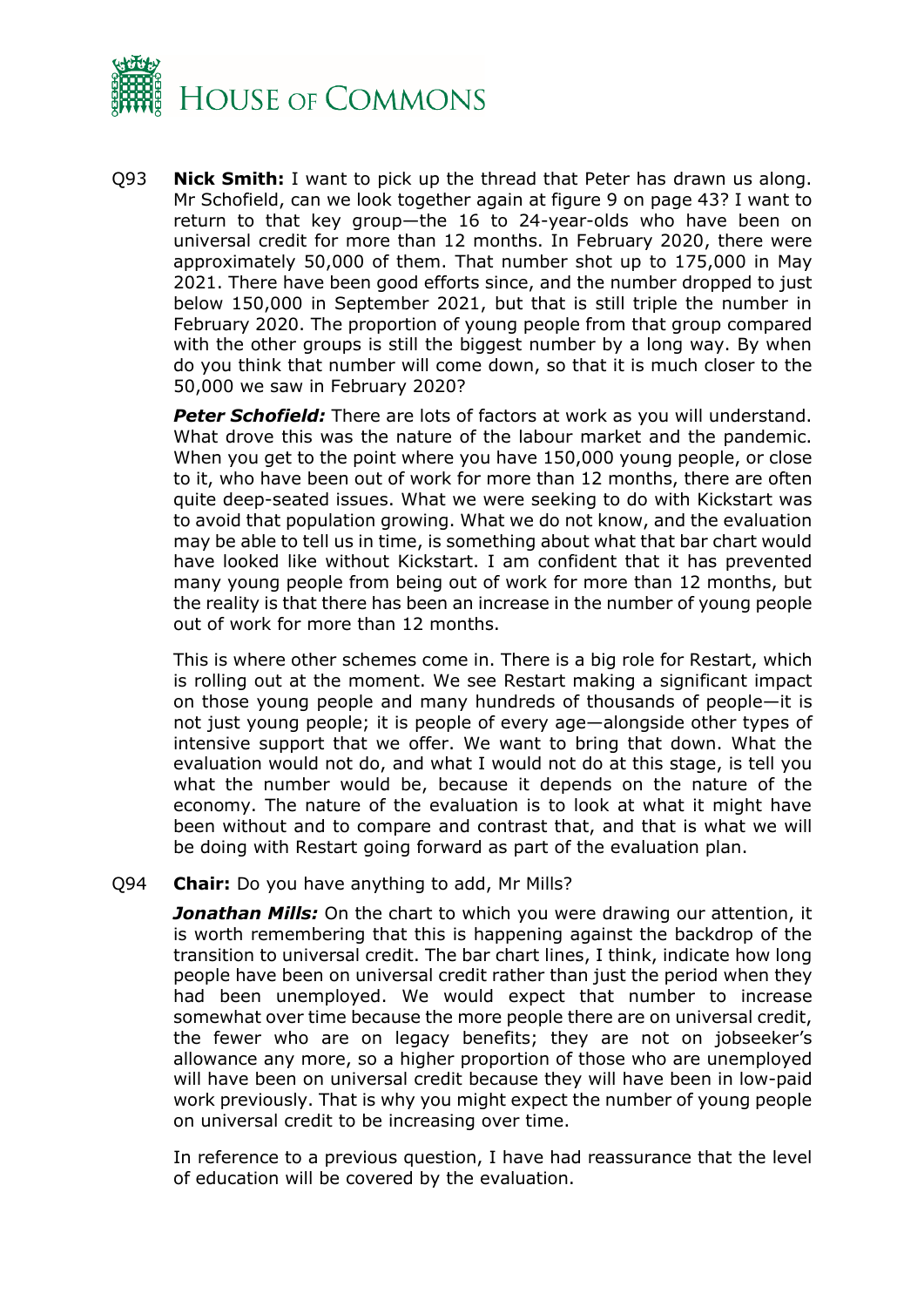

Q95 **Chair:** I would hope so. We all recognise the need to introduce this scheme; we all understand why it was important at the time, and may still have an important role to play, despite what appears to be an uptick in the economy. It is always important that lessons are learned. We have seen schemes that have not done so well in the past.

My final question is about how you will provide information to Parliament and this Committee and our sister Committee, the Work and Pensions Committee. You disagree with our recommendation to produce quarterly statistics and regular data updates, but it would be very helpful if we could agree some metrics that you produce on this. The deadline is 17 December and then you have the deadline of 31 March for enrolments and then they have time to run. There are different steps and important information that it would be very useful to have. Would you commit to providing us with that? Perhaps we can talk to the National Audit Office and to you about how you record that?

**Peter Schofield:** The area where we pushed back was the concept of a quarterly statistical release in the context of schemes that were due to run their course relatively soon. I hope that the Committee is finding quite helpful some of the releases we have been putting out more recently on Kickstart, Restart and some of the other programmes. We have talked before about the minimum viable product. Some of our data was quite manual and needed a lot of QA. Over a period of time it has improved, so we are able to release more reliable data, and we have been doing so more recently.

Q96 **Chair:** Perhaps we should take it offline and have a discussion with you about it. I hope I speak for both Committees when I say that what we need and want is regular data we can very clearly measure progress against to keep an eye on how taxpayers' money is being spent and the impact on young people going through it. We are always keen to see improvements.

*Peter Schofield:* I have just been handed some data that I think answers a question Mr Grant was asking earlier.

Q97 **Chair:** The wonders of the efficient civil service.

**Peter Schofield:** It just happened.

**Chair:** It just popped into your head.

**Peter Schofield:** I do not know why I did not remember it myself. The question was about the number of young people in the complex cases that we had had to cap or address. In those complex cases, 1,657 young people were in placements; 500 were allowed to finish their Kickstart job and 1,157 were withdrawn from their Kickstart job and alternative support was provided. I think that addresses in part the question that was asked.

Q98 **Chair:** There are still quite a few thousand young people who face a challenge. I think that demonstrates, Mr Schofield, that behind every powerful man there is an even more powerful and clever woman whose face is not visible because of a mask, probably for her benefit. Without